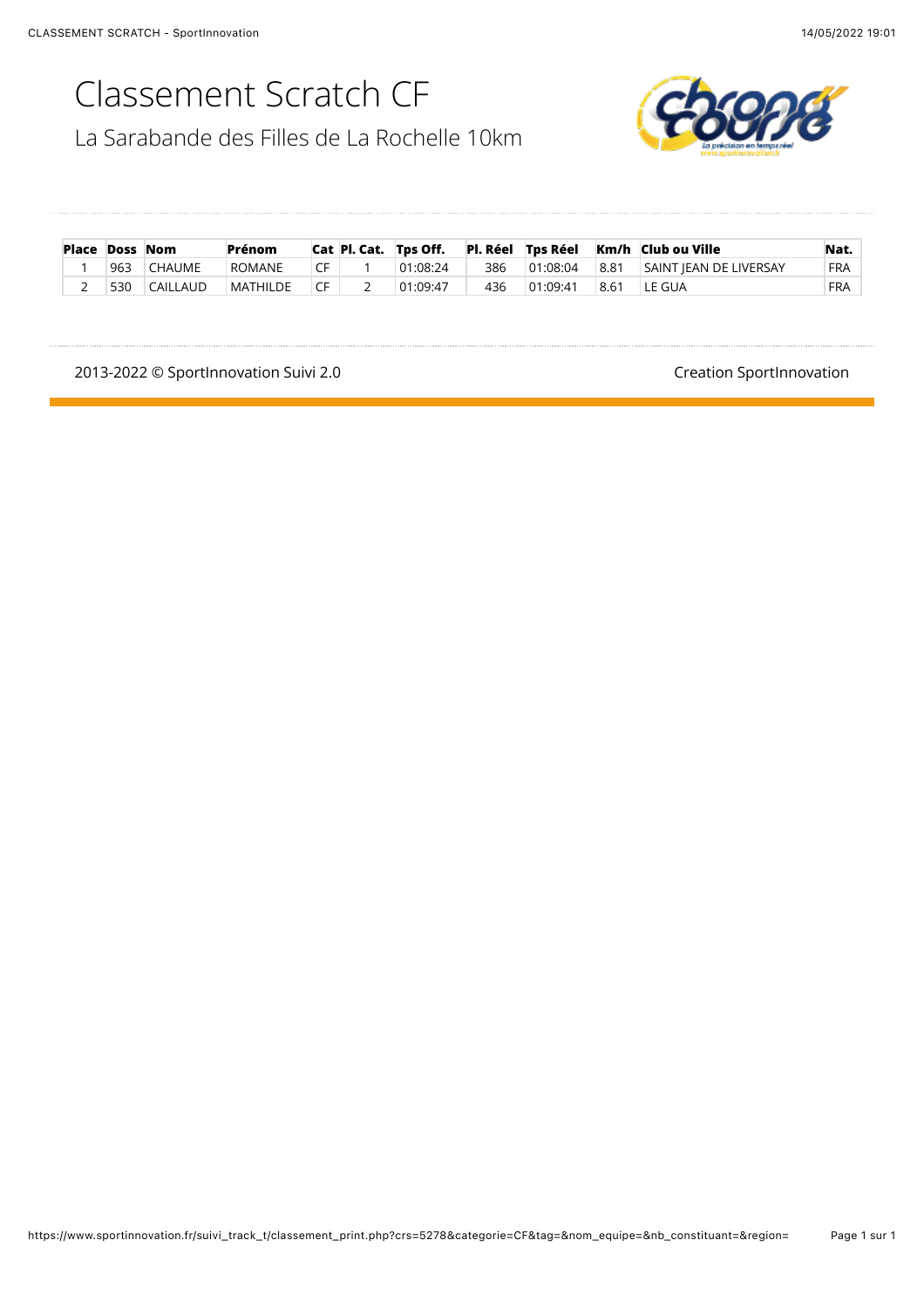# Classement Scratch EF

La Sarabande des Filles de La Rochelle 10km



| <b>Place Doss Nom</b> |     |                   | Prénom           |    | Cat Pl. Cat.   | Tps Off. | Pl. Réel | <b>Tps Réel</b> | Km/h  | <b>Club ou Ville</b>  | Nat.       |
|-----------------------|-----|-------------------|------------------|----|----------------|----------|----------|-----------------|-------|-----------------------|------------|
|                       | 364 | <b>CUDOT</b>      | <b>MARGAUX</b>   | EF |                | 00:53:43 | 49       | 00:53:15        | 11.27 | CA CHINON (1825706)   | <b>FRA</b> |
| 2                     | 363 | <b>COUVREUX</b>   | <b>MANON</b>     | EF | $\overline{2}$ | 00:53:44 | 50       | 00:53:16        | 11.26 | <b>POITIERS</b>       | <b>FRA</b> |
| 3                     | 306 | CONSTANCIN        | GAËLLE           | EF | 3              | 00:55:59 | 78       | 00:55:55        | 10.73 | SAINTE MARIE DE RE    | <b>FRA</b> |
| $\overline{4}$        | 550 | <b>GAUTERON</b>   | <b>DAPHNÉE</b>   | EF | $\overline{4}$ | 00:58:04 | 120      | 00:58:02        | 10.34 | <b>SAINTE SOULLE</b>  | <b>FRA</b> |
| 5                     | 631 | PAILLARD          | <b>MANON</b>     | EF | 5              | 00:58:58 | 134      | 00:58:53        | 10.19 | <b>FITNESS CORP</b>   | <b>FRA</b> |
| 6                     | 669 | PERRIN            | <b>JULIE</b>     | EF | 6              | 00:59:30 | 148      | 00:59:15        | 10.13 | <b>CHANTONNAY</b>     | <b>FRA</b> |
| 7                     | 717 | <b>GAUDUCHON</b>  | <b>EMMA</b>      | EF | $\overline{7}$ | 01:00:01 | 149      | 00:59:16        | 10.12 | <b>NUAILLÉ DAUNIS</b> | <b>FRA</b> |
| 8                     | 173 | LEIF              | <b>EMMA</b>      | EF | 8              | 01:00:14 | 175      | 01:00:10        | 9.97  | PéRIGNY               | <b>FRA</b> |
| 9                     | 704 | <b>TRIBODET</b>   | <b>KLERVI</b>    | EF | 9              | 01:03:06 | 236      | 01:02:51        | 9.55  | LOUZAC-SAINT-ANDRE    | <b>FRA</b> |
| 10                    | 837 | <b>IUVENAL</b>    | <b>JADE</b>      | EF | 10             | 01:03:28 | 246      | 01:03:15        | 9.49  | DéPARTEMENT 17        | <b>FRA</b> |
| 11                    | 987 | <b>PROUST</b>     | <b>VALENTINE</b> | EF | 11             | 01:04:41 | 277      | 01:04:14        | 9.34  | SOUVIGNé              | <b>FRA</b> |
| 12                    | 944 | SARDIGNE          | <b>MARIE</b>     | EF | 12             | 01:10:36 | 453      | 01:10:10        | 8.55  | <b>POITIERS</b>       | <b>FRA</b> |
| 13                    | 352 | <b>GRADAIVE</b>   | <b>LUCILE</b>    | EF | 13             | 01:11:32 | 488      | 01:11:25        | 8.4   | LE GUA                | <b>FRA</b> |
| 14                    | 302 | <b>LE CAIR</b>    | <b>FÉLICIE</b>   | EF | 14             | 01:12:57 | 508      | 01:12:16        | 8.3   | LE MANS               | <b>FRA</b> |
| 15                    | 342 | <b>BALLANDRAS</b> | <b>LISA</b>      | EF | 15             | 01:15:25 | 565      | 01:14:35        | 8.04  | L'HOUMEAU             | <b>FRA</b> |
| 16                    | 623 | <b>FOUCAULT</b>   | <b>LOUISE</b>    | EF | 16             | 01:17:09 | 633      | 01:16:58        | 7.8   | <b>LUCON</b>          | <b>FRA</b> |
| 17                    | 956 | <b>MONTEIRO</b>   | <b>CLAIRE</b>    | EF | 17             | 01:21:04 | 685      | 01:20:02        | 7.5   | CARQUEFOU             | <b>FRA</b> |
| 18                    | 111 | TRIEAU            | <b>EVA</b>       | EF | 18             | 01:23:06 | 726      | 01:22:33        | 7.27  | LA ROCHELLE           | <b>FRA</b> |
| 19                    | 683 | <b>TOURREUIL</b>  | CAMILLE          | EF | 19             | 01:25:37 | 764      | 01:24:53        | 7.07  | <b>ROCHEFORT</b>      | <b>FRA</b> |

2013-2022 © SportInnovation Suivi 2.0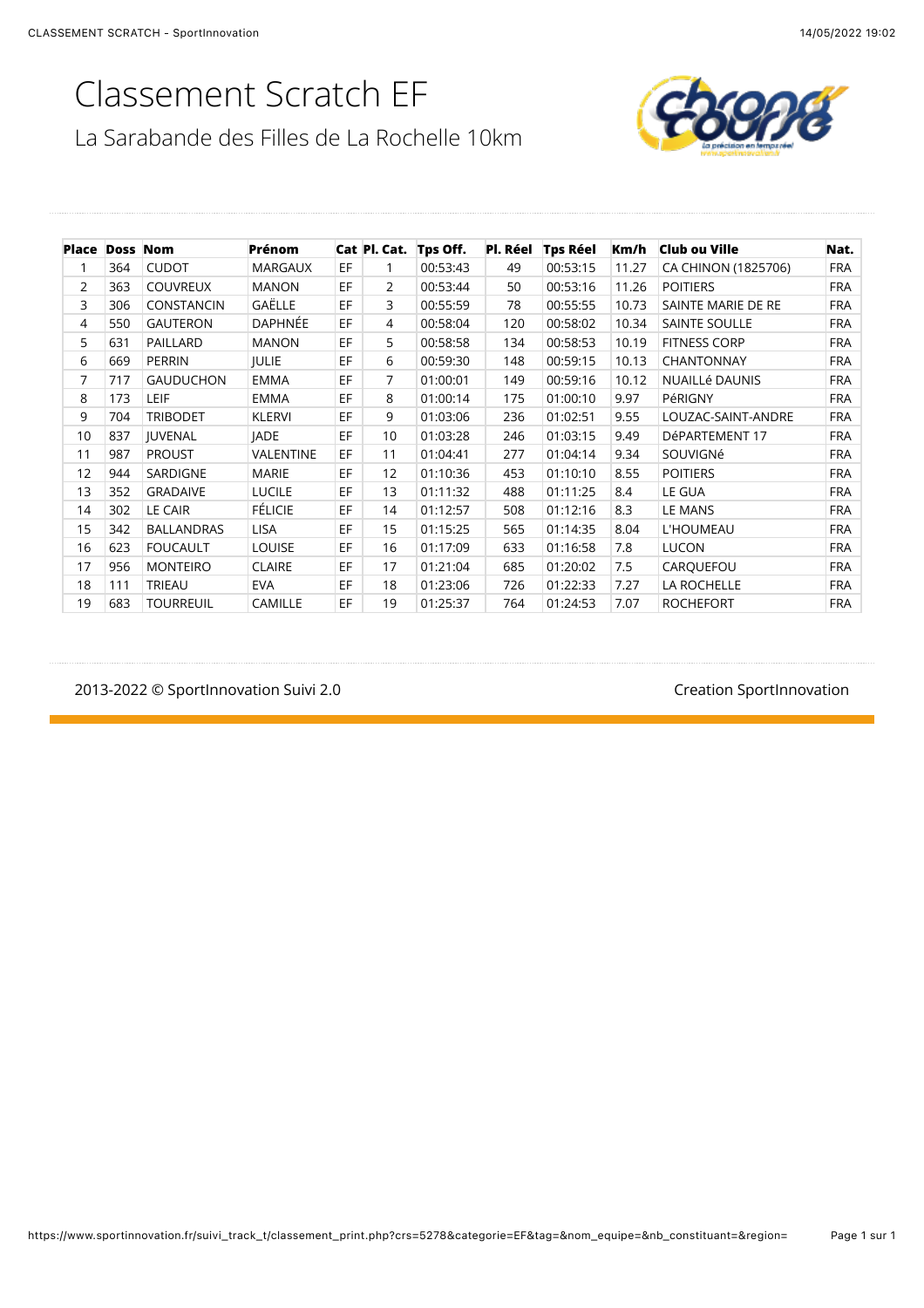# Classement Scratch JF



| La Sarabande des Filles de La Rochelle 10km |  |
|---------------------------------------------|--|
|---------------------------------------------|--|

|   | <b>Place Doss Nom</b> |                 | Prénom          |    |   |          |     |                 |      | Cat Pl. Cat. Tps Off. Pl. Réel Tps Réel Km/h Club ou Ville | Nat.       |
|---|-----------------------|-----------------|-----------------|----|---|----------|-----|-----------------|------|------------------------------------------------------------|------------|
|   |                       | 922 FOUCHE      | MALIKA          | JF |   | 00:53:31 | 47  |                 |      | 00:52:55 11.34 VOUILLE                                     | <b>FRA</b> |
|   | 751                   | <b>MOREIRA</b>  | <b>MAELYSS</b>  | IF | 2 | 00:56:55 | 94  |                 |      | 00:56:55 10.54 BOUHET                                      | <b>FRA</b> |
| 3 |                       | 516 COCHARD     | CLÉMENCE        | IF | 3 | 01:05:44 | 311 | $01:05:37$ 9.14 |      | LA ROCHELLE                                                | <b>FRA</b> |
| 4 |                       | 578   JOUFFREAU | <b>IULIE</b>    | JF | 4 | 01:10:00 | 419 | 01:09:11        | 8.67 | PERIGNY                                                    | <b>FRA</b> |
| 5 | 343                   | BALLANDRAS      | <b>LUCIE</b>    | JF | 5 | 01:15:26 | 569 | 01:14:37        | 8.04 | L'HOUMEAU                                                  | <b>FRA</b> |
| 6 | 583                   | <b>MORISSET</b> | <b>CLARISSE</b> | IF | 6 | 01:24:31 | 745 | 01:23:54 7.15   |      | ECHIRé                                                     | <b>FRA</b> |
|   |                       | 685   TOURREUIL | <b>ELOÏSE</b>   | IF |   | 01:25:38 | 766 | 01:24:55 7.07   |      | <b>ROCHEFORT</b>                                           | <b>FRA</b> |
| 8 | 752                   | <b>MOREIRA</b>  | <b>MAIWENN</b>  | IF | 8 | 01:33:02 | 797 | 01:32:31        | 6.49 | US AIGREFEUILLE ATHLETISME (1747950)                       | <b>FRA</b> |

2013-2022 © SportInnovation Suivi 2.0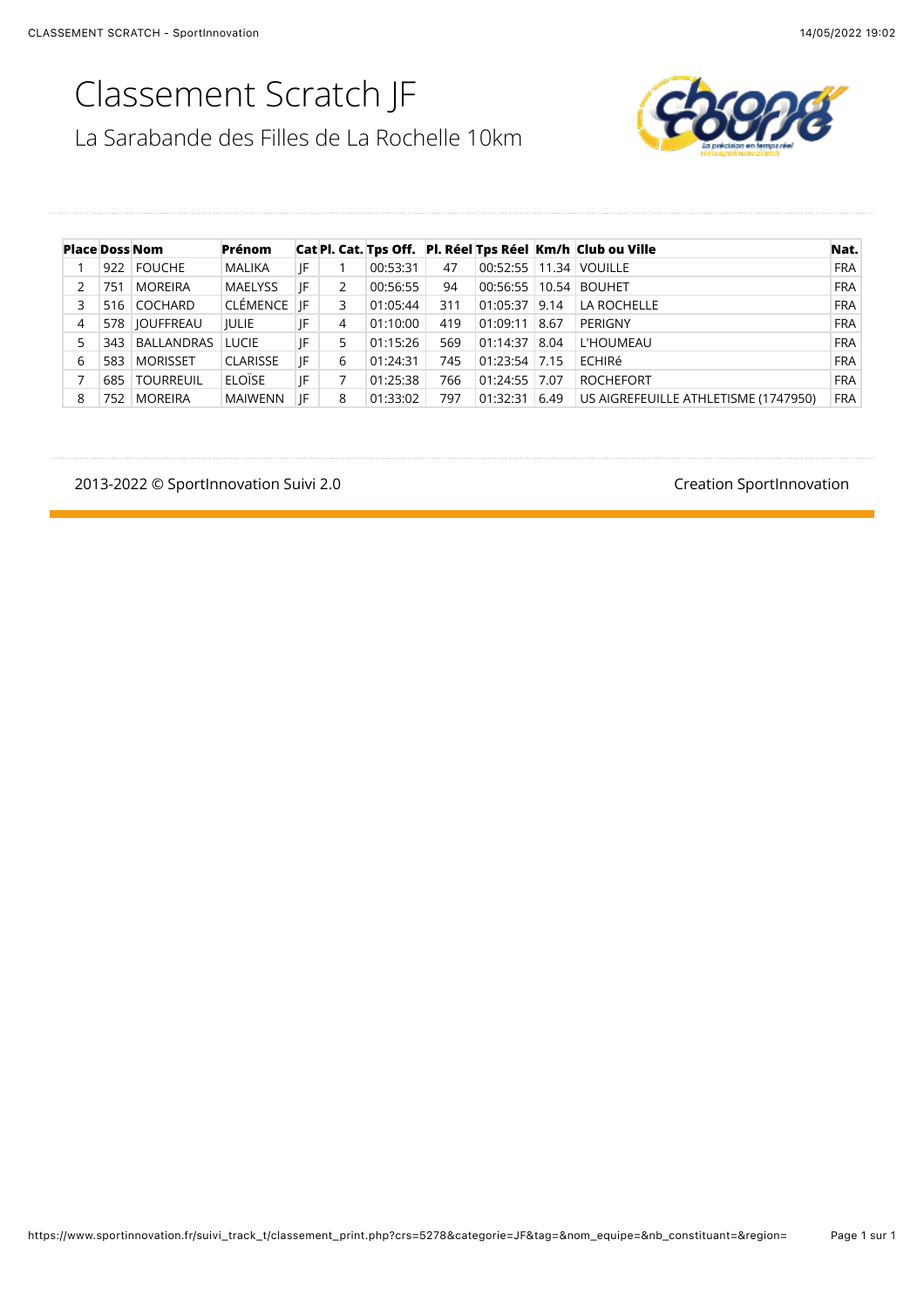### Classement Scratch SF



|                       |     |                     |                   |           | PI.      |               | PI.        |                      |                                                         |            |
|-----------------------|-----|---------------------|-------------------|-----------|----------|---------------|------------|----------------------|---------------------------------------------------------|------------|
| <b>Place Doss Nom</b> |     |                     | Prénom            |           | Cat Cat. | Tps Off. Réel |            |                      | Tps Réel Km/h Club ou Ville                             | Nat.       |
| 1                     | 605 | <b>AUFFRET</b>      | <b>LUCIE</b>      | <b>SF</b> | 1        | 00:42:12      | 2          |                      | 00:42:10 14.23 S/L ESME US DEUIL (560110)               | <b>FRA</b> |
| 2                     | 883 | DU PEUTY            | <b>MARGOT</b>     | SF        | 2        | 00:42:43      | 3          |                      | 00:42:42 14.05 AUNIS A. LA ROCHELLE AYTRE*<br>(1985674) | <b>FRA</b> |
| 3                     | 959 | <b>MARTIN</b>       | CAROLE            | SF        | 3        | 00:44:21      | 5          | 00:44:15 13.56 ROYAN |                                                         | <b>FRA</b> |
| 4                     |     | 1041 RAOULT         | <b>KATIA</b>      | SF        | 4        | 00:44:39      | 6          |                      | 00:44:39 13.44 S/L CASTRES ATHLETISME (547841)          | <b>FRA</b> |
| 5                     | 12  | CASSEREAU           | <b>CLAIRE</b>     | <b>SF</b> | 5        | 00:48:19      | 11         |                      | 00:48:11   12.45   ENTENTE SEVRE (702865)               | <b>FRA</b> |
| 6                     | 965 | <b>BRUNETEAU</b>    | <b>VICTOIRE</b>   | <b>SF</b> | 6        | 00:49:12      | 13         |                      | 00:48:41 12.32 ST BENOIT                                | <b>FRA</b> |
| 7                     | 609 | <b>BERNARD</b>      | <b>JULIETTE</b>   | <b>SF</b> | 7        | 00:49:39      | 16         |                      | 00:49:31 12.12 DéPARTEMENT 17                           | <b>FRA</b> |
| 8                     | 841 | SEIGNEUR            | <b>MELISSA</b>    | <b>SF</b> | 8        | 00:50:09      | 22         | 00:50:00 12          | PERIGNY                                                 | <b>FRA</b> |
| 9                     | 398 | <b>DEKENS</b>       | AMANDINE          | <b>SF</b> | 9        | 00:50:13      | 19         |                      | 00:49:43 12.07 CHARRON                                  | <b>FRA</b> |
| 10                    | 602 | <b>BLANC BAEZ</b>   | <b>AURELIE</b>    | <b>SF</b> | 10       | 00:50:45      | 31         |                      | 00:50:43 11.83 BIGNOUX                                  | <b>FRA</b> |
| 11                    | 785 | <b>FICOT</b>        | CAMILLE           | SF        | 11       | 00:51:10      | 34         | 00:50:54 11.79 AYTRé |                                                         | <b>FRA</b> |
| 12                    | 895 | <b>BLOCK</b>        | <b>MATHILDE</b>   | <b>SF</b> | 12       | 00:51:14      | 36         |                      | 00:51:11 11.72 LA ROCHELLE                              | <b>FRA</b> |
| 13                    | 4   | <b>BATARD</b>       | <b>MARIE</b>      | SF        | 13       | 00:51:14      | 33         | 00:50:51 11.8        | <b>POITIERS</b>                                         | <b>FRA</b> |
| 14                    | 828 | <b>IOUSSELLIN</b>   | VALENTINE         | SF        | 14       | 00:52:47      | 42         |                      | 00:52:35 11.41 LA ROCHELLE                              | <b>FRA</b> |
| 15                    | 5   | <b>DOMPNIER</b>     | <b>JULIETTE</b>   | SF        | 15       | 00:52:52      | 41         |                      | 00:52:28 11.44 POITIERS                                 | <b>FRA</b> |
| 16                    | 613 | COMUZZI             | LISE              | SF        | 16       | 00:54:11      | 60         | 00:54:04 11.1        | LA ROCHELLE                                             | <b>FRA</b> |
| 17                    | 232 | <b>SIMONET</b>      | <b>ELODIE</b>     | SF        | 17       | 00:54:17      | 57         |                      | 00:53:57 11.12 CENTRE RICHELIEU                         | <b>FRA</b> |
| 18                    | 670 | CASSIN              | <b>LUCIE</b>      | SF        | 18       | 00:54:20      | 61         |                      | 00:54:12 11.07 LA ROCHELLE                              | <b>FRA</b> |
| 19                    | 148 | <b>COUADIER</b>     | SARAH             | SF        | 19       | 00:54:22      | 58         |                      | 00:54:00 11.11 PERIGNY                                  | <b>FRA</b> |
| 20                    | 57  | <b>BOULESTEIX</b>   | <b>LUCILE</b>     | SF        | 20       | 00:54:29      | 59         | 00:54:04 11.1        | L'HOUMEAU                                               | <b>FRA</b> |
| 21                    | 149 | <b>CROSNIER</b>     | <b>LOLA</b>       | SF        | 21       | 00:55:26      | 68         |                      | 00:55:01 10.91 LA ROCHELLE                              | <b>FRA</b> |
| 22                    | 961 | <b>RIERA</b>        | SANDRINE          | SF        | 22       | 00:55:28      | 66         |                      | 00:54:31   11.01   SAINT-ROGATIEN                       | <b>FRA</b> |
| 23                    | 846 | ZIAMZINA            | <b>GALYNA</b>     | SF        | 23       | 00:55:36      | 74         | 00:55:33 10.8        | LA ROCHELLE                                             | <b>UKR</b> |
| 24                    | 607 | <b>KISCHEL</b>      | MEGANE            | SF        | 24       | 00:55:48      | 72         |                      | 00:55:28 10.82 DéPARTEMENT 17                           | <b>FRA</b> |
| 25                    | 404 | LANDRE              | <b>EMILIE</b>     | <b>SF</b> | 25       | 00:55:56      | 73         |                      | 00:55:31 10.81 CARENTOIR                                | <b>FRA</b> |
| 26                    | 723 | TCHAKMAKDJIAN       | <b>GWENDOLINE</b> | <b>SF</b> | 26       | 00:56:11      | 80         | 00:56:03 10.7        | <b>SAINT XANDRE</b>                                     | <b>FRA</b> |
| 27                    | 287 | <b>GUILLOUX</b>     | <b>KARINE</b>     | SF        | 27       | 00:56:17      | 81         | 00:56:05 10.7        | LAGORD                                                  | <b>FRA</b> |
| 28                    | 750 | PRUVOT              | CLÉMENCE          | SF        | 28       | 00:56:55      | 93         |                      | 00:56:55 10.54 LA ROCHELLE                              | <b>FRA</b> |
| 29                    | 946 | COULLON             | ADELIE            | SF        | 29       | 00:56:57      | 92         | 00:56:55 10.54 TOURS |                                                         | <b>FRA</b> |
| 30                    | 624 | <b>MORTIER</b>      | <b>EMILIE</b>     | SF        | 30       | 00:57:40      | 100        | 00:57:09 10.5        | RUN EVENT 86 (2254225)                                  | <b>FRA</b> |
| 31                    | 722 | CATHELINEAU         | <b>LUCIE</b>      | SF        | 31       | 00:57:46      | 106        |                      | 00:57:36 10.42 POITIERS                                 | <b>FRA</b> |
| 32                    | 267 | <b>KEITH</b>        | <b>ELODIE</b>     | SF        | 32       | 00:57:51      | 103        |                      | 00:57:31 10.43 LE SEURE                                 | <b>FRA</b> |
| 33                    | 284 | <b>MULOTTI</b>      | CATHEL            | SF        | 33       | 00:57:51      | 109        |                      | 00:57:47 10.38 LA ROCHELLE                              | <b>FRA</b> |
| 34                    | 822 | <b>CHARPENTIER</b>  | LEA               | SF        | 34       | 00:58:07      | 104        |                      | 00:57:35 10.42 LA ROCHELLE                              | <b>FRA</b> |
| 35                    | 210 | <b>HERAULT</b>      | <b>MANON</b>      | SF        | 35       | 00:58:09      | 115        |                      | 00:57:58 10.35 LA ROCHELLE                              | <b>FRA</b> |
| 36                    | 443 | NORMANDIN           | CASSANDRA         | SF        | 36       | 00:58:10      |            |                      | 00:57:28 10.44 US TALENCE* (2009738)                    | <b>FRA</b> |
| 37                    | 132 | <b>GERMAIN</b>      | MAËLYS            | SF        |          | 00:58:34      | 101        |                      |                                                         | <b>FRA</b> |
| 38                    | 260 | <b>GERMAIN</b>      | <b>NOLWENN</b>    | SF        | 37       | 00:58:35      | 124        |                      | 00:58:18 10.29 LA JARRIE                                | <b>FRA</b> |
| 39                    | 986 |                     | CAMILLE           | SF        | 38       | 00:59:01      | 123        | 00:57:57 10.35 PARIS | 00:58:18 10.29 LA JARRIE                                | <b>FRA</b> |
| 40                    | 52  | VERMERSCH<br>MARCHE | <b>MARIE</b>      | SF        | 39<br>40 | 00:59:02      | 114<br>135 |                      | 00:58:57 10.18 GROUPEMENT ATHLETIQUE SAUJON S           | <b>FRA</b> |
|                       |     |                     |                   |           |          |               |            |                      | (2215988)                                               |            |
| 41                    | 168 | <b>GUILBON</b>      | AURÉLIE           | <b>SF</b> | 41       | 00:59:05      | 129        |                      | 00:58:32 10.25 PéRIGNY                                  | FRA        |
| 42                    | 462 | <b>BENETEAUD</b>    | CAMILLE           | <b>SF</b> | 42       | 00:59:05      | 132        |                      | 00:58:39 10.23 QUIMPER ATHLETISME (2359273)             | <b>FRA</b> |
| 43                    | 85  | <b>SICHER</b>       | AURELIANE         | SF        | 43       | 00:59:11      | 136        |                      | 00:58:57 10.18 LAGORD                                   | FRA        |
| 44                    | 932 | LE MOING            | ANNE              | <b>SF</b> | 44       | 00:59:16      | 133        |                      | 00:58:49 10.2 QUIMPER ATHLETISME (2414743)              | FRA        |
| 45                    | 978 | <b>BOIS</b>         | <b>AUDREY</b>     | SF        | 45       | 00:59:25      | 141        |                      | 00:59:09 10.14 SAINT-GOERGES-DU-BOIS                    | <b>FRA</b> |
| 46                    | 290 | <b>PALLUET</b>      | <b>ROMANE</b>     | SF        | 46       | 00:59:40      | 152        |                      | 00:59:18 10.12 LA ROCHELLE                              | <b>FRA</b> |
| 47                    | 505 | RIBEREAU            | CHARLÈNE          | <b>SF</b> | 47       | 00:59:59      | 140        |                      | 00:59:07 10.15 LES LIENS DU COEUR                       | <b>FRA</b> |
| 48                    | 718 | YAGUES              | CANDICE           | <b>SF</b> | 48       | 01:00:01      | 144        |                      | 00:59:14 10.13 NUAILLé DAUNIS                           | <b>FRA</b> |

```
https://www.sportinnovation.fr/suivi_track_t/classement_print.php?crs=5278&categorie=SF&tag=&nom_equipe=&nb_constituant=&region=
```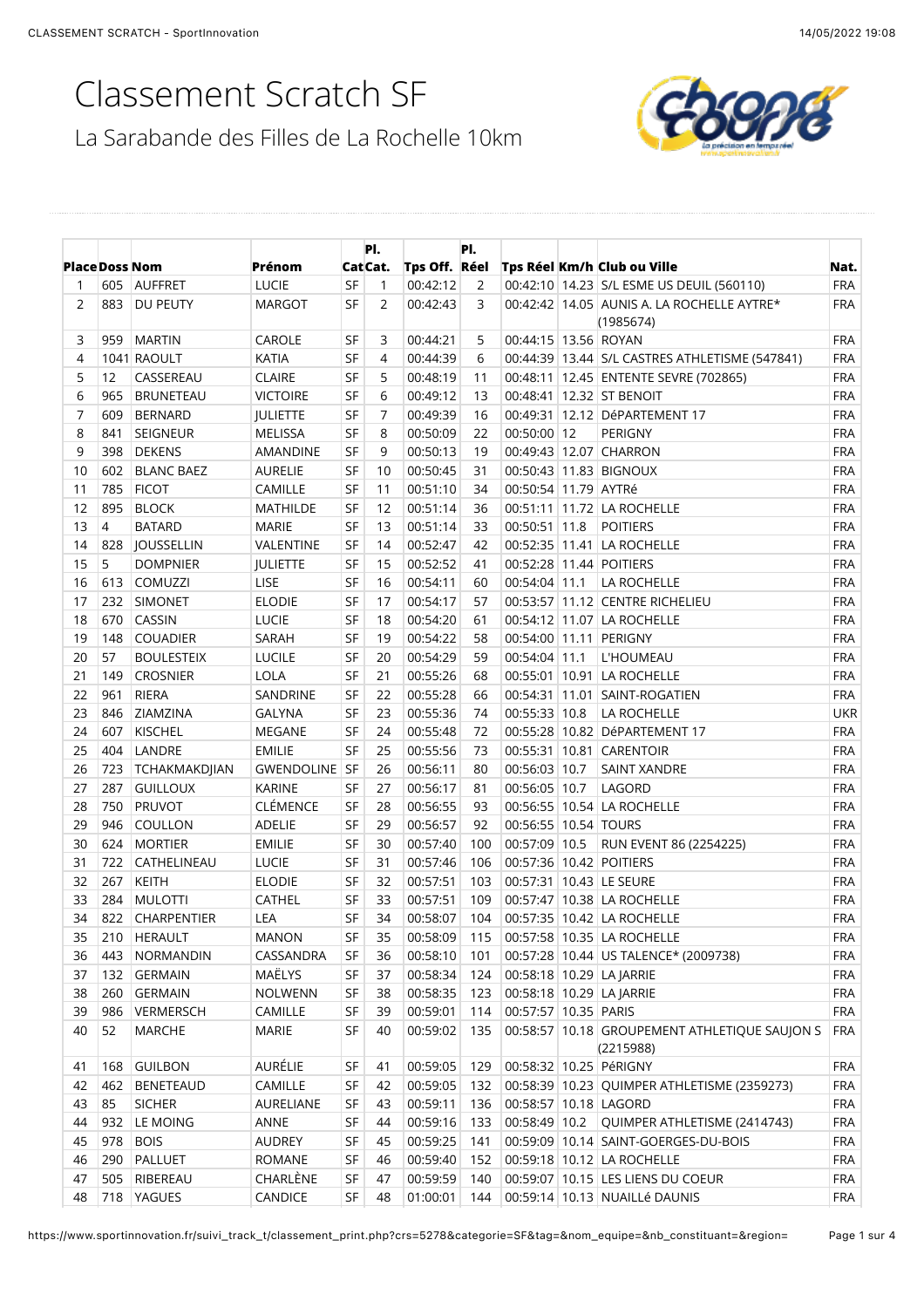| 49  |            | 319 THIRE           | <b>CLARISSE</b> | SF        | 49  | 01:00:09         | 166 | 00:59:55 10.01 ANGERS |                              | FRA        |
|-----|------------|---------------------|-----------------|-----------|-----|------------------|-----|-----------------------|------------------------------|------------|
| 50  | 760        | <b>BADON</b>        | <b>LUCILE</b>   | <b>SF</b> | 50  | 01:00:11         | 163 |                       | 00:59:52 10.02 LA ROCHELLE   | FRA        |
| 51  |            | 653 LE MOULLEC      | <b>MORGANE</b>  | SF        | 51  | 01:00:11         | 164 |                       | 00:59:53 10.02 LA ROCHELLE   | FRA        |
| 52  | 844        | <b>MAUPETIT</b>     | <b>TIPHAINE</b> | SF        | 52  | 01:00:23         | 154 | 00:59:25 10.1         | <b>MOUTIERS SUR LAY</b>      | FRA        |
| 53  | 385        | <b>AKHRAS</b>       | JANA            | SF        | 53  | 01:00:28         | 178 | 01:00:13 9.96         | LA ROCHELLE                  | FRA        |
| 54  | 589        | <b>DENIGOT</b>      | <b>GLADYS</b>   | SF        | 54  | 01:00:33         | 167 | 00:59:55 10.01 AYTRé  |                              | FRA        |
| 55  | 597        | <b>HUET KERVIEL</b> | PAULINE         | SF        | 55  | 01:00:36         | 177 | $01:00:11$ 9.97       | CHANTONNAY                   | <b>FRA</b> |
| 56  | 86         | <b>BONACCHI</b>     | PIA             | SF        | 56  | 01:00:45         | 179 | 01:00:14 9.96         | <b>BORDEAUX</b>              | FRA        |
| 57  | 87         | METREAU             | CÉLIA           | SF        | 57  | 01:01:24         | 195 | 01:01:10 9.81         | PéRIGNY                      | FRA        |
| 58  | 10         | LELIEVRE            |                 | SF        | 58  |                  | 197 |                       |                              |            |
|     |            |                     | MARJORIE        |           |     | 01:01:26         |     | 01:01:16 9.79         | <b>MORAGNE</b>               | FRA        |
| 59  | 106        | <b>RIFFAUD</b>      | <b>MANON</b>    | SF        | 59  | 01:01:36         | 200 | $01:01:23$ 9.77       | BERNAY SAINT MARTIN          | FRA        |
| 60  | 984        | VERNOUX             | MÉLANIE         | SF        | 60  | 01:01:39         | 193 | 01:01:06 9.82         | LA ROCHELLE                  | <b>FRA</b> |
| 61  | 979        | GUILMINEAU          | <b>EMELINE</b>  | SF        | 61  | 01:01:49         | 209 | 01:01:39 9.73         | ST HILAIRE LE VOUHIS         | <b>FRA</b> |
| 62  | 179        | <b>NADEAU</b>       | <b>MARINE</b>   | SF        | 62  | 01:02:01         | 190 | 01:01:05 9.82         | AYTRE                        | <b>FRA</b> |
| 63  | 419        | LAMORLETTE          | <b>AUDREY</b>   | SF        | 63  | 01:02:16         | 207 | 01:01:38 9.73         | LA ROCHELLE                  | <b>FRA</b> |
| 64  | 796        | SALIOU              | Florie-Lise     | SF        | 64  | 01:02:21         | 206 | 01:01:35 9.74         | CHALLENGE-GIRLS LA ROCHELLE  | <b>FRA</b> |
| 65  | 127        | PRANEUF             | SUZANNE         | SF        | 65  | 01:02:29         | 215 | 01:02:11 9.65         | LA ROCHELLE                  | FRA        |
| 66  | 735        | <b>SCHUERMANS</b>   | CAMILLE         | SF        | 66  | 01:02:29         | 201 | 01:01:24 9.77         | LA ROCHELLE                  | FRA        |
| 67  | 354        | <b>MARLES</b>       | <b>ELISE</b>    | SF        | 67  | 01:02:53         | 224 | 01:02:39 9.58         | LA ROCHELLE                  | FRA        |
| 68  | 507        | RIBEREAU            | MATHILDE        | SF        | 68  | 01:02:55         | 211 | $01:02:01$ 9.67       | LES LIENS DU COEUR           | FRA        |
| 69  |            | 124 MEUNIER         | <b>EMMA</b>     | SF        | 69  | 01:03:22         | 245 | $01:03:10$ 9.5        | LA ROCHELLE                  | <b>FRA</b> |
| 70  |            | 1029 HEMIDY         | ANDRÉA          | SF        | 70  | 01:03:45         | 240 | 01:03:04 9.51         | LA JARNE                     | <b>FRA</b> |
| 71  |            | 1007 FORAGE         | SARAH           | SF        | 71  | 01:03:46         | 242 | 01:03:07 9.51         | PUILBOREAU                   | <b>FRA</b> |
| 72  |            | 508 AMBLARD         | MARGAUX         | SF        | 72  | 01:04:05         | 252 | 01:03:38 9.43         | LA ROCHELLE                  | FRA        |
| 73  |            | 510 GUERIN          | <b>AGATHE</b>   | SF        | 73  | 01:04:06         | 258 | 01:03:42 9.42         | <b>PARIS</b>                 | FRA        |
| 74  |            | 535 TAMTBON         | <b>ELODIE</b>   | SF        | 74  | 01:04:10         | 249 | 01:03:29 9.45         | <b>KANGOUROU KIDS</b>        | FRA        |
| 75  | 378        | <b>BRODU</b>        | <b>AUDREY</b>   | SF        | 75  | 01:04:18         | 266 | 01:03:53 9.39         | DOMPIERRE-SUR-MER            | FRA        |
| 76  | 887        | <b>GARRY</b>        | <b>JUSTINE</b>  | SF        | 76  | 01:04:20         | 253 | 01:03:38 9.43         | LA ROCHELLE                  | <b>FRA</b> |
| 77  | 241        | <b>DREYER</b>       | ADELINE         | SF        | 77  | 01:04:28         | 267 | 01:03:58 9.38         | LA ROCHELLE                  | <b>FRA</b> |
| 78  | 396        | <b>GUILLEMET</b>    | MARIE-ODILE     | SF        | 78  | 01:04:38         | 280 | 01:04:21 9.32         | <b>RIDORET</b>               | <b>FRA</b> |
| 79  | 903        | <b>DUCAMP</b>       | <b>CLAIRE</b>   | SF        | 79  | 01:05:11         | 289 | 01:04:47 9.26         | AIGREFEUILLE D'AUNIS         | <b>FRA</b> |
| 80  | 712        |                     |                 | SF        |     |                  | 298 |                       |                              | <b>FRA</b> |
|     |            | VAN OORTEGEM        | <b>ALICIA</b>   |           | 80  | 01:05:14         |     | 01:05:05 9.22         | LA ROCHELLE                  |            |
| 81  | 934        | <b>TREBAOL</b>      | <b>EVA</b>      | SF        | 81  | 01:05:15         | 290 | 01:04:49 9.26         | QUIMPER ATHLETISME (1268955) | <b>FRA</b> |
| 82  | 989        | AUGE                | <b>MARGOT</b>   | SF        | 82  | 01:05:22         | 295 | 01:05:02 9.23         | AMBARES ET LAGRAVE           | FRA        |
| 83  | 164        | <b>GIRAUD</b>       | ANDREA          | SF        | 83  | 01:05:24         | 300 | 01:05:08 9.21         | <b>MIGRON</b>                | FRA        |
| 84  |            | 642 GATARD          | LEA             | SF        | 84  | 01:05:30         | 302 | 01:05:18 9.19         | LES HERBIERS                 | <b>FRA</b> |
| 85  |            | 182 POULLIN         | JULIE           | SF        | 85  | 01:05:42         | 307 | 01:05:32 9.16         | NIEUL SUR MER                | <b>FRA</b> |
| 86  | $\sqrt{6}$ | <b>BORE</b>         | ALIZEE          | SF        | 86  | 01:05:52         | 313 | 01:05:42 9.13         | SAINT OUEN DAUNIS            | FRA        |
| 87  | 229        | <b>NUNES</b>        | <b>CINDY</b>    | SF        | 87  | 01:05:52         | 306 | $01:05:32$ 9.16       | <b>CENTRE RICHELIEU</b>      | FRA        |
| 88  | 278        | <b>FAUCON</b>       | LÉA             | SF        | 88  | 01:05:52         | 299 | 01:05:07 9.21         | <b>CENTRE RICHELIEU</b>      | FRA        |
| 89  | 277        | ZERCHER             | <b>AUDREY</b>   | SF        | 89  | 01:05:58         | 305 | 01:05:31 9.16         | PUILBOREAU                   | FRA        |
| 90  | 266        | <b>GUEUDRY</b>      | <b>PAULINE</b>  | SF        | 90  | 01:06:00         | 312 | 01:05:38 9.14         | VANNES                       | FRA        |
| 91  | 870        | <b>GUIGNARD</b>     | PERRINE         | SF        | 91  | 01:06:03         | 309 | 01:05:34 9.15         | PUILBOREAU                   | FRA        |
| 92  | 599        | KERVIEL             | MAELLE          | SF        | 92  | 01:06:24         | 331 | 01:06:18 9.05         | <b>ERGUE GABERIC</b>         | FRA        |
| 93  | 420        | LAMORLETTE          | CÉLINE          | SF        | 93  | 01:06:25         | 315 | $01:05:47$ 9.12       | LA ROCHELLE                  | FRA        |
| 94  | 910        | <b>GHERARDI</b>     | <b>MARIE</b>    | SF        | 94  | 01:06:26         | 317 | 01:05:54 9.1          | <b>PARIS</b>                 | <b>FRA</b> |
|     |            | <b>LEVEQUE</b>      |                 |           |     |                  |     |                       |                              |            |
| 95  | 3          | <b>BOUCHET</b>      | <b>ELODIE</b>   | SF        | 95  | 01:06:42         | 325 | 01:06:02 9.09         | LA ROCHELLE                  | <b>FRA</b> |
| 96  |            | 513 GUITTON         | <b>FLORIANE</b> | SF        | 96  | 01:06:43         | 333 | 01:06:23 9.04         | MONSIREIGNE                  | FRA        |
| 97  | 316        | PIERRET             | <b>MARIANNE</b> | SF        | 97  | 01:06:55         | 319 | $01:05:55$ 9.1        | AYTRé                        | FRA        |
| 98  | 905        | <b>MARTIN</b>       | EMMANUELLE SF   |           | 98  | 01:06:59         | 350 | 01:06:52 8.97         | PUILBOREAU                   | FRA        |
| 99  | 88         | <b>EVZLINE</b>      | CHARLINE        | SF        | 99  | 01:07:01         | 335 | 01:06:27 9.03         | SEMUSSAC                     | FRA        |
| 100 | 79         | <b>BOSSIS</b>       | LOUISE          | SF        | 100 | 01:07:11         | 341 | 01:06:36 9.01         | PARIS                        | FRA        |
| 101 | 161        | <b>BELLET</b>       | <b>ELODIE</b>   | <b>SF</b> | 101 | 01:07:11         | 343 | 01:06:38 9            | THEZAC                       | FRA        |
|     |            | 102 618 TESTOUIN    | <b>COLINE</b>   | SF        | 102 | 01:07:19         | 362 | 01:07:09 8.94         | <b>POITIERS</b>              | FRA        |
|     | 103   197  | DERNONCOURT         | <b>MARION</b>   | <b>SF</b> | 103 | 01:07:19         | 332 | 01:06:22 9.04         | LA ROCHELLE                  | FRA        |
|     |            |                     |                 |           |     |                  |     |                       |                              |            |
|     | 104 995    | <b>CHAULVET</b>     | <b>ROXANE</b>   | <b>SF</b> | 104 | 01:07:50         | 368 | 01:07:19 8.91         | <b>NIORT</b>                 | FRA        |
|     |            | 105 852 GEOFFROY    | CLÉMENCE        | SF        | 105 | 01:07:58         | 352 | 01:06:55 8.97         | LA ROCHELLE                  | FRA        |
|     |            | 106 528 FEAUGAS     | PERRINE         | SF        | 106 | 01:08:06         | 375 | 01:07:36 8.88         | MIGALOUX-BEAUVOIR            | FRA        |
|     |            | 107 450 REZZOUG     | SARAH           | SF        | 107 | 01:08:16         | 369 | 01:07:21 8.91         | <b>CLAVETTE</b>              | FRA        |
|     |            | 108 522 PUJOL       | ALEXIA          | SF        |     | 108 01:08:24 381 |     | 01:07:58 8.83         | <b>POITIERS</b>              | FRA        |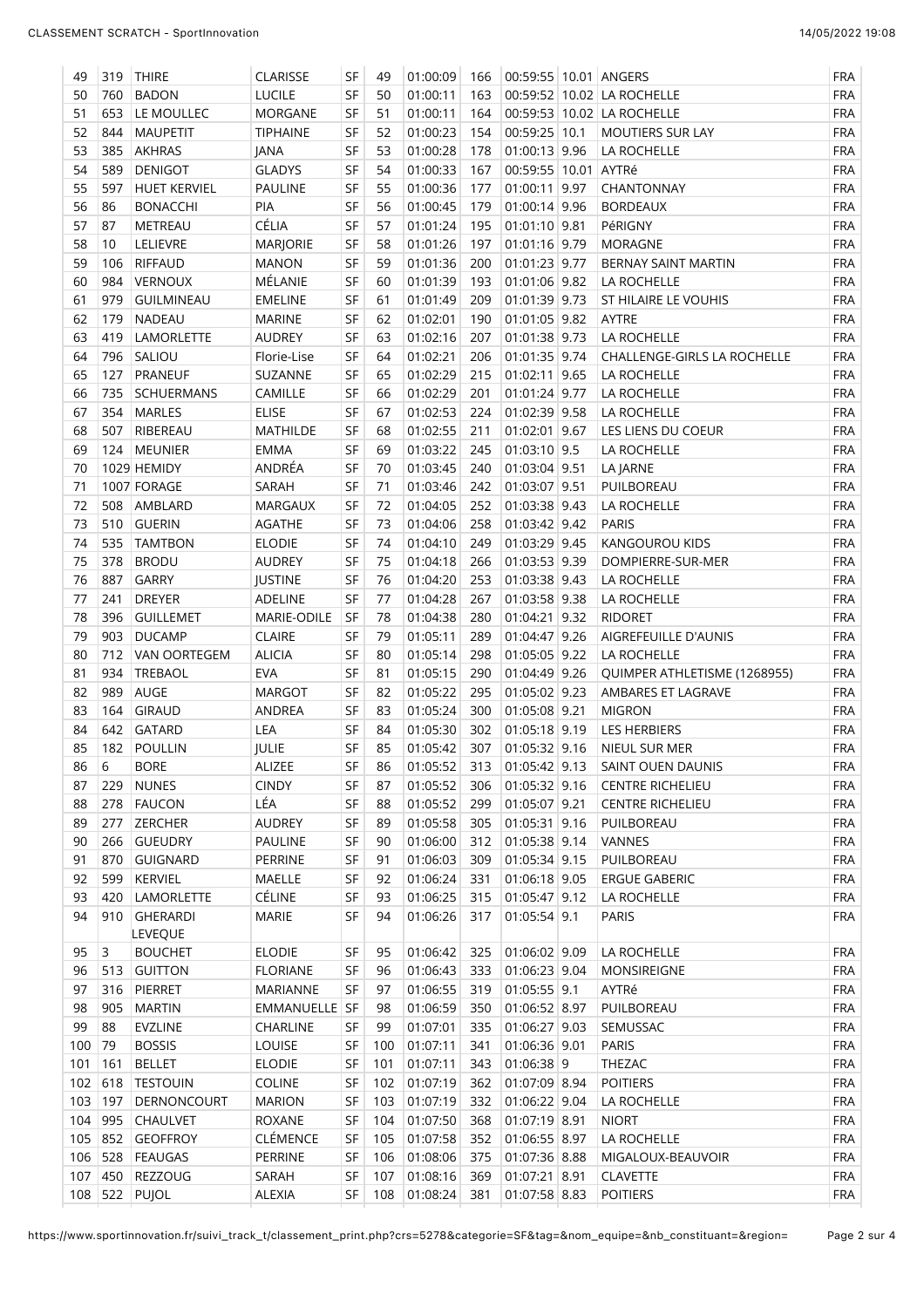| 109                          | 531     | <b>CORTELL</b>               | <b>MARION</b>    | SF        | 109 | 01:08:39             | 389 | $01:08:12$ 8.8                 | NIEUL SUR MER                          | <b>FRA</b> |
|------------------------------|---------|------------------------------|------------------|-----------|-----|----------------------|-----|--------------------------------|----------------------------------------|------------|
| 110                          | 971     | LEBOYER                      | Marion           | SF        | 110 | 01:08:50             | 379 | 01:07:52 8.84                  | <b>KEEP COOL</b>                       | <b>FRA</b> |
| 111                          | 929     | LE MOUEL                     | <b>MARGOT</b>    | SF        | 111 | 01:08:57             | 396 | 01:08:29 8.76                  | ZONE RÉVOLUTION                        | <b>FRA</b> |
| 112 840                      |         | <b>MAUMY</b>                 | <b>LUDIVINE</b>  | SF        | 112 | 01:09:03             | 403 | 01:08:39 8.74                  | SAINT YRIEIX SUR CHARENTE              | <b>FRA</b> |
| 113                          | 739     | <b>VIMOND</b>                | JEANNE           | SF        | 113 | 01:09:03             | 385 | 01:08:03 8.82                  | LA ROCHELLE                            | <b>FRA</b> |
| 114                          | 431     | <b>DELROISSE</b>             | JEANNE           | SF        | 114 | 01:09:05             | 390 | $01:08:12$ 8.8                 | <b>SALLES SUR MER</b>                  | <b>FRA</b> |
| 115                          | 953     | LECERF                       | <b>LUCIE</b>     | SF        | 115 | 01:09:38             | 421 | 01:09:13 8.67                  | <b>ST AUVENT</b>                       | <b>FRA</b> |
| 116                          | 258     | MARSAUD                      | <b>ELISA</b>     | SF        | 116 | 01:09:45             | 408 | $01:08:51$ 8.71                | LA ROCHELLE                            | <b>FRA</b> |
| 117                          | 228     | PELLERIN                     | <b>ELODIE</b>    | SF        | 117 | 01:10:04             | 447 | 01:09:57 8.58                  | SAINTES                                | <b>FRA</b> |
| 118                          | 893     | <b>HERRY</b>                 | LAURÉLINE        | SF        | 118 | 01:10:11             | 418 | 01:09:10 8.67                  | <b>SAINTES</b>                         | <b>FRA</b> |
| 119                          | 646     | PREDEAU                      | ANNE             | <b>SF</b> | 119 | 01:10:14             | 431 | 01:09:35 8.62                  | <b>WONDER ENTREPRENEUSES</b>           | <b>FRA</b> |
|                              |         |                              |                  |           |     |                      |     |                                |                                        |            |
| 120                          | 71      | <b>GRELIER</b>               | AMANDINE         | SF        | 120 | 01:10:23             | 452 | 01:10:10 8.55                  | <b>SOUBISE</b>                         | <b>FRA</b> |
| 121                          | 103     | <b>DION</b>                  | <b>MARION</b>    | SF        | 121 | 01:11:06             | 473 | 01:10:56 8.46                  | <b>WONDER ENTREPRENEUSES</b>           | <b>FRA</b> |
| 122                          | 520     | <b>GUILLET</b>               | <b>SUSIE</b>     | <b>SF</b> | 122 | 01:11:22             | 480 | 01:11:09 8.43                  | <b>GRUES</b>                           | <b>FRA</b> |
| 123                          | 947     | <b>MERCIER</b>               | <b>MARGAUX</b>   | SF        | 123 | 01:11:22             | 467 | 01:10:47 8.48                  | <b>IZEURE</b>                          | <b>FRA</b> |
| 124                          | 859     | <b>BONNET</b>                | PAULINE          | SF        | 124 | 01:11:30             | 476 | 01:11:03 8.44                  | AYTRé                                  | <b>FRA</b> |
| 125                          |         | 1003 DABERT                  | <b>CECILIA</b>   | SF        | 125 | 01:11:33             | 475 | 01:11:00 8.45                  | <b>ROCHEFORT</b>                       | <b>FRA</b> |
| 126                          | 745     | LE BORGNE                    | MORGANE          | SF        | 126 | 01:11:34             | 469 | 01:10:52 8.47                  | LA ROCHELLE                            | <b>FRA</b> |
| 127                          | 746     | <b>FRANCOIS</b>              | <b>MARION</b>    | SF        | 127 | 01:11:35             | 471 | 01:10:54 8.46                  | LA ROCHELLE                            | <b>FRA</b> |
| 128                          | 958     | <b>VIAUD</b>                 | <b>ELODIE</b>    | <b>SF</b> | 128 | 01:11:37             | 482 | 01:11:11 8.43                  | S/L US SAINTES ATHLETISME<br>(2230665) | <b>FRA</b> |
| 129                          | 565     | <b>POUPOT</b>                | <b>MARIE</b>     | SF        | 129 | 01:11:38             | 477 | 01:11:04 8.44                  | <b>FOURAS</b>                          | <b>FRA</b> |
| 130                          | 346     | <b>FALLEK</b>                | <b>LUCILE</b>    | SF        | 130 | 01:11:45             | 479 | 01:11:09 8.43                  | VILLEDOUX                              | <b>FRA</b> |
| 131                          | 205     | <b>BERTET</b>                | <b>CLOTILDE</b>  | SF        | 131 | 01:11:46             | 492 | $01:11:28$ 8.4                 | <b>WONDER ENTREPRENEUSES</b>           | <b>FRA</b> |
| 132                          | 710     | <b>DUBREUIL</b>              | <b>MANON</b>     | SF        | 132 | 01:11:59             | 494 | 01:11:45 8.36                  | LA ROCHELLE                            | <b>FRA</b> |
| 133                          | 866     | <b>THIBURCE</b>              | CHLOÉ            | SF        | 133 | 01:12:02             | 486 | 01:11:22 8.41                  | <b>BENON</b>                           | <b>FRA</b> |
| 134                          | 44      | <b>COPPA</b>                 | <b>MARIE</b>     | SF        | 134 | 01:12:05             | 489 | $01:11:25$ 8.4                 | PERIGNY                                | <b>FRA</b> |
| 135                          | 585     | <b>BRIDONNEAU</b>            | CONSTANCE        | SF        | 135 | 01:12:15             | 495 | 01:11:46 8.36                  | <b>NANTES</b>                          | <b>FRA</b> |
|                              |         |                              |                  |           |     |                      |     | 01:12:06 8.32                  |                                        | <b>FRA</b> |
| 136                          | 638     | MOAL                         | <b>JUSTINE</b>   | SF        | 136 | 01:12:32             | 502 |                                | LA ROCHELLE                            |            |
| 137                          | 53      | <b>GUIBERT</b>               | <b>MAEVA</b>     | SF        | 137 | 01:12:51             | 519 | 01:12:30 8.28                  | <b>BORDEAUX</b>                        | <b>FRA</b> |
| 138                          | 725     | <b>TASTA</b>                 | Noémie           | SF        | 138 | 01:12:57             | 499 | 01:11:55 8.34                  | PUILBOREAU                             | <b>FRA</b> |
| 139                          | 706     | <b>JACQ</b>                  | <b>MAELYS</b>    | SF        | 139 | 01:12:58             | 507 | 01:12:13 8.31                  | SAINTE SOULLE                          | <b>FRA</b> |
| 140                          | 227     | <b>MORIN</b>                 | <b>CLARA</b>     | SF        | 140 | 01:13:13             | 515 | $01:12:21$ 8.29                | LA ROCHELLE                            | <b>FRA</b> |
| 141                          |         | 1027 GUILLOTON               | <b>CORENTINE</b> | SF        | 141 | 01:13:41             | 530 | 01:13:06 8.21                  | <b>FONTENAY LE COMTE</b>               | <b>FRA</b> |
| 142                          |         | 1034 GROSSELIN               | <b>MARIE</b>     | SF        | 142 | 01:13:41             | 529 | 01:13:06 8.21                  | SURGÈRES                               | <b>FRA</b> |
| 143                          | 974     | ORDENER                      | Louison          | SF        | 143 | 01:14:04             | 536 | $01:13:34$ 8.16                | <b>KEEP COOL</b>                       | <b>FRA</b> |
| 144                          |         | 254 GOUY                     | <b>ALICE</b>     | <b>SF</b> | 144 | 01:14:06             | 540 | 01:13:39 8.15                  | SAINT-XANDRE                           | <b>FRA</b> |
| 145                          | 763     | <b>HULIN PERRET</b>          | CLEMENTINE       | SF        | 145 | 01:14:19             | 546 | 01:13:53 8.12                  | <b>SALLES SUR MER</b>                  | <b>FRA</b> |
| 146                          |         | 912 DECOURT                  | <b>FABIENNE</b>  | SF        | 146 | 01:14:36             | 555 | $01:14:05$ 8.1                 | <b>ROCHEFORT</b>                       | <b>FRA</b> |
| 147                          | 933     | CORNILLOT-<br><b>CLEMENT</b> | CORALIE          | <b>SF</b> | 147 | 01:14:39             | 544 | 01:13:53 8.12                  | SAINTE-SOULLE                          | <b>FRA</b> |
| 148                          | 371     | <b>MONIER</b>                | AMELIE           | SF        | 148 | 01:15:14             | 575 | 01:14:50 8.02                  | LA ROCHELLE                            | <b>FRA</b> |
| 149                          | 786     | MOALLIC                      | ANDREA           | SF        | 149 | 01:15:14             | 564 | 01:14:29 8.06                  | LA ROCHELLE                            | <b>FRA</b> |
| 150                          | 755     | <b>BAUDOUIN</b>              | CORALINE         | SF        | 150 | 01:15:18             | 583 | 01:15:08 7.99                  | NIEUL SUR L'AUTISE                     | <b>FRA</b> |
| 151                          | 340     | <b>BALLANDRAS</b>            | MAËLLE           | SF        | 151 | 01:15:26             | 570 | 01:14:38 8.04                  | L'HOUMEAU                              | <b>FRA</b> |
|                              | 152 215 | LANHER                       | EMMANUELLE SF    |           | 152 | 01:15:28             | 572 | 01:14:45 8.03                  | AYTRE                                  | <b>FRA</b> |
| 153                          | 58      | <b>BOFELLI</b>               | JEANNE           | SF        | 153 | 01:15:58             | 587 | 01:15:31 7.95                  | PORT DES BARQUES                       | <b>FRA</b> |
|                              |         | PARTHENAY                    |                  |           |     |                      |     |                                |                                        |            |
| 154 185                      |         |                              | MÉLISSA          | SF        | 154 | 01:16:06             | 599 | $01:15:55$ 7.9                 | <b>LA PALLICE</b>                      | <b>FRA</b> |
| 155                          | 366     | <b>TAITON</b>                | LAETITIA         | SF        | 155 | 01:16:11             | 585 | 01:15:19 7.97                  | RIVEDOUX PLAGE                         | <b>FRA</b> |
| 156                          | 975     | CLEVELAND                    | LAURRAINE        | SF        | 156 | 01:16:14             | 589 | 01:15:39 7.93                  | SAINTE SOULLE                          | <b>FRA</b> |
| 157                          | 25      | FAYE                         | NAOMI            | SF        | 157 | 01:16:18             | 592 | 01:15:53 7.91                  | LA ROCHELLE                            | <b>FRA</b> |
| 158                          | 886     | <b>VERCOLLIER</b>            | EMELINE          | SF        | 158 | 01:16:20             | 596 | 01:15:54 7.91                  | <b>ERLON</b>                           | <b>FRA</b> |
| 159                          | 705     | <b>JANNAUD</b>               | MANON            | SF        | 159 | 01:16:36             | 591 | 01:15:50 7.91                  | SAINT-OUEN-D'AUNIS                     | <b>FRA</b> |
|                              | 64      | CHEDEVILLE                   | <b>MÉLODIE</b>   | SF        | 160 | 01:16:45             | 594 | 01:15:54 7.91                  | <b>CHERVES RICHEMONT</b>               | <b>FRA</b> |
|                              |         | <b>MORNET</b>                | <b>MARIE</b>     | <b>SF</b> | 161 | 01:16:45             | 600 | $01:15:55$ 7.9                 | MAUZé SUR LE MIGNON                    | <b>FRA</b> |
|                              | 66      |                              |                  |           |     |                      |     | 01:16:13 7.87                  | <b>VOUHE</b>                           | <b>FRA</b> |
|                              |         | CHUSSEAU                     | <b>GAELLE</b>    | <b>SF</b> | 162 | 01:16:47             | 606 |                                |                                        |            |
| 160<br>161<br>162 219<br>163 | 62      | <b>HEYDON</b>                | EMELINE          | SF        | 163 | 01:16:47             | 607 | 01:16:13 7.87                  | ANGERS                                 | <b>FRA</b> |
|                              |         | THOREAU                      | FABIOLA          | SF        | 164 | 01:17:20             | 632 | $01:16:57$ 7.8                 | LA JARRIE                              | <b>FRA</b> |
|                              | 810     | <b>BERNIARD</b>              | CAMILLE          | SF        | 165 |                      | 612 |                                | SAINT-CHRISTOPHE                       | <b>FRA</b> |
| 164 719<br>165<br>166        | 461     | <b>TRAQUET</b>               | LÉA              | SF        | 166 | 01:17:23<br>01:17:23 | 614 | 01:16:20 7.86<br>01:16:20 7.86 | SAINT SIMEUX                           | <b>FRA</b> |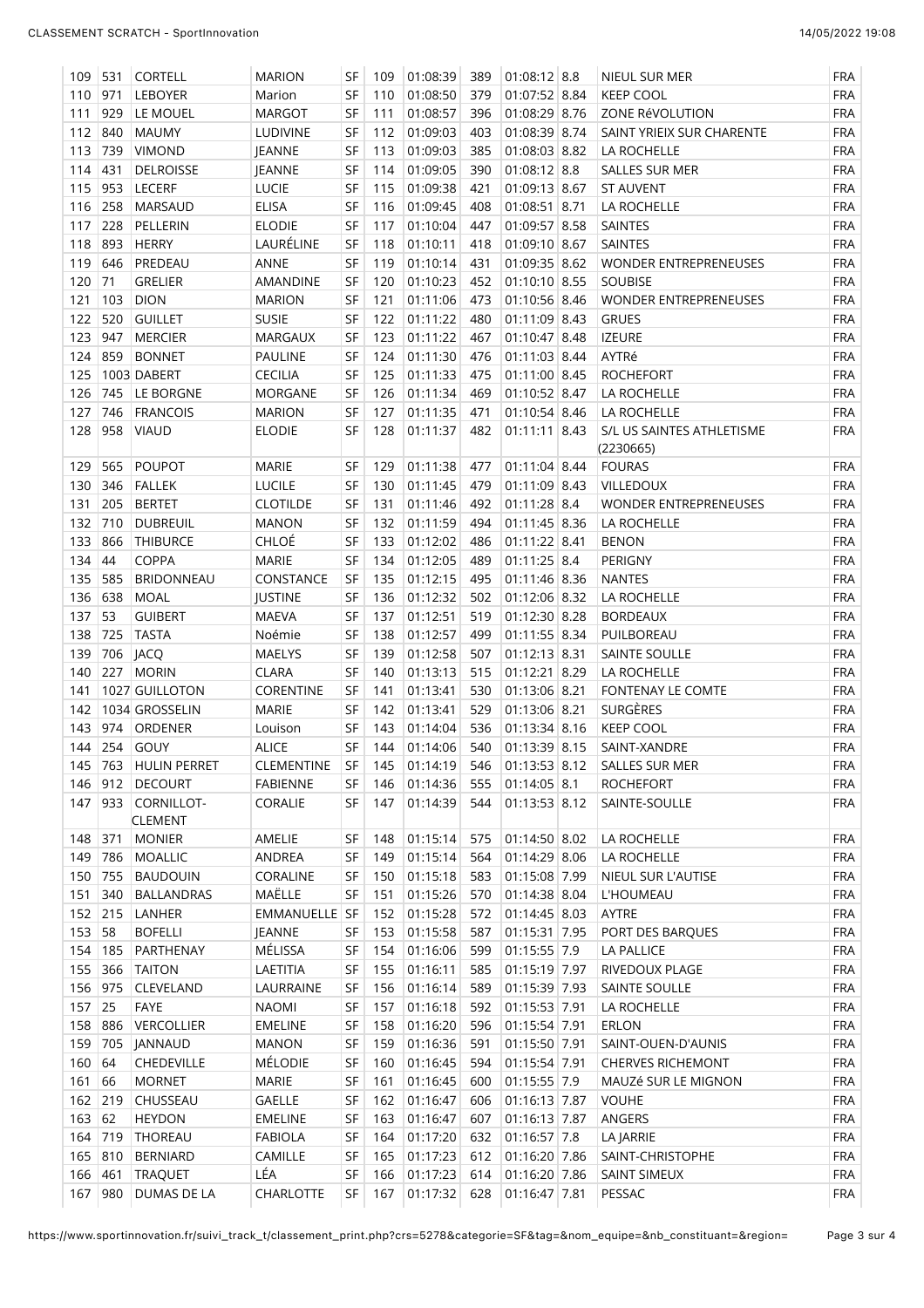|     |                | <b>ROQUE</b>                       |                 |           |     |          |     |               |                                    |            |
|-----|----------------|------------------------------------|-----------------|-----------|-----|----------|-----|---------------|------------------------------------|------------|
| 168 | 941            | <b>GODET</b>                       | <b>MATHILDE</b> | SF        | 168 | 01:17:33 | 626 | 01:16:46 7.82 | <b>PARIS</b>                       | <b>FRA</b> |
| 169 | 114            | CAMY                               | <b>CHARLINE</b> | <b>SF</b> | 169 | 01:17:41 | 634 | 01:17:06 7.78 | SAINT-XANDRE                       | <b>FRA</b> |
| 170 | 76             | <b>MACALI</b>                      | <b>DÉBORAH</b>  | <b>SF</b> | 170 | 01:17:42 | 636 | 01:17:07 7.78 | LA ROCHELLE                        | <b>FRA</b> |
| 171 | 985            | <b>MARTINEZ TORNES</b>             | <b>BEATRIZ</b>  | <b>SF</b> | 171 | 01:17:45 | 622 | 01:16:41 7.82 | LA ROCHELLE                        | <b>ESP</b> |
| 172 | 726            | <b>BAUDOUIN-</b><br><b>MICHAUD</b> | Mélanie         | SF        | 172 | 01:17:46 | 625 | 01:16:45 7.82 | <b>NIORT</b>                       | <b>FRA</b> |
| 173 | 767            | LANDEIRO DOS<br><b>REIS</b>        | <b>MARIE</b>    | SF        | 173 | 01:18:16 | 637 | 01:17:16 7.77 | LA ROCHELLE                        | <b>FRA</b> |
| 174 | 604            | <b>CLAUDE</b>                      | CHARLINE        | SF        | 174 | 01:18:34 | 646 | 01:18:09 7.68 | <b>SALLES SUR MER</b>              | <b>FRA</b> |
| 175 | 368            | PETITDEMANGE                       | <b>DÉBORAH</b>  | <b>SF</b> | 175 | 01:19:15 | 662 | 01:18:55 7.6  | QUIMPER                            | <b>FRA</b> |
| 176 | 672            | <b>CHARRUYER</b>                   | SARAH           | SF        | 176 | 01:19:39 | 653 | 01:18:34 7.64 | LA FLOTTE                          | <b>FRA</b> |
| 177 | 673            | <b>LOISON</b>                      | SANDRA          | <b>SF</b> | 177 | 01:19:39 | 654 | 01:18:35 7.64 | LA ROCHELLE                        | <b>FRA</b> |
| 178 |                | <b>1026 LAURY</b>                  | JULIE           | SF        | 178 | 01:19:52 | 660 | 01:18:51 7.61 | DéPARTEMENT 17                     | <b>FRA</b> |
| 179 | 693            | <b>GABOLDE</b>                     | <b>ELISA</b>    | <b>SF</b> | 179 | 01:19:57 | 666 | 01:19:14 7.57 | <b>SAINT XANDRE</b>                | <b>FRA</b> |
| 180 | 275            | <b>VERQUERE</b>                    | <b>MATHILDE</b> | <b>SF</b> | 180 | 01:20:05 | 681 | 01:19:54 7.51 | PARIS <sub>18</sub>                | <b>FRA</b> |
| 181 | 863            | <b>RINALDI</b>                     | MORGANE         | <b>SF</b> | 181 | 01:21:26 | 700 | 01:20:53 7.42 | ZONE RéVOLUTION                    | <b>FRA</b> |
| 182 | 202            | <b>RUTH</b>                        | ALEXANDRINE SF  |           | 182 | 01:21:32 | 703 | 01:21:14 7.39 | ST MARTIN DE Ré                    | <b>FRA</b> |
| 183 | 761            | CHAUVIN                            | AMÉLIE          | SF        | 183 | 01:21:58 | 711 | 01:21:38 7.35 | LA ROCHELLE                        | <b>FRA</b> |
| 184 | 815            | TRUTEAU                            | <b>MARINE</b>   | SF        | 184 | 01:21:59 | 710 | 01:21:36 7.35 | AYTRé                              | <b>FRA</b> |
| 185 | 997            | <b>DELLION</b>                     | <b>NOEMIE</b>   | <b>SF</b> | 185 | 01:22:38 | 721 | 01:21:55 7.32 | <b>THAIRE</b>                      | <b>FRA</b> |
| 186 | 943            | <b>REVAULT</b>                     | <b>MATHILDE</b> | SF        | 186 | 01:22:39 | 718 | 01:21:51 7.33 | DOMPIERRE SUR MER                  | <b>FRA</b> |
| 187 | 135            | <b>JAKOB</b>                       | <b>NINON</b>    | SF        | 187 | 01:22:40 | 719 | 01:21:51 7.33 | JONZAC                             | <b>FRA</b> |
| 188 | 967            | <b>BOUVIER</b>                     | Juliette        | <b>SF</b> | 188 | 01:23:09 | 725 | 01:22:20 7.29 | <b>KEEP COOL</b>                   | <b>FRA</b> |
| 189 | 242            | <b>BODIN</b>                       | <b>CLÉMENCE</b> | SF        | 189 | 01:23:14 | 731 | 01:23:00 7.23 | PARTHENAY                          | <b>FRA</b> |
| 190 | 621            | <b>MONTAGNE</b>                    | CAMILLE         | <b>SF</b> | 190 | 01:23:40 | 736 | 01:23:19 7.2  | <b>ESNANDES</b>                    | <b>FRA</b> |
| 191 | 791            | <b>BUISSON</b>                     | Aurelie         | SF        | 191 | 01:24:13 | 741 | 01:23:36 7.18 | <b>CHALLENGE-GIRLS LA ROCHELLE</b> | <b>FRA</b> |
| 192 | 792            | <b>CASTEL</b>                      | Marine          | SF        | 192 | 01:24:18 | 739 | 01:23:31 7.18 | CHALLENGE-GIRLS LA ROCHELLE        | <b>FRA</b> |
| 193 | 911            | <b>ROBIN</b>                       | <b>ALISON</b>   | <b>SF</b> | 193 | 01:25:10 | 756 | 01:24:26 7.11 | <b>KEEP COOL</b>                   | <b>FRA</b> |
| 194 | 973            | <b>FAVREAU</b>                     | Camille         | SF        | 194 | 01:25:13 | 759 | 01:24:28 7.1  | <b>KEEP COOL</b>                   | <b>FRA</b> |
| 195 |                | 1011 BLANCHET                      | <b>CECILIA</b>  | SF        | 195 | 01:25:16 | 753 | 01:24:19 7.12 | SAINTES                            | <b>FRA</b> |
| 196 | 196            | <b>DEGRIS</b>                      | LAURA           | <b>SF</b> | 196 | 01:26:10 | 771 | 01:25:17 7.04 | LES LIENS DU COEUR                 | <b>FRA</b> |
| 197 | 134            | <b>GAUDEFROY</b>                   | SOPHIA          | SF        | 197 | 01:33:37 | 798 | 01:32:40 6.47 | PUILBOREAU                         | <b>FRA</b> |
| 198 | $\overline{2}$ | METREAU                            | <b>ELISE</b>    | SF        | 198 | 01:35:10 | 803 | 01:34:45 6.33 | PERIGNY                            | <b>FRA</b> |
| 199 | 395            | <b>EGRON</b>                       | <b>JESSICA</b>  | SF        | 199 | 01:35:11 | 802 | 01:34:45 6.33 | <b>SURESNES</b>                    | <b>FRA</b> |
| 200 | 108            | <b>MARET</b>                       | <b>AURELIE</b>  | SF        | 200 | 01:35:11 | 804 | 01:34:48 6.33 | CHAGNOLET                          | <b>FRA</b> |

2013-2022 © SportInnovation Suivi 2.0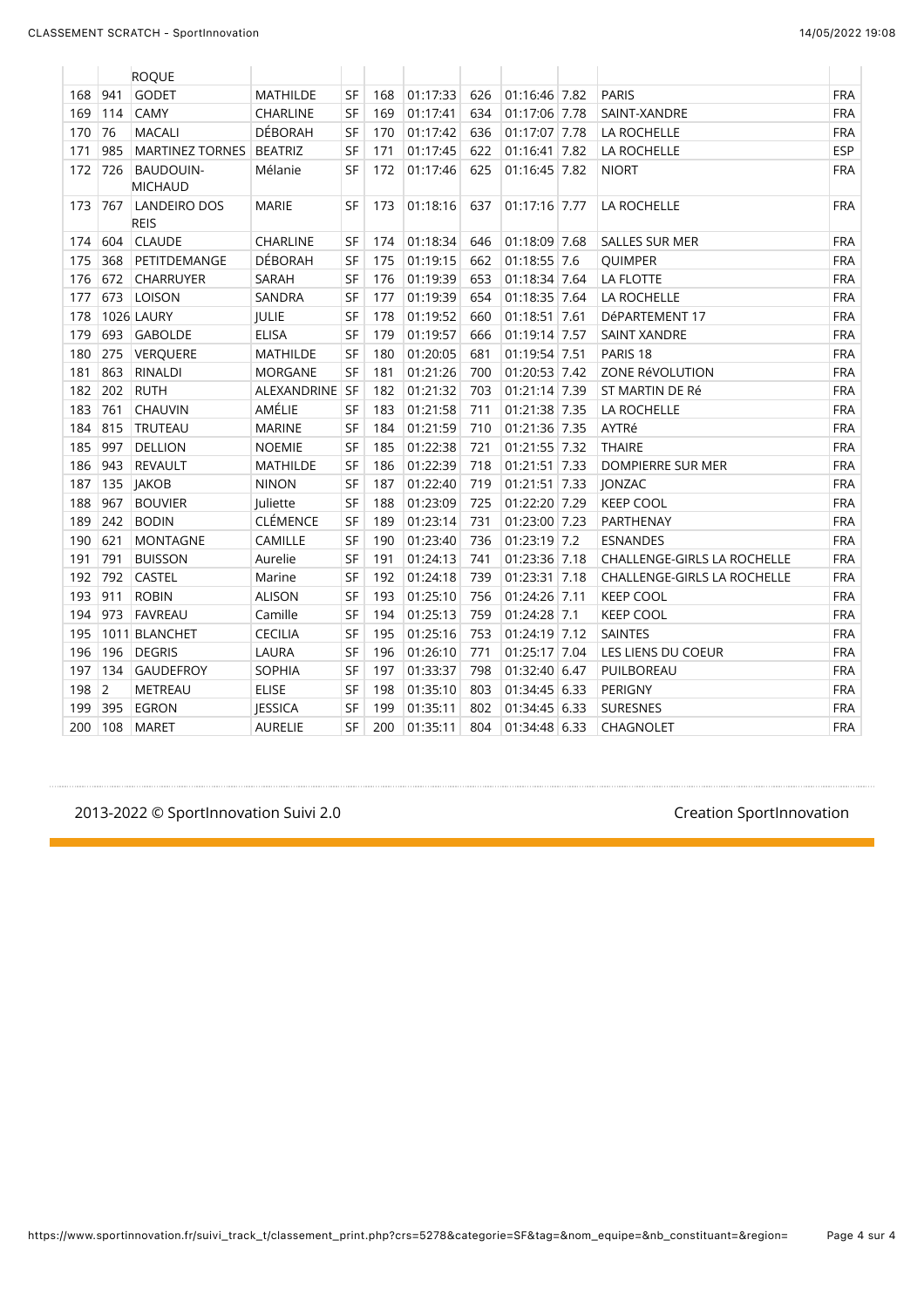## Classement Scratch M0F



|                      |     |                    |                       |                 | PI.          |              | PI. |                       |                                                             |            |
|----------------------|-----|--------------------|-----------------------|-----------------|--------------|--------------|-----|-----------------------|-------------------------------------------------------------|------------|
| <b>PlaceDoss Nom</b> |     |                    | Prénom                |                 | Cat Cat.     |              |     |                       | Tps Off. Réel Tps Réel Km/h Club ou Ville                   | Nat.       |
| 1                    | 69  | <b>TOURNEUR</b>    | <b>JULIA</b>          | <b>MOF</b>      | $\mathbf{1}$ | 00:43:05     | 4   |                       | 00:43:05   13.93 US AIGREFEUILLE ATHLETISME<br>(2227351)    | <b>FRA</b> |
| $\overline{2}$       | 521 | REMILLY            | <b>JULIETTE</b>       | <b>MOF</b>      | 2            | 00:45:24     | 7   |                       | 00:45:22 13.23 ZONE RéVOLUTION                              | <b>FRA</b> |
| 3                    | 769 | CARIOU             | JULIE                 | M <sub>OF</sub> | 3            | 00:45:40     | 8   |                       | 00:45:38 13.15 LA ROCHELLE                                  | FRA        |
| 4                    | 629 | <b>DESMOTTES</b>   | <b>AURELIE</b>        | M <sub>OF</sub> | 4            | 00:47:21     | 10  |                       | 00:47:17 12.69 FITNESS CORP                                 | FRA        |
| 5                    | 938 | POUJADE            | REMIE-<br><b>ANNE</b> | M <sub>OF</sub> | 5            | 00:49:06     | 15  |                       | 00:49:04 12.23 AS BOUGUENAIS-REZE<br>(2265606)              | <b>FRA</b> |
| 6                    | 441 | <b>ROY</b>         | <b>PAULINE</b>        | <b>MOF</b>      | 6            | 00:50:11     | 25  |                       | 00:50:03 11.99 LA JARNE                                     | <b>FRA</b> |
| $\overline{7}$       | 966 | <b>DURAND</b>      | <b>FAUSTINE</b>       | <b>MOF</b>      | 7            | 00:50:27     | 27  |                       | 00:50:22 11.91 SAINTES                                      | <b>FRA</b> |
| 8                    | 999 | MAISONNEUVE-MAQUIN | AMÉLIA                | <b>MOF</b>      | 8            | 00:51:05     | 35  |                       | 00:51:00 11.76 DOMPIERRE-SUR-MER                            | <b>FRA</b> |
| 9                    | 804 | <b>BERAUD</b>      | Anne Laure            | <b>MOF</b>      | 9            | 00:51:35     | 32  |                       | 00:50:46 11.82 CHALLENGE-GIRLS LA<br><b>ROCHELLE</b>        | <b>FRA</b> |
| 10                   | 424 | LEMEUNIER          | CHARLENE              | <b>MOF</b>      | 10           | 00:51:43     | 38  |                       | 00:51:37 11.62 LA ROCHELLE                                  | <b>FRA</b> |
| 11                   | 399 | <b>GABOREAUD</b>   | <b>ALEXA</b>          | <b>MOF</b>      | 11           | 00:52:39     | 43  |                       | 00:52:36 11.41 CA CHATELAILLON                              | <b>FRA</b> |
| 12                   | 908 | <b>TERNOT</b>      | LÉNA                  | M <sub>OF</sub> | 12           | 00:54:25     | 64  | 00:54:21 11.04 PARIS  |                                                             | <b>FRA</b> |
| 13                   | 252 | <b>TIPHONNET</b>   | MARIE-<br>LAURE       | <b>MOF</b>      | 13           | 00:55:19     | 71  |                       | 00:55:14 10.86 SAINT OUEN D'AUNIS                           | <b>FRA</b> |
| 14                   | 759 | LALLEMAND          | <b>MYLENE</b>         | <b>MOF</b>      | 14           | 00:55:22     | 67  | 00:54:41 10.97 AYTRE  |                                                             | <b>FRA</b> |
| 15                   |     | 413 ALONSO         | LINDA                 | M <sub>OF</sub> | 15           | 00:56:13     | 82  |                       | 00:56:10 10.68 PéRIGNY                                      | <b>FRA</b> |
| 16                   | 237 | <b>BUISSONNET</b>  | MARIE-<br>LAURE       | <b>MOF</b>      | 16           | 00:56:43     | 86  |                       | 00:56:38 10.59 KANGOUROU KIDS                               | <b>FRA</b> |
| 17                   | 809 | <b>GUILLOT</b>     | <b>MARIE</b>          | <b>MOF</b>      | 17           | 00:56:50     | 88  |                       | 00:56:45   10.57   AUNIS A. LA ROCHELLE AYTRE*<br>(2427880) | <b>FRA</b> |
| 18                   | 757 | JARRY              | AMANDINE              | <b>MOF</b>      | 18           | 00:57:01     | 83  |                       | 00:56:26 10.63 MONCOUTANT                                   | <b>FRA</b> |
| 19                   | 740 | FUZEAU             | <b>GERALDINE</b>      | <b>MOF</b>      | 19           | 00:57:59     | 96  | 00:57:00 10.53 AYTRé  |                                                             | <b>FRA</b> |
| 20                   |     | 1038 PITAUD        | CHARLOTTE   MOF       |                 | 20           | 00:58:06     | 117 |                       | 00:58:00 10.34 LA ROCHELLE                                  | <b>FRA</b> |
| 21                   | 15  | CHARPENTIER        | JULIE                 | <b>MOF</b>      | 21           | 00:58:08     | 108 |                       | 00:57:47 10.38 ST CESAIRE                                   | <b>FRA</b> |
| 22                   | 14  | <b>RAYMOND</b>     | MÉLANIE               | M0F             | 22           | 00:58:09     | 110 | 00:57:47 10.38 RéTAUD |                                                             | <b>FRA</b> |
| 23                   | 709 | <b>LACROIX</b>     | ANGELINE              | M0F             | 23           | 00:58:19     | 119 |                       | 00:58:00 10.34 SAINT PARDOUX                                | <b>FRA</b> |
| 24                   | 868 | <b>COURREGES</b>   | NADEGE                | M <sub>OF</sub> | 24           | 00:58:23     | 118 | 00:58:00 10.34 PESSAC |                                                             | <b>FRA</b> |
| 25                   | 209 | <b>BAURREAU</b>    | ERIKA                 | M <sub>OF</sub> | 25           | 00:58:57     | 131 | 00:58:35 10.24 LINARS |                                                             | <b>FRA</b> |
| 26                   | 691 | EPINETTE           | ANNE<br><b>SOPHIE</b> | M0F             | 26           | 00:59:18     | 150 |                       | 00:59:16 10.12 PUILBOREAU                                   | <b>FRA</b> |
| 27                   | 121 | <b>CHARRON</b>     | ÉMILIE                | <b>MOF</b>      | 27           | 00:59:55     | 158 |                       | 00:59:39 10.06 L'HOUMEAU                                    | <b>FRA</b> |
| 28                   | 92  | COUTANT            | SYLVANA               | <b>MOF</b>      | 28           |              |     |                       | 01:00:05 151 00:59:17 10.12 TREK'S INTENS'YON               | <b>FRA</b> |
| 29                   | 33  | MUSCAT MOUGON      | AUDREY                | M0F             | 29           |              |     |                       | 01:00:10 143 00:59:13 10.13 LA ROCHELLE                     | FRA        |
| 30                   | 89  | PINEAU             | JULIE                 | M0F             | 30           | 01:00:21     | 170 | 01:00:04 9.99         | LA ROCHELLE                                                 | <b>FRA</b> |
| 31                   | 577 | <b>TROUVE</b>      | ANGELIQUE MOF         |                 | 31           | 01:00:24     | 172 | 01:00:05 9.99         | ANDILLY                                                     | <b>FRA</b> |
| 32                   | 279 | <b>MARIA</b>       | AURÉLIE               | M0F             | 32           | 01:00:34     | 160 |                       | 00:59:45 10.04 TAUGON                                       | <b>FRA</b> |
| 33                   | 884 | MONFOUGA           | MÉLANIE               | M0F             | 33           | 01:00:34     | 161 |                       | 00:59:45 10.04 TAUGON                                       | <b>FRA</b> |
| 34                   | 724 | <b>BRIAUD</b>      | <b>MARION</b>         | M0F             | 34           | 01:00:35     | 162 |                       | 00:59:46 10.04 TAUGON                                       | <b>FRA</b> |
| 35                   | 548 | PRIES-ANGIBAUD     | CHARLOTTE   MOF       |                 | 35           | 01:00:50     | 176 | 01:00:10 9.97         | <b>NIORT</b>                                                | <b>FRA</b> |
| 36                   | 445 | MALLARD            | <b>LUCILLE</b>        | M0F             | 36           | 01:01:09     | 173 | 01:00:08 9.98         | PUILBOREAU                                                  | <b>FRA</b> |
| 37                   | 245 | PASQUIER           | CÉCILIA               | M0F             | 37           | 01:01:16     | 186 | 01:00:56 9.85         | NEUILLY-SUR-SEINE                                           | <b>FRA</b> |
| 38                   | 17  | <b>TARBEL</b>      | <b>HORTENSE</b>       | M0F             | 38           | 01:01:31     | 188 | 01:00:59 9.84         | LA ROCHELLE                                                 | <b>FRA</b> |
| 39                   | 222 | SARDET             | ADELINE               | M0F             | 39           | 01:01:44     | 205 | 01:01:35 9.74         | DOMPIERRE SUR MER                                           | <b>FRA</b> |
| 40                   |     | 476 COLLARD        | MARIE                 | M0F             | 40           | 01:02:55 227 |     | 01:02:43 9.57         | PARIS                                                       | <b>FRA</b> |
| 41                   | 93  | <b>BIESSE</b>      | MARJORIE              | M0F             | 41           | 01:02:57     | 233 | 01:02:49 9.55         | LES GASSOUSES                                               | <b>FRA</b> |
| 42                   | 994 | <b>NAUD</b>        | SOLÈNE                | <b>MOF</b>      | 42           | 01:03:06     |     | 234 01:02:50 9.55     | LES FOULÉES RENÉ CAILLIÉ                                    | <b>FRA</b> |
| 43                   |     | 155 CHESNEL        | MARIE                 | <b>MOF</b>      | 43           | 01:03:17 219 |     | 01:02:20 9.63         | LE MANS                                                     | FRA        |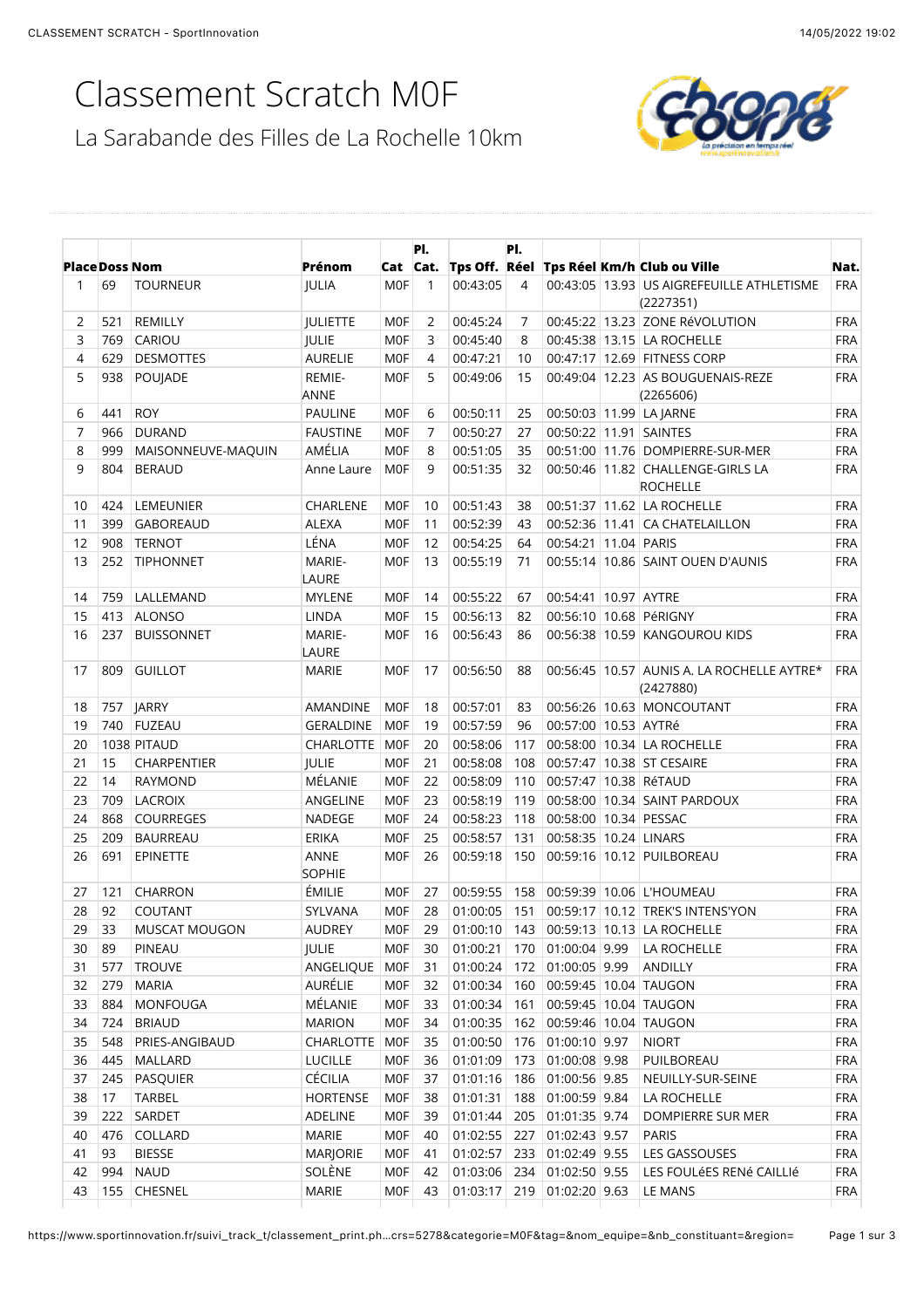| 44 | 425            | POINOT               | <b>CATHY</b>           | <b>MOF</b>      | 44 | 01:03:19 | 225 | 01:02:40 9.57     | ST PIERRE DOLERON                            | <b>FRA</b> |
|----|----------------|----------------------|------------------------|-----------------|----|----------|-----|-------------------|----------------------------------------------|------------|
| 45 | 790            | <b>BELAVOIR</b>      | Marina                 | <b>MOF</b>      | 45 | 01:03:30 | 229 | 01:02:43 9.57     | CHALLENGE-GIRLS LA<br><b>ROCHELLE</b>        | <b>FRA</b> |
| 46 | 780            | <b>DREAN</b>         | <b>CLAIRE</b>          | <b>MOF</b>      | 46 | 01:03:31 | 239 | 01:02:57 9.53     | <b>CLAVETTE</b>                              | <b>FRA</b> |
| 47 | 782            | LUTEREAU             | <b>FANNY</b>           | M <sub>OF</sub> | 47 | 01:03:55 | 255 | 01:03:38 9.43     | LA ROCHELLE                                  | <b>FRA</b> |
| 48 | 502            | <b>DUC</b>           | AMÉLIE                 | M <sub>OF</sub> | 48 | 01:04:07 | 260 | 01:03:45 9.41     | <b>ROYAN</b>                                 | <b>FRA</b> |
| 49 | 857            | ADELLE               | <b>CECILE</b>          | M0F             | 49 | 01:04:19 | 270 | 01:04:03 9.37     | ST GEORGES DE DIDONNE                        | <b>FRA</b> |
| 50 | 283            | ROYER                | LISE                   | M <sub>OF</sub> | 50 | 01:04:42 | 275 | 01:04:10 9.35     | VILLEDOUX                                    | <b>FRA</b> |
| 51 |                | 1018 DEAK            | <b>MARIETTE</b>        | M <sub>OF</sub> | 51 | 01:05:31 | 294 | 01:04:53 9.25     | LA ROCHELLE                                  | <b>FRA</b> |
| 52 | 873            | FABRY                | DELPHINE               | <b>MOF</b>      | 52 | 01:06:03 | 310 | 01:05:34 9.15     | LA ROCHELLE                                  | <b>BEL</b> |
| 53 | 466            | <b>RENAUD</b>        | VANESSA                | M <sub>OF</sub> | 53 | 01:06:09 | 304 | 01:05:24 9.17     | PUY-DU-LAC                                   | <b>FRA</b> |
| 54 | 430            | PAUL                 | <b>ELISE</b>           | M <sub>OF</sub> | 54 | 01:06:21 | 308 | 01:05:32 9.16     | <b>CHAILLÉ LES MARAIS</b>                    | <b>FRA</b> |
| 55 | 562            | <b>ENARD</b>         | NATHALIE               | M <sub>OF</sub> | 55 | 01:06:40 | 327 | 01:06:09 9.07     | MARSILLY                                     | <b>FRA</b> |
| 56 | 858            | GIRARD               | CORALIE                | M <sub>OF</sub> | 56 | 01:06:44 | 320 | 01:05:58 9.1      | LA ROCHELLE                                  | <b>FRA</b> |
| 57 |                | 1023 BERTAUD         | MÉLANIE                | <b>MOF</b>      | 57 | 01:06:45 | 321 | 01:06:00 9.09     | LA ROCHELLE                                  | <b>FRA</b> |
| 58 | 891            | <b>BARRAUD</b>       | <b>NATACHA</b>         | M <sub>OF</sub> | 58 | 01:07:24 | 337 | 01:06:29 9.02     | LA ROCHELLE                                  | <b>FRA</b> |
| 59 |                | 1046 PARRA           | ADELINE                | M <sub>OF</sub> | 59 | 01:07:39 | 365 | 01:07:17 8.92     | <b>VO2 BESSINES</b>                          | <b>FRA</b> |
| 60 | 576            | <b>BOIGNON</b>       | <b>AUDREY</b>          | M <sub>OF</sub> | 60 | 01:08:09 | 380 | 01:07:54 8.84     | LA ROCHELLE                                  | <b>FRA</b> |
| 61 | 154            | <b>WIEHE</b>         | <b>CECILE</b>          | M <sub>OF</sub> | 61 | 01:08:28 | 373 | 01:07:31 8.89     | WIESBADEN                                    | <b>FRA</b> |
| 62 | 377            | <b>RICHARD</b>       | <b>PAULINE</b>         | <b>MOF</b>      | 62 | 01:09:10 | 391 | $01:08:13$ 8.8    | <b>VILLENAVE D'ORNON</b>                     | <b>FRA</b> |
| 63 | 803            | <b>BAZIN</b>         | Gaelle                 | M0F             | 63 | 01:09:23 | 398 | 01:08:31 8.76     | <b>CHALLENGE-GIRLS LA</b><br><b>ROCHELLE</b> | <b>FRA</b> |
| 64 | 365            | <b>AUBINEAU</b>      | AURÉLIE                | <b>MOF</b>      | 64 | 01:09:34 | 413 | 01:08:55 8.71     | LA ROCHELLE                                  | <b>FRA</b> |
| 65 | 702            | <b>BERTIN</b>        | <b>VIRGINIE</b>        | <b>MOF</b>      | 65 | 01:09:42 | 428 | 01:09:26 8.64     | <b>ROYAN</b>                                 | <b>FRA</b> |
| 66 | 388            | <b>LECLERC</b>       | <b>MAEVA</b>           | <b>MOF</b>      | 66 | 01:09:50 | 410 | 01:08:52 8.71     | LA ROCHELLE                                  | <b>FRA</b> |
| 67 | 801            | <b>BOUROUX</b>       | Lucille                | <b>MOF</b>      | 67 | 01:10:14 | 442 | $01:09:46$ 8.6    | CHALLENGE-GIRLS LA<br><b>ROCHELLE</b>        | <b>FRA</b> |
| 68 | 737            | LETEL                | JENNIFER               | <b>MOF</b>      | 68 | 01:10:16 | 446 | 01:09:56 8.58     | ST CHRISTOPHE                                | <b>FRA</b> |
| 69 | 641            | <b>BOUT</b>          | MYLÈNE                 | <b>MOF</b>      | 69 | 01:10:24 | 429 | 01:09:29 8.64     | SAINT SAUVEUR D'AUNIS                        | <b>FRA</b> |
| 70 | 234            | ROLLAND TARAUD       | <b>CHRISTINE</b>       | M <sub>OF</sub> | 70 | 01:10:28 | 448 | 01:09:58 8.58     | LAGORD                                       | <b>FRA</b> |
| 71 | 675            | <b>VIGUIER</b>       | CELINE                 | <b>MOF</b>      | 71 | 01:10:30 | 432 | 01:09:36 8.62     | PAU                                          | <b>FRA</b> |
| 72 | 614            | QUEIROS SOARES       | <b>ELISABETH</b>       | <b>MOF</b>      | 72 | 01:11:24 | 460 | $01:10:34$ 8.5    | DOMPIERRE SUR MER                            | <b>FRA</b> |
| 73 | 643            | <b>VINAS VIGUIER</b> | AURÉLIE                | <b>MOF</b>      | 73 | 01:11:39 | 466 | 01:10:45 8.48     | <b>SAINT XANDRE</b>                          | <b>FRA</b> |
| 74 | 467            | <b>GIRAUD</b>        | <b>JUSTINE</b>         | <b>MOF</b>      | 74 | 01:12:12 | 490 | 01:11:26 8.4      | LE MUNG                                      | <b>FRA</b> |
| 75 | 937            | <b>INCHAUSTI</b>     | <b>CHARLOTTE</b>       | M <sub>OF</sub> | 75 | 01:12:28 | 491 | $01:11:27$ 8.4    | LA ROCHELLE                                  | <b>FRA</b> |
| 76 | 118            | <b>BERGER</b>        | ALEXANDRA              | <b>MOF</b>      | 76 | 01:12:37 | 509 | $01:12:17$ 8.3    | NIEUL-SUR-MER                                | <b>FRA</b> |
| 77 | 645            | <b>LITOLFF</b>       | <b>CLAIRE</b>          | <b>MOF</b>      | 77 | 01:12:51 | 503 | 01:12:07 8.32     | LA ROCHELLE                                  | <b>FRA</b> |
| 78 |                | 214 COLMET DAAGE     | COLINE                 | M0F             | 78 | 01:13:01 |     | 526 01:12:54 8.23 | <b>BAYONNE</b>                               | <b>FRA</b> |
| 79 | 557            | PLAETEVOET           | <b>AUDREY</b>          | M0F             | 79 | 01:13:06 |     | 510 01:12:17 8.3  | LA FLOTTE                                    | <b>FRA</b> |
| 80 | 367            | COSSON               | LUCILE                 | M <sub>OF</sub> | 80 | 01:13:10 | 511 | $01:12:18$ 8.3    | RIVEDOUX PLAGE                               | FRA        |
| 81 | 795            | MAGGIONI             | Marie                  | M0F             | 81 | 01:13:30 | 521 | 01:12:39 8.26     | <b>CHALLENGE-GIRLS LA</b><br><b>ROCHELLE</b> | <b>FRA</b> |
| 82 | 738            | MARCHIVE             | GWENAELLE MOF          |                 | 82 | 01:13:45 | 533 | 01:13:28 8.17     | CHALAIS                                      | FRA        |
| 83 | 972            | <b>BIROT</b>         | Audrey                 | M0F             | 83 | 01:14:05 | 537 | 01:13:35 8.15     | <b>KEEP COOL</b>                             | <b>FRA</b> |
| 84 | 32             | PHILIPPE             | VANESSA                | M0F             | 84 | 01:14:49 | 558 | $01:14:18$ 8.08   | NIEUL SUR MER                                | <b>FRA</b> |
| 85 | 862            | <b>HATRISSE</b>      | MORGANE                | M0F             | 85 | 01:14:51 | 545 | $01:13:53$ 8.12   | <b>TERCE</b>                                 | FRA        |
| 86 | 517            | <b>HILPERT</b>       | GAËLLE                 | <b>MOF</b>      | 86 | 01:15:17 |     | 560 01:14:22 8.07 | <b>AVON</b>                                  | FRA        |
| 87 | 11             | LEGENDRE             | CHARLOTTE              | MOF             | 87 | 01:15:29 | 571 | $01:14:44$ 8.03   | PERIGNY                                      | <b>FRA</b> |
| 88 | 713            | SEGUIN               | LAURE                  | <b>MOF</b>      | 88 | 01:15:29 |     | 576 01:14:55 8.01 | <b>CLAVETTE</b>                              | FRA        |
| 89 | 73             | POIRIER HATT         | MAGALI                 | M0F             | 89 | 01:16:20 |     | 602 01:16:06 7.88 | LAGORD                                       | FRA        |
| 90 | 67             | SAMUEL               | <b>BÉNÉDICTE</b>       | <b>MOF</b>      | 90 | 01:16:45 | 597 | $01:15:54$ 7.91   | ARS                                          | FRA        |
| 91 | $\overline{7}$ | <b>HERVE</b>         | SOPHIE                 | MOF             | 91 | 01:16:51 | 615 | 01:16:20 7.86     | CHALLENGE-GIRLS LA<br><b>ROCHELLE</b>        | <b>FRA</b> |
| 92 |                | 1000 DUBROCA         | MARIE<br><b>CÉCILE</b> | <b>MOF</b>      | 92 | 01:16:56 | 593 | 01:15:53 7.91     | LA ROCHELLE                                  | <b>FRA</b> |
| 93 | 427            | <b>DUBOIS</b>        | <b>EMILIE</b>          | M0F             | 93 | 01:17:20 | 620 | 01:16:33 7.84     | LA ROCHELLE                                  | FRA        |
| 94 | 332            | CHARBONNIER          | <b>CHRISTELLE</b>      | <b>MOF</b>      | 94 | 01:17:20 | 618 | 01:16:25 7.85     | L'HOUMEAU                                    | <b>FRA</b> |
| 95 | 981            | LAFAYSSE             | <b>FANNY</b>           | <b>MOF</b>      | 95 | 01:17:28 | 623 | 01:16:43 7.82     | SAINTES                                      | FRA        |
| 96 | 75             | LERICHE              | SOPHIE                 | M0F             | 96 | 01:17:39 | 621 | 01:16:37 7.83     | LA ROCHELLE                                  | FRA        |
| 97 | 40             | LAGRAVE              | PAULINE                | M0F             | 97 | 01:17:51 | 630 | 01:16:48 7.81     | LA ROCHELLE                                  | FRA        |
|    | 639            | <b>FIGUREAU</b>      |                        | <b>MOF</b>      |    |          |     | 01:17:36 7.73     | SAINT JEAN DE LIVERSAY                       |            |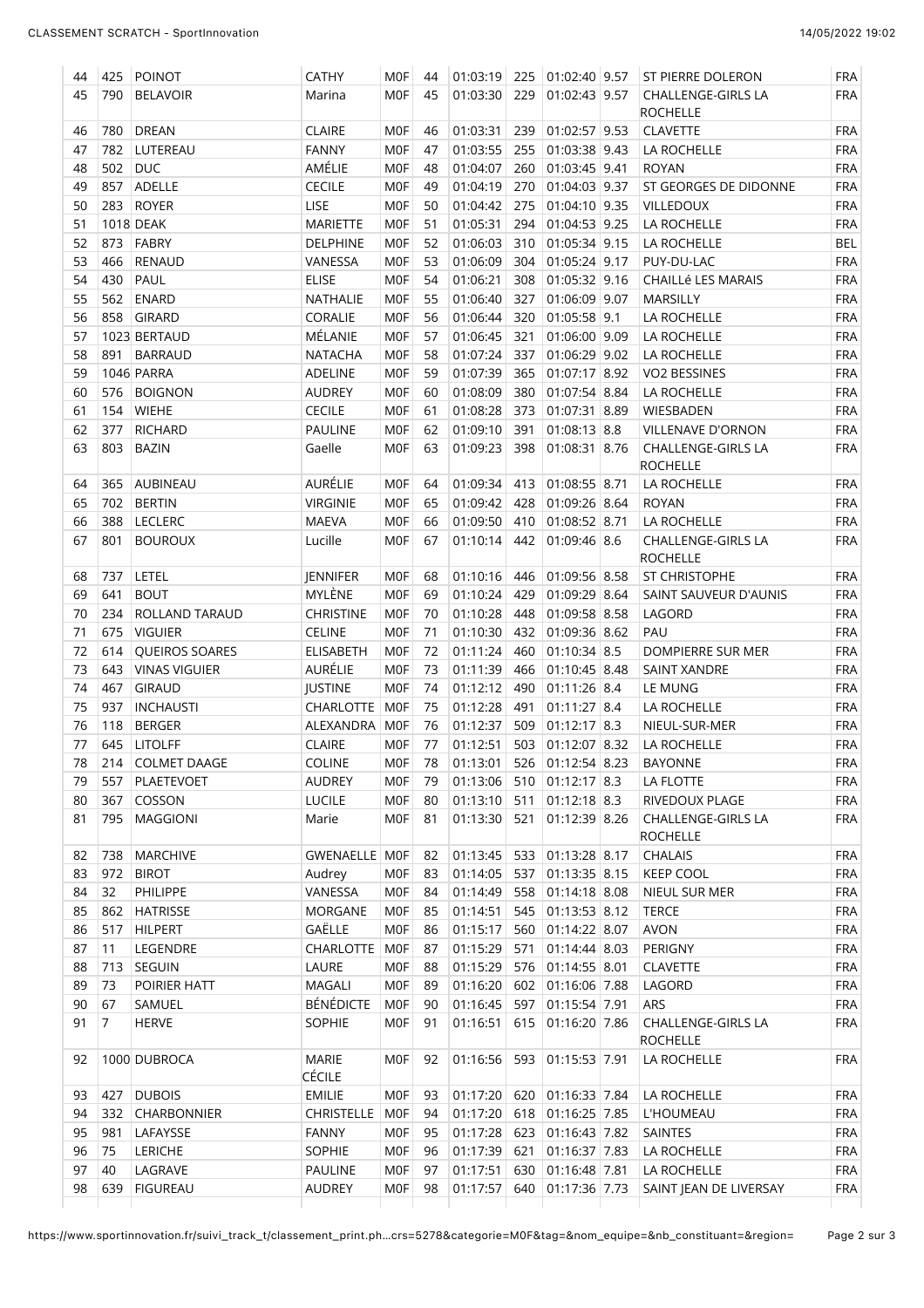| 99  | 74      | <b>LIZOT</b>                         | <b>CELINE</b>    | <b>MOF</b>      | 99  | 01:18:08 |     | 639 01:17:35 7.73 |      | LA ROCHELLE                                        | <b>FRA</b> |
|-----|---------|--------------------------------------|------------------|-----------------|-----|----------|-----|-------------------|------|----------------------------------------------------|------------|
| 100 | 954     | <b>GAYTE</b>                         | <b>AUDREY</b>    | <b>MOF</b>      | 100 | 01:18:39 | 643 | 01:17:49 7.71     |      | RIVEDOUX PLAGE                                     | <b>FRA</b> |
| 101 | 931     | <b>BURYLO</b>                        | <b>IENNIFER</b>  | <b>MOF</b>      | 101 | 01:18:42 | 647 | 01:18:10 7.68     |      | <b>MARANS</b>                                      | <b>FRA</b> |
| 102 | 942     | <b>FIGUREAU</b>                      | <b>MELANIE</b>   | <b>MOF</b>      | 102 | 01:19:02 | 656 | 01:18:41          | 7.63 | PONT SAINT MARTIN                                  | <b>FRA</b> |
| 103 | 955     | <b>PALLARES</b>                      | <b>DOROTHÉE</b>  | <b>MOF</b>      | 103 | 01:20:01 | 674 | 01:19:29 7.55     |      | <b>CHUISNES</b>                                    | <b>FRA</b> |
| 104 | 361     | <b>BIJU</b>                          | <b>CHARLOTTE</b> | <b>MOF</b>      | 104 | 01:20:08 | 675 | 01:19:32 7.54     |      | SAINT-SAUVEUR D'AUNIS                              | <b>FRA</b> |
| 105 | 594     | <b>DARTY</b>                         | <b>AURELIE</b>   | <b>MOF</b>      | 105 | 01:20:12 | 672 | 01:19:24 7.56     |      | AIGREFEUILLE-D'AUNIS                               | <b>FRA</b> |
| 106 | 345     | <b>BIJU</b>                          | <b>MELANIE</b>   | <b>MOF</b>      | 106 | 01:20:14 | 677 | 01:19:38 7.53     |      | <b>VILLEDOUXL</b>                                  | <b>FRA</b> |
| 107 | 665     | <b>BAYLES TEMPLIER</b>               | <b>AURELIE</b>   | <b>MOF</b>      | 107 | 01:20:36 | 691 | 01:20:27 7.46     |      | <b>FRATER ATHLE BARRET</b><br>BARBEZIEUX (2388546) | <b>FRA</b> |
| 108 | 592     | <b>BOUYER</b>                        | <b>SABRINA</b>   | <b>MOF</b>      | 108 | 01:20:36 | 692 | 01:20:28 7.46     |      | <b>FRATER ATHLE BARRET</b><br>BARBEZIEUX (2231694) | <b>FRA</b> |
| 109 | 272     | <b>GABORIT</b>                       | <b>ESTELLE</b>   | <b>MOF</b>      | 109 | 01:20:45 | 680 | 01:19:41 7.53     |      | SAINT JEAN DE LIVERSAY                             | <b>FRA</b> |
| 110 | 159     | CHARDON DU RANQUET<br><b>BERNARD</b> | GAËLLE           | <b>MOF</b>      | 110 | 01:20:58 | 686 | $01:20:03$ 7.5    |      | LES LIENS DU COEUR                                 | <b>FRA</b> |
| 111 | 336     | <b>NIVARD</b>                        | <b>CAROLINE</b>  | <b>MOF</b>      | 111 | 01:21:08 | 689 | $01:20:11$ 7.48   |      | <b>BORDEAUX</b>                                    | <b>FRA</b> |
| 112 | 201     | <b>RUTH</b>                          | <b>IULIA</b>     | <b>MOF</b>      | 112 | 01:21:32 | 704 | 01:21:16 7.38     |      | <b>LOIX</b>                                        | <b>FRA</b> |
| 113 | 935     | <b>STERDYNIAK</b>                    | <b>PAULINE</b>   | <b>MOF</b>      | 113 | 01:21:34 | 701 | 01:20:53 7.42     |      | <b>POITIERS</b>                                    | <b>FRA</b> |
| 114 | 240     | <b>SCHEYDER</b>                      | HÉLÈNE           | <b>MOF</b>      | 114 | 01:23:40 | 735 | $01:23:19$ 7.2    |      | <b>CENTRE RICHELIEU</b>                            | <b>FRA</b> |
| 115 | 756     | <b>DELION</b>                        | <b>AURORE</b>    | M <sub>OF</sub> | 115 | 01:23:59 | 737 | 01:23:24 7.19     |      | <b>MOUTIERS SOUS</b><br><b>CHANTEMERLE</b>         | <b>FRA</b> |
| 116 | 794     | <b>GRIMAUD</b>                       | Fanny            | <b>MOF</b>      | 116 | 01:24:18 | 738 | 01:23:26 7.19     |      | <b>CHALLENGE-GIRLS LA</b><br><b>ROCHELLE</b>       | <b>FRA</b> |
| 117 | 532     | <b>SCHATT</b>                        | CÉLINE           | <b>MOF</b>      | 117 | 01:24:44 | 757 | $01:24:26$ 7.11   |      | LA TRANCHE-SUR-MER                                 | <b>BEL</b> |
| 118 | 248     | <b>GUEYE</b>                         | <b>IULIE</b>     | <b>MOF</b>      | 118 | 01:25:43 | 769 | 01:24:59 7.06     |      | CHÂTELAILLON-PLAGE                                 | <b>FRA</b> |
| 119 | 469     | <b>BALEGANT</b>                      | <b>AUDREY</b>    | <b>MOF</b>      | 119 | 01:25:48 | 773 | 01:25:36 7.01     |      | LA CRèCHE                                          | <b>FRA</b> |
| 120 | 77      | <b>BOITA</b>                         | <b>SOPHIE</b>    | <b>MOF</b>      | 120 | 01:26:26 | 775 | 01:25:52 6.99     |      | LA ROCHELLE                                        | <b>FRA</b> |
| 121 | 617     | <b>MEUNIER</b>                       | BÉNÉDICTE        | <b>MOF</b>      | 121 | 01:32:21 | 794 | 01:32:14 6.51     |      | RUN EVENT 86 (2053901)                             | <b>FRA</b> |
| 122 | 781     | <b>MAURAS</b>                        | <b>PAULINE</b>   | <b>MOF</b>      | 122 | 01:35:10 | 801 | 01:34:25 6.35     |      | LA ROCHE/YON                                       | <b>FRA</b> |
|     | 123 593 | <b>BARDON</b>                        | <b>CAROLINE</b>  | <b>MOF</b>      | 123 | 01:40:13 | 808 | 01:39:22 6.04     |      | <b>FORGES</b>                                      | <b>FRA</b> |

2013-2022 © SportInnovation Suivi 2.0 and the state of the state of the Creation SportInnovation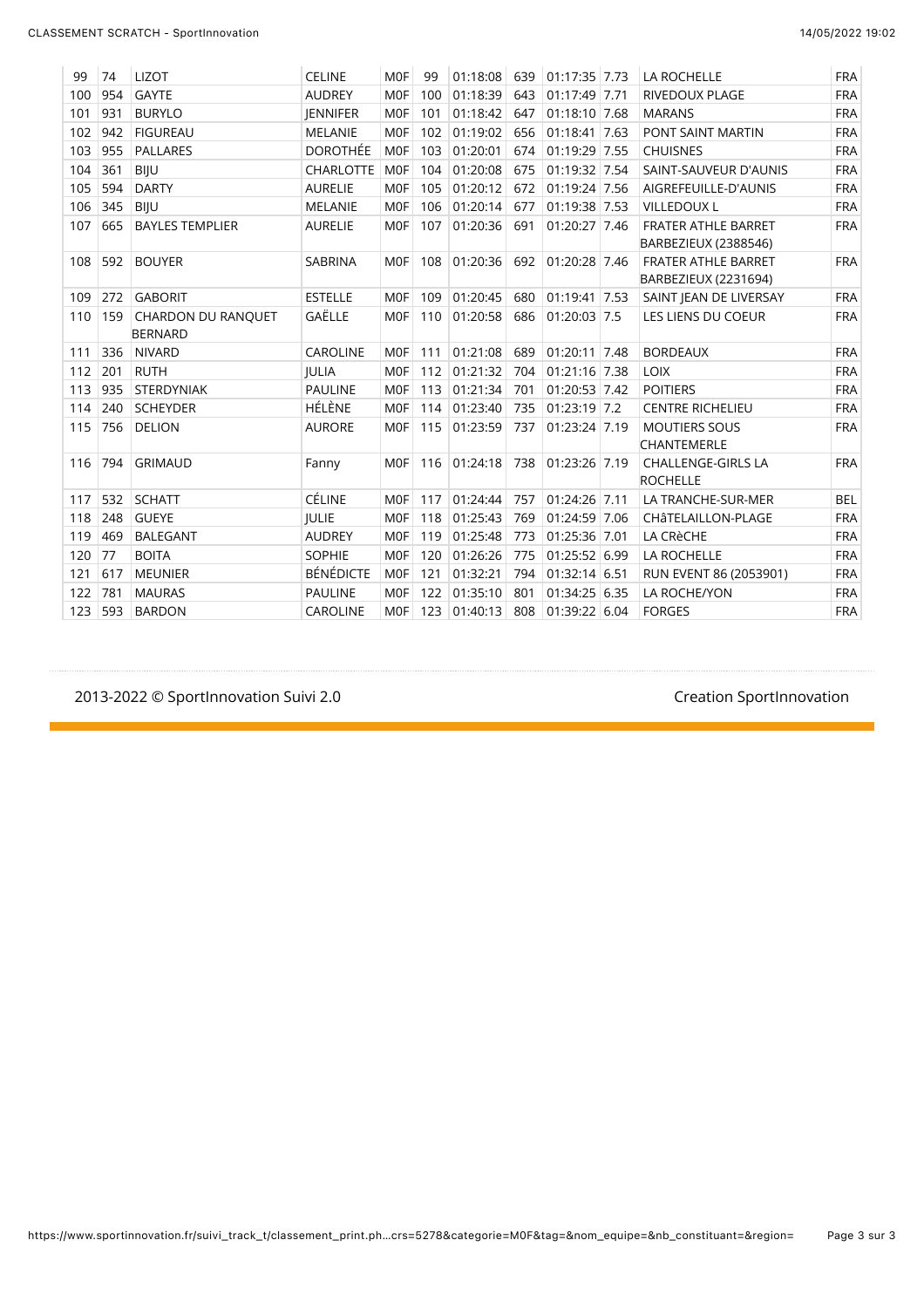# Classement Scratch M1F



|                       |     |                     |                            |                  | PI.            |               | PI.          |                      |                                               |            |
|-----------------------|-----|---------------------|----------------------------|------------------|----------------|---------------|--------------|----------------------|-----------------------------------------------|------------|
| <b>Place Doss Nom</b> |     |                     | Prénom                     | Cat Cat.         |                | Tps Off. Réel |              |                      | Tps Réel Km/h Club ou Ville                   | Nat.       |
| 1                     |     | 666 STEUNOU         | <b>SOPHIE</b>              | M <sub>1</sub> F | 1              | 00:40:18      | $\mathbf{1}$ |                      | 00:40:18 14.89 AS RUN IN NIORT (2341547)      | <b>FRA</b> |
| $\overline{2}$        | 543 | <b>CHAPUT</b>       | <b>CECILE</b>              | M <sub>1</sub> F | 2              | 00:50:03      | 21           |                      | 00:49:56 12.02 OUIRUN LA ROCHELLE             | <b>FRA</b> |
| 3                     | 491 | <b>KETCHUM</b>      | <b>CLAIRE</b>              | M <sub>1</sub> F | 3              | 00:50:05      | 24           | 00:50:03 11.99 AYTRé |                                               | <b>FRA</b> |
| 4                     |     | 1032 KOEHREN        | MÉLODIE                    | M <sub>1</sub> F | 4              | 00:50:11      | 23           | 00:50:01 12          | LA ROCHELLE                                   | <b>FRA</b> |
| 5                     | 400 | <b>JOURNAUD</b>     | NADEGE                     | M <sub>1</sub> F | 5              | 00:51:53      | 39           |                      | 00:51:49 11.58 STE SOULLE                     | <b>FRA</b> |
| 6                     | 509 | <b>STEVENET</b>     | CHLOÉ                      | M <sub>1</sub> F | 6              | 00:52:43      | 40           |                      | 00:52:15 11.48 LA ROCHELLE                    | <b>FRA</b> |
| 7                     | 143 | <b>HUMEAU</b>       | VALERIE                    | M <sub>1</sub> F | $\overline{7}$ | 00:52:53      | 46           |                      | 00:52:50 11.36 DOMPIERRE SUR MER              | <b>FRA</b> |
| 8                     | 320 | <b>IWAKURA</b>      | <b>MARI</b>                | M <sub>1</sub> F | 8              | 00:53:09      | 48           |                      | 00:53:04   11.31   US AIGREFEUILLE ATHLÉTISME | <b>FRA</b> |
| 9                     | 428 | <b>CIANCIARULLO</b> | NATHALIE                   | M <sub>1</sub> F | 9              | 00:54:14      | 62           |                      | 00:54:12 11.07 STE SOULLE                     | <b>FRA</b> |
| 10                    | 692 | AULNEAU             | <b>SYLVIE</b>              | M <sub>1</sub> F | 10             | 00:55:15      | 70           |                      | 00:55:14 10.86 LA JARRIE                      | <b>FRA</b> |
| 11                    | 380 | <b>GUERINET</b>     | <b>VERONIQUE</b>           | M <sub>1</sub> F | 11             | 00:55:20      | 69           |                      | 00:55:08 10.88 GROUPE EXCEL                   | <b>FRA</b> |
| 12                    |     | 1044 ERGIN          | <b>OZLEM</b>               | M <sub>1</sub> F | 12             | 00:56:54      | 87           |                      | 00:56:43 10.58 RIVEDOUX PLAGE                 | <b>FRA</b> |
| 13                    | 188 | <b>VEROUIL</b>      | <b>EMILIE</b>              | M <sub>1</sub> F | 13             | 00:56:55      | 89           |                      | 00:56:48 10.56 LA JARRIE                      | <b>FRA</b> |
| 14                    | 875 | <b>AGUIRRE</b>      | ZULAI                      | M <sub>1</sub> F | 14             | 00:57:58      | 102          |                      | 00:57:30 10.43 LA ROCHELLE                    | <b>FRA</b> |
| 15                    | 960 | <b>BLANPAIN</b>     | ANNE-SOPHIE                | M <sub>1</sub> F | 15             | 00:58:18      | 116          |                      | 00:58:00 10.34 LA ROCHELLE                    | <b>FRA</b> |
| 16                    | 125 | <b>CEZARD</b>       | <b>CLAIRE</b>              | M <sub>1</sub> F | 16             | 00:58:32      | 112          |                      | 00:57:50   10.37   LA ROCHELLE                | <b>FRA</b> |
| 17                    | 126 | <b>CHIMIER</b>      | <b>ADELINE</b>             | M <sub>1</sub> F | 17             | 00:58:34      | 127          |                      | 00:58:26 10.27 LA ROCHELLE                    | <b>FRA</b> |
| 18                    | 444 | <b>ARQUIS</b>       | <b>DELPHINE</b>            | M <sub>1</sub> F | 18             | 00:58:50      | 111          |                      | 00:57:48 10.38 PUILBOREAU                     | <b>FRA</b> |
| 19                    | 494 | <b>GABRIEL</b>      | SOPHIE                     | M <sub>1</sub> F | 19             | 00:58:51      | 126          |                      | 00:58:21 10.28 POITIERS                       | <b>FRA</b> |
| 20                    | 308 | <b>HUGUET</b>       | AGATHE                     | M <sub>1</sub> F | 20             | 00:58:57      | 121          |                      | 00:58:09 10.32 TRAJECTOIRES D'ENTREPRISE AU   | <b>FRA</b> |
|                       |     |                     |                            |                  |                |               |              |                      | FéMININ                                       |            |
| 21                    | 141 | <b>FLORET</b>       | <b>CAROLINE</b>            | M <sub>1</sub> F | 21             | 00:59:05      | 138          |                      | 00:58:58 10.18 PERIGNY                        | <b>FRA</b> |
| 22                    | 286 | <b>COUTURIER</b>    | MÉLANIE                    | M <sub>1</sub> F | 22             | 00:59:53      | 159          |                      | 00:59:43 10.05 SAINT XANDRE                   | <b>FRA</b> |
| 23                    | 878 | DA SILVA-LEGER      | <b>MAGALI</b>              | M <sub>1</sub> F | 23             | 00:59:58      | 157          |                      | 00:59:38 10.06 DéPARTEMENT 17                 | <b>FRA</b> |
| 24                    | 311 | <b>OLIVIER</b>      | LUDIVINE                   | M <sub>1</sub> F | 24             | 01:00:38      | 171          | 01:00:04 9.99        | LA CHAPELLE ACHARD                            | <b>FRA</b> |
| 25                    | 572 | <b>ROUX</b>         | LAETITIA                   | M <sub>1</sub> F | 25             | 01:01:10      | 183          | 01:00:44 9.88        | <b>MENIGOUTE</b>                              | <b>FRA</b> |
| 26                    | 793 | SAVARIT             | Hélène                     | M <sub>1</sub> F | 26             | 01:01:18      | 191          | 01:01:06 9.82        | CHALLENGE-GIRLS LA ROCHELLE                   | <b>FRA</b> |
| 27                    | 581 | LABBE-RIOU          | STÉPHANIE                  | M <sub>1</sub> F | 27             | 01:01:23      | 182          | 01:00:32 9.91        | LA ROCHELLE                                   | <b>FRA</b> |
| 28                    | 498 | ENGERBEAU           | <b>AUDREY</b>              | M <sub>1</sub> F | 28             | 01:01:29      | 198          | 01:01:18 9.79        | CORPE                                         | <b>FRA</b> |
| 29                    | 555 | <b>PICHONNET</b>    | <b>AUDREY</b>              | M <sub>1</sub> F | 29             | 01:01:30      | 196          | $01:01:13$ 9.8       | <b>ANDILLY</b>                                | <b>FRA</b> |
| 30                    | 16  | <b>HEULAND</b>      | <b>MARIE</b>               | M <sub>1</sub> F | 30             | 01:01:31      | 187          | 01:00:58 9.84        | LA ROCHELLE                                   | <b>FRA</b> |
| 31                    | 223 | <b>OUAKI</b>        | AMANDINE                   | M <sub>1</sub> F | 31             | 01:01:44      | 204          | 01:01:35 9.74        | LA ROCHELLE                                   | <b>FRA</b> |
| 32                    |     | 1024 CAILLAT        | ANNE                       | M <sub>1</sub> F | 32             | 01:01:44      | 203          | 01:01:34 9.75        | DOMPIERRE SUR MER                             | <b>FRA</b> |
| 33                    | 19  | <b>BREMAUD</b>      | <b>BARBARA</b>             | M <sub>1</sub> F | 33             | 01:01:53      | 202          | 01:01:34 9.75        | POUZAUGES                                     | <b>FRA</b> |
| 34                    | 481 | <b>AUBRY</b>        | <b>JENNIFER</b>            | M1F              | 34             | 01:01:56      | 185          | 01:00:53 9.85        | LA JARRIE                                     | <b>FRA</b> |
| 35                    | 175 | <b>DESPONT</b>      | MARIE-<br><b>ELISABETH</b> | M1F              | 35             | 01:02:07      | 210          | $01:01:42$ 9.72      | LA ROCHELLE                                   | <b>FRA</b> |
| 36                    | 864 | PINTO DA SILVA      | ANNE CECILE                | M <sub>1</sub> F | 36             | 01:02:14      | 213          | 01:02:06 9.66        | AVENIR AMBOISE ATHLETISME<br>(2242219)        | <b>FRA</b> |
| 37                    |     | 422 BENAY           | <b>INGRID</b>              | M1F              | 37             | 01:02:34      | 208          | 01:01:39 9.73        | ÉCHILLAIS                                     | <b>FRA</b> |
| 38                    | 251 | LE TRONG            | SOPHIE                     | M <sub>1</sub> F | 38             | 01:03:01      | 238          | 01:02:52 9.54        | RAMONVILLE SAINT AGNE                         | <b>FRA</b> |
| 39                    | 470 | <b>JANIQUE</b>      | SANDRINE                   | M <sub>1</sub> F | 39             | 01:03:22      | 243          | 01:03:08 9.5         | LA ROCHELLE                                   | <b>FRA</b> |
| 40                    | 31  | LANCEMOT            | GAËLLE                     | M1F              | 40             | 01:03:28      | 231          | 01:02:48 9.55        | LA ROCHELLE                                   | <b>FRA</b> |
| 41                    | 357 | <b>ARCHAT</b>       | KARINE                     | M1F              |                | 01:03:44      | 256          | 01:03:39 9.43        | <b>TONNAY CHARENTE</b>                        | <b>FRA</b> |
| 42                    |     | 630 EBRARD          | <b>MARINA</b>              | M <sub>1</sub> F | 41<br>42       | 01:03:47      | 250          | 01:03:33 9.44        | <b>FITNESS CORP</b>                           | <b>FRA</b> |
|                       |     |                     |                            |                  |                |               |              |                      |                                               |            |
| 43                    | 137 | PARONNEAU           | <b>GERALDINE</b>           | M <sub>1</sub> F | 43             | 01:03:55      | 241          | 01:03:06 9.51        | <b>THAIRE</b>                                 | <b>FRA</b> |
| 44                    | 849 | CORNU               | VALERIE                    | M1F              | 44             | 01:04:07      | 263          | 01:03:50 9.4         | SOUBISE                                       | <b>FRA</b> |
| 45                    | 84  | <b>DAVID</b>        | <b>ELODIE</b>              | M <sub>1</sub> F | 45             | 01:04:08      | 251          | 01:03:35 9.44        | LA ROCHELLE                                   | <b>FRA</b> |
| 46                    |     | 842 COURQUIN        | CARINE                     | M <sub>1</sub> F | 46             | 01:04:10      | 261          | 01:03:46 9.41        | SAINT-LAURENT-DE-LA-PRéE                      | <b>FRA</b> |
| 47                    |     | 880 SEVE            | STÉPHANIE                  | M <sub>1</sub> F | 47             | 01:04:19      | 272          | 01:04:07 9.36        | NIEUL SUR MER                                 | <b>FRA</b> |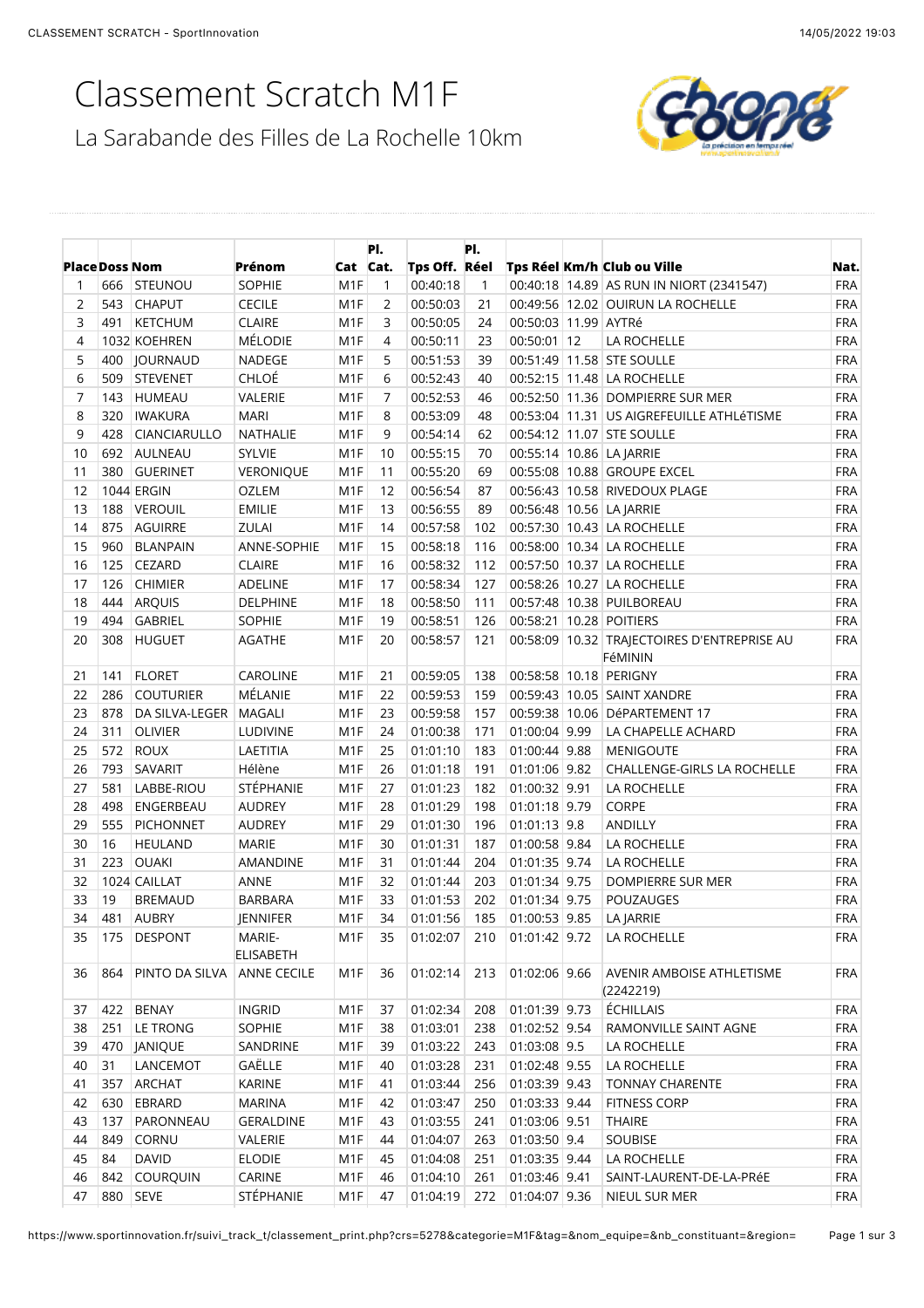| 48  | 471     | SOURIOU           | <b>CELINE</b>     | M <sub>1</sub> F | 48  | 01:04:33     | 276 | 01:04:14 9.34   | ANDILLY                        | <b>FRA</b> |
|-----|---------|-------------------|-------------------|------------------|-----|--------------|-----|-----------------|--------------------------------|------------|
| 49  | 80      | CANCIANI          | <b>SOPHIE</b>     | M <sub>1</sub> F | 49  | 01:04:34     | 254 | 01:03:38 9.43   | <b>YVES</b>                    | <b>FRA</b> |
| 50  | 615     | <b>CAUTY</b>      | LAURE             | M <sub>1</sub> F | 50  | 01:04:34     | 257 | 01:03:39 9.43   | LA ROCHELLE                    | <b>FRA</b> |
| 51  | 658     | <b>BERNIER</b>    | LUDMILLA          | M <sub>1</sub> F | 51  | 01:04:45     | 265 | 01:03:52 9.39   | RUNNING SAINTE-SOULLE          | <b>FRA</b> |
| 52  | 257     | PERRUCAUD         | <b>MARIE</b>      | M <sub>1</sub> F | 52  | 01:04:49     | 269 | 01:04:03 9.37   | PERIGNY                        | <b>FRA</b> |
| 53  | 839     | <b>MENNETRIER</b> | <b>AUDREY</b>     | M <sub>1</sub> F | 53  | 01:04:50     | 281 | 01:04:27 9.31   | ANGOULEME                      | <b>FRA</b> |
| 54  | 27      | AMAROT            | <b>CECILE</b>     | M <sub>1</sub> F | 54  | 01:04:56     | 278 | 01:04:19 9.33   | PUILBOREAU                     | <b>FRA</b> |
| 55  |         | 694 LEVRAT        | <b>VIRGINIE</b>   | M <sub>1</sub> F | 55  | 01:05:14     | 297 | 01:05:05 9.22   | LA ROCHELLE                    | <b>FRA</b> |
| 56  |         | 1033 BERCHIER     | <b>EMILIE</b>     | M <sub>1</sub> F | 56  | 01:05:20     | 284 | $01:04:33$ 9.3  | PUILBOREAU                     | <b>FRA</b> |
| 57  |         |                   |                   |                  |     |              | 285 | 01:04:34 9.29   |                                | <b>FRA</b> |
|     |         | 1020 FRANCO       | <b>CINDY</b>      | M <sub>1</sub> F | 57  | 01:05:21     |     |                 | AYTRE                          |            |
| 58  | 699     | <b>GUEGUEN</b>    | <b>AUDREY</b>     | M <sub>1</sub> F | 58  | 01:05:51     | 293 | 01:04:51 9.25   | <b>EXCELIA</b>                 | <b>FRA</b> |
| 59  | 220     | PLASSERAUD        | <b>BETTY</b>      | M <sub>1</sub> F | 59  | 01:06:56     | 318 | $01:05:54$ 9.1  | <b>CLAVETTE</b>                | <b>FRA</b> |
| 60  | 158     | POUJADE           | <b>VIRGINIE</b>   | M <sub>1</sub> F | 60  | 01:07:02     | 336 | 01:06:27 9.03   | LA ROCHELLE                    | <b>FRA</b> |
| 61  | 246     | <b>LEROY</b>      | STÉPHANIE         | M <sub>1</sub> F | 61  | 01:07:05     | 347 | 01:06:43 8.99   | <b>CENTRE RICHELIEU</b>        | <b>FRA</b> |
| 62  | 688     | <b>BEAUVAIS</b>   | GÉRALDINE         | M <sub>1</sub> F | 62  | 01:07:05     | 348 | 01:06:43 8.99   | LA JARNE                       | <b>FRA</b> |
| 63  | 552     | FRADIN PROUST     | NADÈGE            | M <sub>1</sub> F | 63  | 01:07:07     | 351 | $01:06:54$ 8.97 | LES FOULÉES RENÉ CAILLIÉ       | <b>FRA</b> |
| 64  | 500     | <b>GABORIT</b>    | AURÉLIE           | M <sub>1</sub> F | 64  | 01:07:14     | 338 | 01:06:32 9.02   | SAINT JUIRE-CHAMPGILLON        | <b>FRA</b> |
| 65  | 890     | DE SIGOYER        | AUDE              | M <sub>1</sub> F | 65  | 01:07:27     | 339 | 01:06:34 9.01   | LA ROCHELLE                    | <b>FRA</b> |
| 66  | 151     | LE FUR            | CÉLINE            | M <sub>1</sub> F | 66  | 01:07:31     | 346 | 01:06:43 8.99   | LA ROCHELLE                    | <b>FRA</b> |
| 67  | 273     | PRAUD             | SANDRA            | M <sub>1</sub> F | 67  | 01:07:48     | 345 | $01:06:42$ 9    | NUAILLé D'AUNIS                | <b>FRA</b> |
| 68  | 195     | <b>BENETEAUD</b>  | DOROTHÉE          | M <sub>1</sub> F | 68  | 01:08:01     | 359 | 01:07:07 8.94   | LA ROCHELLE                    | <b>FRA</b> |
| 69  | 136     | <b>MORISSET</b>   | ANGELIQUE         | M <sub>1</sub> F | 69  | 01:08:08     | 372 | 01:07:29 8.89   | <b>BRESSUIRE</b>               | <b>FRA</b> |
| 70  | 408     | <b>VIDAL</b>      | <b>CHRISTELLE</b> | M <sub>1</sub> F | 70  | 01:08:23     | 371 | $01:07:27$ 8.9  | <b>ANTRAN</b>                  | <b>FRA</b> |
| 71  | 335     | <b>NOYER</b>      | <b>ELVIRE</b>     | M <sub>1</sub> F | 71  | 01:08:56     | 406 | 01:08:48 8.72   | LA JARRIE                      | <b>FRA</b> |
| 72  | 239     | CARRON            | SANDRA            | M <sub>1</sub> F | 72  | 01:08:56     | 402 | 01:08:39 8.74   | ARS                            | <b>FRA</b> |
| 73  | 964     | <b>ROCQ</b>       | SABRINA           | M <sub>1</sub> F | 73  | 01:09:03     | 401 | 01:08:37 8.74   | <b>TONNAY CHARENTE</b>         | <b>FRA</b> |
| 74  | 250     | <b>GAUDUCHON</b>  | <b>CLÉLIA</b>     | M <sub>1</sub> F | 74  | 01:09:22     | 404 | 01:08:43 8.73   | LA ROCHELLE                    | <b>FRA</b> |
| 75  | 798     | <b>GOUACHE</b>    | Anne              | M <sub>1</sub> F | 75  | 01:09:24     | 399 | 01:08:31 8.76   | CHALLENGE-GIRLS LA ROCHELLE    | <b>FRA</b> |
| 76  | 176     | <b>HERVE</b>      | EMMANUELLE        | M <sub>1</sub> F | 76  | 01:09:29     | 416 | 01:09:09 8.68   | LA ROCHELLE                    | <b>FRA</b> |
| 77  |         | <b>1030 MOINE</b> | <b>KARINE</b>     | M <sub>1</sub> F | 77  | 01:09:43     | 415 | 01:09:09 8.68   | PUILBOREAU                     | <b>FRA</b> |
|     | 387     |                   |                   |                  | 78  |              | 407 |                 |                                | <b>FRA</b> |
| 78  |         | <b>LECLERC</b>    | GAËLLE            | M <sub>1</sub> F |     | 01:09:50     |     | 01:08:49 8.72   | MIGNALOUX-BEAUVOIR             |            |
| 79  | 355     | <b>BERTHE</b>     | DELPHINE          | M <sub>1</sub> F | 79  | 01:09:59     | 445 | 01:09:53 8.59   | SAINT MEDARD D'AUNIS           | <b>FRA</b> |
| 80  | 253     | <b>DRIOUCHI</b>   | MARIE-LINE        | M <sub>1</sub> F | 80  | 01:10:15     | 423 | 01:09:15 8.66   | LONGEVES                       | <b>FRA</b> |
| 81  | 264     | PRADERE           | <b>DELPHINE</b>   | M <sub>1</sub> F | 81  | 01:10:16     | 443 | 01:09:50 8.59   | <b>SAINT MARD</b>              | <b>FRA</b> |
| 82  | 527     | JOURDAIN          | <b>MARIE</b>      | M <sub>1</sub> F | 82  | 01:10:17     | 424 | 01:09:18 8.66   | NOUAILLE MAUPERTUIS            | <b>FRA</b> |
| 83  | 263 LUC |                   | ANNE              | M <sub>1</sub> F | 83  | 01:10:29     | 449 | 01:10:05 8.56   | <b>SAINT MARD</b>              | <b>FRA</b> |
| 84  |         | 1043 FOULADOU     | AMANDINE          | M1F              | 84  | 01:10:42     | 457 | 01:10:26 8.52   | ST MEDARD D'AUNIS              | <b>FRA</b> |
| 85  | 282     | <b>FALANDRY</b>   | AGNES             | M1F              | 85  | 01:10:43     | 461 | $01:10:34$ 8.5  | <b>LES LILAS</b>               | <b>FRA</b> |
| 86  | 652     | LEBOUCHER         | <b>ALICE</b>      | M1F              | 86  | 01:11:13     | 454 | 01:10:14 8.54   | LA ROCHELLE                    | FRA        |
| 87  | 655     | LAURENT           | VALÉRIE           | M1F              | 87  | 01:11:33     | 485 | 01:11:19 8.41   | LA ROCHELLE                    | <b>FRA</b> |
| 88  | 651     | <b>ROULIN</b>     | KATIA             | M1F              | 88  | 01:11:39     | 462 | $01:10:35$ 8.5  | <b>MARANS</b>                  | <b>FRA</b> |
| 89  |         | 1015 DUPAS        | <b>CECILE</b>     | M1F              | 89  | 01:11:39     | 487 | $01:11:24$ 8.4  | ST MARTIN DE JUILLERS          | <b>FRA</b> |
| 90  | 78      | <b>MOUNIER</b>    | <b>TIPHAINE</b>   | M1F              | 90  | 01:11:42     | 472 | 01:10:55 8.46   | <b>SAINT OUEN</b>              | <b>FRA</b> |
| 91  | 766     | <b>DENIS</b>      | AMAEL             | M1F              | 91  | 01:11:44     | 470 | 01:10:52 8.47   | CENTRE HOSPITALIER LA ROCHELLE | <b>FRA</b> |
| 92  | 271     | PAQUI             | STEPHANIE         | M1F              | 92  | 01:11:50     | 483 | 01:11:17 8.42   | BRAUD AC (2314543)             | <b>FRA</b> |
| 93  | 204     | <b>VAN ROBAIS</b> | CAMILLE           | M1F              | 93  | 01:12:01     | 484 | 01:11:18 8.42   | LA ROCHELLE                    | FRA        |
| 94  | 356     | <b>DUDOGNON</b>   | GAËLLE            | M1F              | 94  | 01:12:13     | 501 | 01:12:04 8.33   | FONTAINE LE COMTE              | FRA        |
| 95  | 889     | JOUNEAU           | <b>AGATHE</b>     | M1F              | 95  | 01:12:20     | 496 | 01:11:46 8.36   | <b>POITIERS</b>                | FRA        |
| 96  | 178     | <b>MENDES</b>     | <b>JOHANNA</b>    | M1F              | 96  | 01:12:30     | 506 | 01:12:11 8.31   | PUILBOREAU                     | <b>FRA</b> |
| 97  | 325     | LANUZA            | <b>EMILIE</b>     | M1F              | 97  | 01:12:45     | 517 | 01:12:26 8.28   | SAINT-JEAN-D'ANGELY            | <b>FRA</b> |
| 98  | 177     | PESENTI           | CHARLOTTE         | M1F              | 98  | 01:12:45     | 516 | 01:12:26 8.28   | LA ROCHELLE                    | FRA        |
|     |         |                   |                   |                  |     |              |     |                 |                                | <b>FRA</b> |
| 99  | 115     | LANGOURIEUX       | EMMANUELLE        | M <sub>1</sub> F | 99  | 01:12:49     | 505 | 01:12:11 8.31   | LA ROCHELLE                    |            |
| 100 | 659     | LEROUX            | <b>SYLVIE</b>     | M1F              | 100 | 01:13:28     | 525 | 01:12:52 8.23   | LA JARRIE                      | <b>FRA</b> |
| 101 | 927     | CHARPATEAU        | NATHALIE          | M1F              | 101 | 01:13:43     | 522 | 01:12:46 8.25   | SAINT LAURENT DE LA PREE       | <b>FRA</b> |
| 102 | 541     | <b>MULLIER</b>    | <b>BÉNÉDICTE</b>  | M1F              | 102 | 01:13:46     | 524 | 01:12:52 8.23   | SAINT XANDRE                   | <b>FRA</b> |
| 103 | $104$   | <b>GUILLAUME</b>  | LAETITIA          | M1F              | 103 | 01:14:05     | 542 | $01:13:51$ 8.12 | <b>BOUHET</b>                  | <b>FRA</b> |
| 104 | 526     | <b>DUBOIS</b>     | LAETITIA          | M1F              | 104 | 01:14:51     | 547 | 01:13:54 8.12   | MIGNé-AUXANCES                 | <b>FRA</b> |
| 105 | 90      | LALOI             | <b>MANUE</b>      | M1F              | 105 | 01:15:14     | 561 | 01:14:23 8.07   | STE CECILE                     | <b>FRA</b> |
|     | 106 297 | <b>DUFAU</b>      | <b>FLORENCE</b>   | M1F              | 106 | 01:15:17     | 580 | 01:15:04 7.99   | LA ROCHELLE                    | <b>FRA</b> |
| 107 |         | 805 AUBINEAU      | AURÉLIE           | M1F              | 107 | 01:15:23     | 581 | 01:15:04 7.99   | CA PARTHENAY (2142779)         | <b>FRA</b> |
|     |         | 108 480 GARTNER   | <b>MARION</b>     | M1F              | 108 | 01:15:24 559 |     | $01:14:18$ 8.08 | <b>ST CHRISTOPHE</b>           | <b>FRA</b> |

https://www.sportinnovation.fr/suivi\_track\_t/classement\_print.ph…crs=5278&categorie=M1F&tag=&nom\_equipe=&nb\_constituant=&region= Page 2 sur 3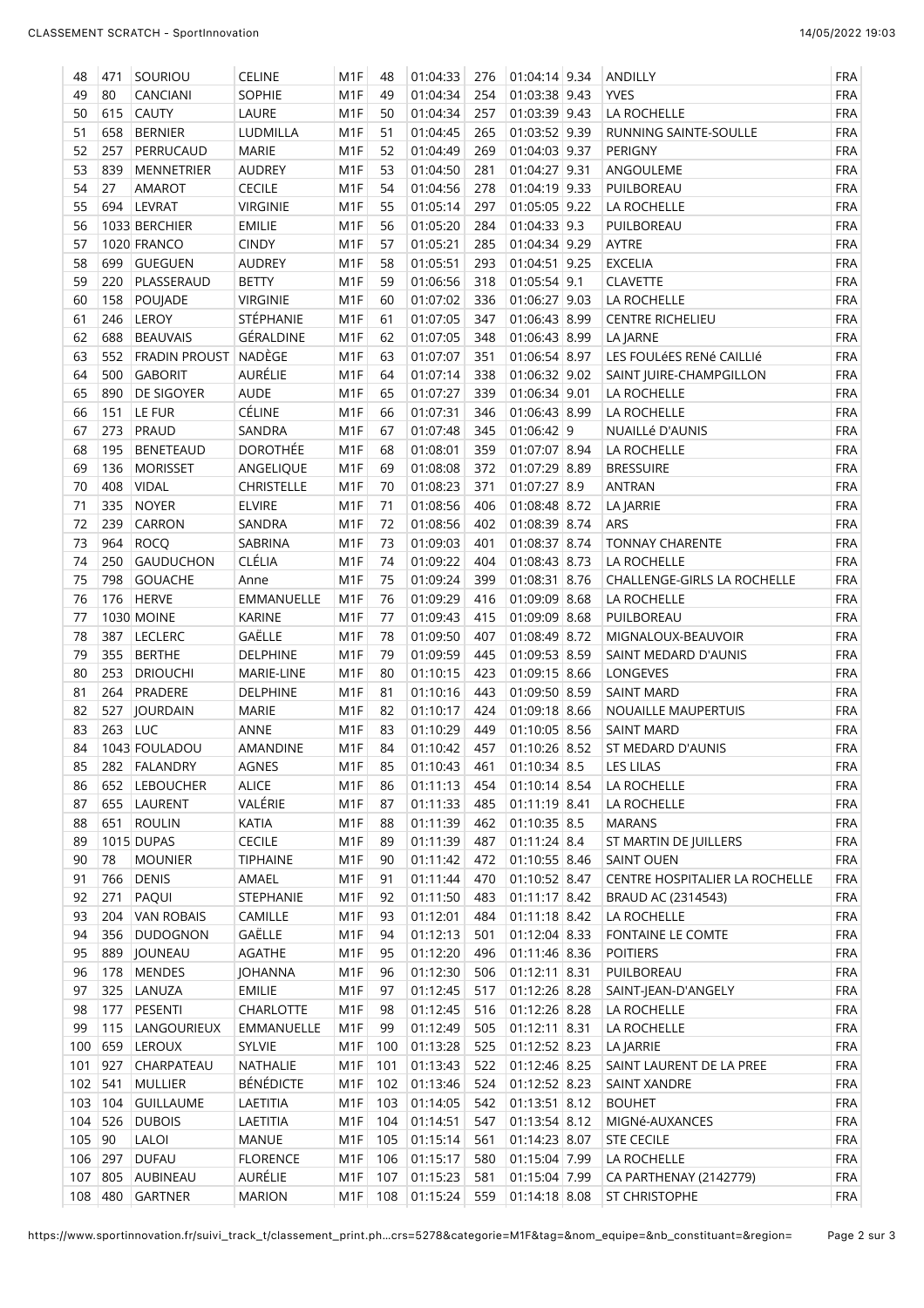| 109 | 309     | VILLAIN             | <b>CATHERINE</b> | M1F              | 109 | 01:15:46 | 574 | 01:14:49 8.02 | <b>ECHIRE</b>                               | <b>FRA</b> |
|-----|---------|---------------------|------------------|------------------|-----|----------|-----|---------------|---------------------------------------------|------------|
| 110 | 848     | LORENZO             | SEVERINA         | M <sub>1</sub> F | 110 | 01:15:47 | 579 | $01:15:02$ 8  | LA ROCHELLE                                 | <b>FRA</b> |
| 111 | 457     | LORENC              | <b>NATACHA</b>   | M <sub>1</sub> F | 111 | 01:15:52 | 578 | $01:14:59$ 8  | LA ROCHELLE                                 | <b>FRA</b> |
|     | 112 896 | <b>VAY</b>          | VALÉRIE          | M <sub>1</sub> F | 112 | 01:16:00 | 586 | 01:15:20 7.96 | <b>NIORT</b>                                | <b>FRA</b> |
| 113 | 20      | VALLAT              | JULIE            | M <sub>1</sub> F | 113 | 01:16:20 | 601 | 01:15:59 7.9  | PUILBOREAU                                  | <b>FRA</b> |
| 114 | 65      | <b>GUELIN</b>       | <b>FLORENCE</b>  | M <sub>1</sub> F | 114 | 01:16:45 | 595 | 01:15:54 7.91 | PéRIGNAC                                    | <b>FRA</b> |
| 115 | 82      | PLED                | VÉRONIQUE        | M <sub>1</sub> F | 115 | 01:16:46 | 605 | 01:16:13 7.87 | ANGERS                                      | <b>FRA</b> |
| 116 | 437     | <b>DUPUY</b>        | <b>CHLOE</b>     | M <sub>1</sub> F | 116 | 01:17:03 | 604 | 01:16:10 7.88 | MARSILLY                                    | <b>FRA</b> |
| 117 | 453     | <b>BELHACHE</b>     | HÉLÈNE           | M <sub>1</sub> F | 117 | 01:17:06 | 609 | 01:16:15 7.87 | <b>MARSILLY</b>                             | <b>FRA</b> |
| 118 | 331     | SAILLANT            | <b>VIOLAINE</b>  | M <sub>1</sub> F | 118 | 01:17:20 | 617 | 01:16:23 7.86 | <b>L'HOUMEAU</b>                            | <b>FRA</b> |
| 119 | 333     | <b>GEFFRE</b>       | <b>ELISE</b>     | M <sub>1</sub> F | 119 | 01:17:20 | 616 | 01:16:23 7.86 | <b>L'HOUMEAU</b>                            | <b>FRA</b> |
| 120 | 330     | <b>HENRY</b>        | CÉLINE           | M <sub>1</sub> F | 120 | 01:17:27 | 619 | 01:16:27 7.85 | SAINTE MARIE DE RE                          | <b>FRA</b> |
| 121 | 729     | AUSSEL-             | Pauline          | M <sub>1</sub> F | 121 | 01:17:47 | 629 | 01:16:47 7.81 | LA ROCHELLE                                 | <b>FRA</b> |
|     |         | <b>GAMAURY</b>      |                  |                  |     |          |     |               |                                             |            |
|     | 122 224 | <b>CAMUS</b>        | MELANIE          | M <sub>1</sub> F | 122 | 01:18:38 | 644 | 01:17:53 7.7  | LA ROCHELLE                                 | <b>FRA</b> |
| 123 | 28      | <b>HUMEAU</b>       | CAROLINE         | M <sub>1</sub> F | 123 | 01:18:54 | 645 | 01:17:55 7.7  | VILLEDOUX                                   | <b>FRA</b> |
| 124 | 415     | DURAND              | STEPHANIE        | M <sub>1</sub> F | 124 | 01:19:11 | 648 | 01:18:20 7.66 | COPINES DE CHOC                             | <b>FRA</b> |
| 125 | 554     | <b>GUILLEMOT</b>    | <b>SOKINA</b>    | M <sub>1</sub> F | 125 | 01:19:16 | 655 | 01:18:39 7.63 | LA ROCHELLE                                 | <b>FRA</b> |
| 126 | 991     | <b>BROUARD</b>      | STEPHANIE        | M <sub>1</sub> F | 126 | 01:19:20 | 661 | 01:18:52 7.61 | DéPARTEMENT 17                              | <b>FRA</b> |
| 127 | 91      | PICAMAL             | MARIE-JULIE      | M <sub>1</sub> F | 127 | 01:20:04 | 664 | 01:19:07 7.58 | PUILBOREAU                                  | <b>FRA</b> |
| 128 | 546     | <b>BAREAU</b>       | <b>ELODIE</b>    | M <sub>1</sub> F | 128 | 01:20:12 | 670 | 01:19:21 7.56 | SALLES SUR MER                              | <b>FRA</b> |
| 129 | 606     | KACZMAREK           | <b>MAGALI</b>    | M <sub>1</sub> F | 129 | 01:20:14 | 667 | 01:19:16 7.57 | DéPARTEMENT 17                              | <b>FRA</b> |
| 130 |         | 635 AAZZABI         | LAETITIA         | M <sub>1</sub> F | 130 | 01:20:23 | 669 | 01:19:19 7.56 | <b>ANDILLY</b>                              | <b>FRA</b> |
| 131 |         | 1002 BONHOMME       | CAROLE           | M <sub>1</sub> F | 131 | 01:20:36 | 695 | 01:20:31 7.45 | FRATER ATHLE BARRET BARBEZIEUX<br>(1999777) | <b>FRA</b> |
| 132 | 644     | <b>BRAUD</b>        | <b>CHARLOTTE</b> | M <sub>1</sub> F | 132 | 01:21:04 | 682 | 01:20:00 7.5  | <b>RUN ACCUEIL</b>                          | <b>FRA</b> |
| 133 | 926     | <b>MARC</b>         | AURÉLIE          | M <sub>1</sub> F | 133 | 01:21:26 | 693 | 01:20:28 7.46 | SAINT LAURENT DE LA PREE                    | <b>FRA</b> |
| 134 | 499     | <b>TURCHIARELLI</b> | STEPHANIE        | M <sub>1</sub> F | 134 | 01:21:56 | 706 | 01:21:32 7.36 | LIGNIERES SONNEVILLE                        | <b>FRA</b> |
| 135 | 218     | SOUCHET             | AMELIE           | M <sub>1</sub> F | 135 | 01:22:01 | 702 | 01:21:06 7.4  | CHAURAY                                     | <b>FRA</b> |
| 136 | 474     | <b>POUPIN</b>       | HELENE           | M <sub>1</sub> F | 136 | 01:22:21 | 722 | 01:21:55 7.32 | DéPARTEMENT 17                              | <b>FRA</b> |
| 137 |         | 1001 DOS SANTOS     | JOANA            | M <sub>1</sub> F | 137 | 01:22:37 | 720 | 01:21:55 7.32 | <b>THAIRE</b>                               | <b>FRA</b> |
| 138 | 128     | <b>BOUFFANDEAU</b>  | <b>ISABELLE</b>  | M <sub>1</sub> F | 138 | 01:22:48 | 715 | 01:21:49 7.33 | PUILBOREAU                                  | <b>FRA</b> |
| 139 | 376     | LENNE               | <b>CÉCILE</b>    | M <sub>1</sub> F | 139 | 01:22:48 | 714 | 01:21:46 7.34 | PUILBOREAU                                  | <b>FRA</b> |
| 140 | 497     | RAIMOND             | CAROLE           | M <sub>1</sub> F | 140 | 01:23:48 | 743 | 01:23:37 7.18 | SAINT-XANDRE                                | <b>FRA</b> |
| 141 | 304     | <b>ALONSO</b>       | <b>SOPHIA</b>    | M <sub>1</sub> F | 141 | 01:24:19 | 744 | 01:23:50 7.16 | <b>ROCHEFORT</b>                            | <b>FRA</b> |
| 142 | 429     | PAPET               | <b>AUDREY</b>    | M <sub>1</sub> F | 142 | 01:24:30 | 749 | 01:24:17 7.12 | LES FOULÉES RENÉ CAILLIÉ                    | <b>FRA</b> |
| 143 | 426     | <b>MARIUS</b>       | LAURENCE         | M <sub>1</sub> F | 143 | 01:25:15 | 748 | 01:24:13 7.12 | <b>BORDEAUX</b>                             | <b>FRA</b> |
|     | 144 374 | <b>BLENEAU</b>      | <b>ELODIE</b>    | M1F              | 144 | 01:25:53 | 768 | 01:24:59 7.06 | <b>NIORT (79)</b>                           | <b>FRA</b> |
| 145 | 46      | OUVRARD             | KATIA            | M1F              | 145 | 01:27:25 | 778 | 01:26:29 6.94 | <b>SAINT VIVIEN</b>                         | <b>FRA</b> |
| 146 | 662     | BACHELIER           | VANESSA          | M1F              | 146 | 01:28:56 | 782 | 01:28:09 6.81 | LA JARRIE                                   | <b>FRA</b> |
| 147 | 296     | CHARNEAU            | JULIE            | M1F              | 147 | 01:30:12 | 786 | 01:29:25 6.71 | LA ROCHELLE                                 | <b>FRA</b> |
| 148 | 936     | LESCORAIL           | AURÉLIE          | M1F              | 148 | 01:31:29 | 791 | 01:30:47 6.61 | ANGOULêME                                   | <b>FRA</b> |
| 149 |         | 682 GIRARD          | <b>CELINE</b>    | M1F              | 149 | 01:33:17 | 799 | 01:32:40 6.47 | ZONE RéVOLUTION                             | <b>FRA</b> |
|     | 150 350 | FILLAUD             | MÉLANIE          | M1F              | 150 | 01:33:18 | 795 | 01:32:24 6.49 | <b>LUCHAT</b>                               | <b>FRA</b> |
| 151 | 489     | <b>ROBIER</b>       | <b>EMELINE</b>   | M <sub>1</sub> F | 151 | 01:35:09 | 800 | 01:34:07 6.38 | <b>ASNIERES SUR NOUERE</b>                  | <b>FRA</b> |

#### 8/ 2013-2022 © SportInnovation Suivi 2.0 by Separation SportInnovation & Creation SportInnovation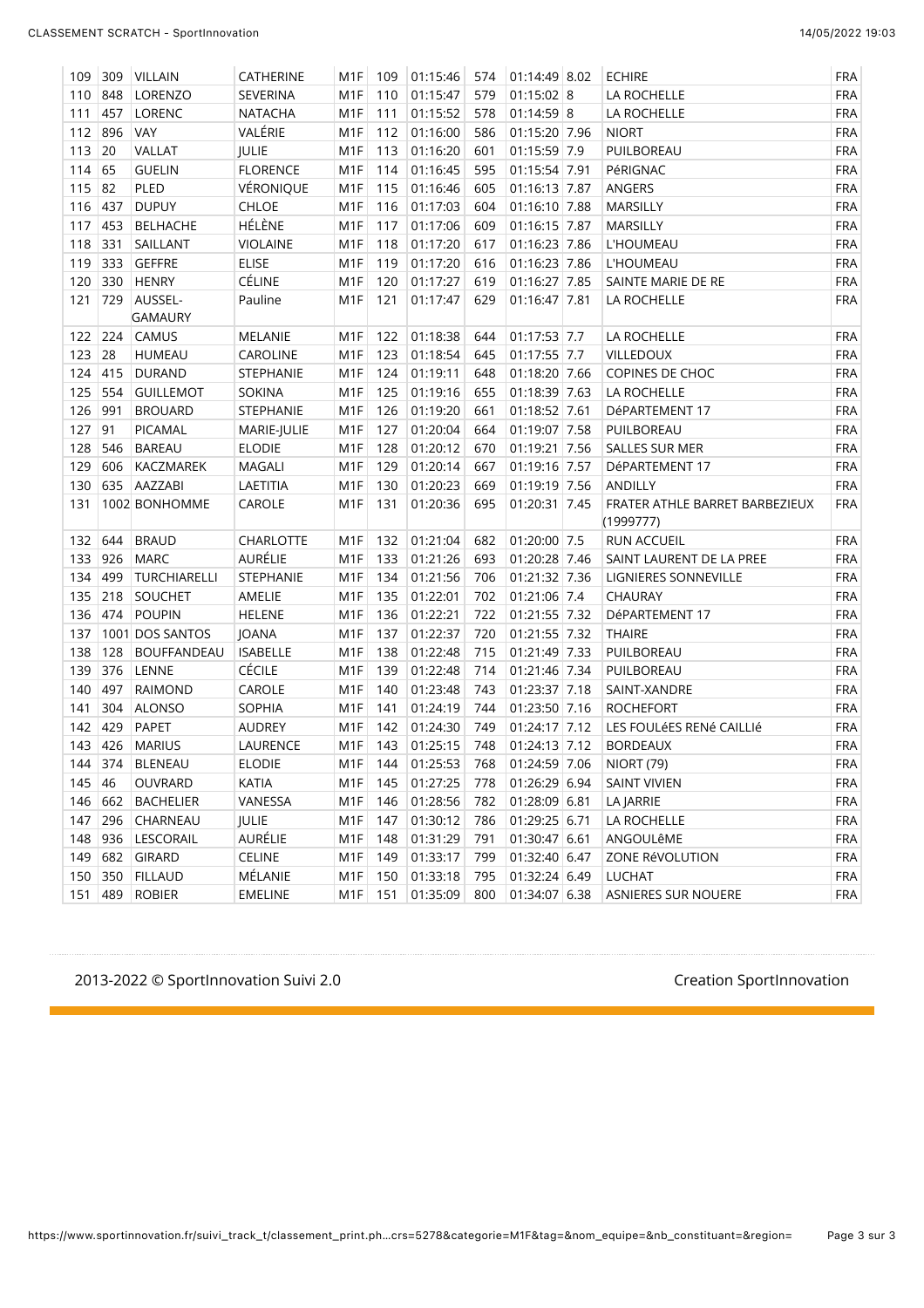# Classement Scratch M2F



| Tps Off. Réel<br><b>Place Doss Nom</b><br>Prénom<br>Cat Cat.<br>Tps Réel Km/h Club ou Ville<br><b>FRA</b><br>459<br>COURCY-FERRAND<br>SIDNEY<br>M <sub>2F</sub><br>00:48:52<br>00:48:48 12.3<br>NIEUL-SUR-MER<br>1<br>14<br>1<br><b>FRA</b><br>2<br>SONIA<br>M <sub>2F</sub><br>2<br>00:49:35<br>17<br>00:49:32 12.11 LA ROCHELLE<br>663<br><b>DESHAYES</b><br>3<br><b>FRA</b><br>622 JEROME<br>SARAH<br>M <sub>2F</sub><br>3<br>00:49:47<br>18<br>00:49:38 12.09 RUN EVENT 86 (2086258)<br><b>FRA</b><br>4<br><b>THOMAS</b><br>SONIA<br>M <sub>2F</sub><br>4<br>00:50:11<br>26<br>00:50:06 11.98 FRONTENAY ROHAN ROHAN<br>116<br>5<br><b>FRA</b><br>657<br><b>DOMINIQUE</b><br>M <sub>2F</sub><br>5<br>00:50:27<br>28<br>00:50:25 11.9<br><b>BLANCHET</b><br>DéFI OUTDOOR<br>6<br><b>FRA</b><br>95<br><b>ROY</b><br>JENNIFER<br>M <sub>2F</sub><br>6<br>00:52:42<br>44<br>00:52:38 11.4<br>LES GASSOUSES<br>7<br><b>FRA</b><br>349<br><b>DESBOUIS</b><br><b>GERALDINE</b><br>M <sub>2F</sub><br>7<br>00:53:47<br>55<br>00:53:41 11.18 ST AGNANT<br><b>FRA</b><br>8<br>183<br>M <sub>2F</sub><br>8<br>00:55:47<br>75<br>00:55:43 10.77 LA ROCHELLE<br>ORANGER<br>CHANTAL<br><b>FRA</b><br>9<br>157<br><b>ROUEIL</b><br>M <sub>2F</sub><br>9<br>00:55:51<br>77<br>00:55:49 10.75 LA ROCHELLE<br><b>MAGALIE</b><br>00:57:01 10.52 LUCON<br><b>FRA</b><br>10<br>538<br>CHAPELEAU<br><b>KARINE</b><br>M <sub>2F</sub><br>10<br>00:57:10<br>97<br><b>FRA</b><br>11<br>806<br><b>RENOUX</b><br>SANDRA<br>M <sub>2F</sub><br>11<br>00:57:18<br>95<br>00:57:00 10.53 CA PARTHENAY (2133474)<br>12<br><b>FRA</b><br>200 SUIRE<br>KARELLE<br>M <sub>2F</sub><br>12<br>00:58:02<br>113<br>00:57:56 10.36 NIEULLE SUR SEUDRE<br><b>FRA</b><br>13<br>1049 SCHOENEN<br>CAROLINE<br>M <sub>2F</sub><br>13<br>00:58:25<br>107<br>00:57:44 10.39 SAINTES<br><b>FRA</b><br>14<br>142 COURCELLE<br>NATHALIE<br>M <sub>2F</sub><br>14<br>00:58:38<br>125<br>00:58:20 10.29 LA ROCHELLE<br><b>FRA</b><br>15<br>1050 MICAUD<br><b>CELINE</b><br>M <sub>2F</sub><br>15<br>00:59:08<br>122<br>00:58:10 10.32 MOUTIERS/LAY<br>16<br><b>FRA</b><br>238<br>PHELIPPEAU<br><b>FLORIANE</b><br>M <sub>2F</sub><br>16<br>00:59:11<br>137<br>00:58:58 10.18 LA ROCHELLE<br>17<br>668<br><b>HAMON</b><br><b>MALIKA</b><br>M <sub>2F</sub><br>18<br>00:59:30<br>147<br>00:59:15 10.13 S/L AC CHANTONNAISIEN (1404939)<br><b>FRA</b><br>18<br><b>FRA</b><br>664<br><b>EL GHAZZI</b><br>AZZIZA<br>M <sub>2F</sub><br>17<br>00:59:30<br>128<br>00:58:32 10.25 DéPARTEMENT 17<br>19<br><b>FRA</b><br>888<br>PELTIER<br><b>MARINA</b><br>M <sub>2F</sub><br>19<br>00:59:49<br>145<br>00:59:14 10.13 FOURAS<br><b>FRA</b><br>20<br>318<br><b>RICHARD</b><br><b>PATRICIA</b><br>M <sub>2F</sub><br>20<br>01:00:03<br>165<br>00:59:53 10.02 LA ROCHELLE<br><b>FRA</b><br>21<br>567<br><b>BAKLI</b><br>M <sub>2F</sub><br>21<br>01:00:21<br>153<br>00:59:22 10.11 ST JULIEN L ARS<br><b>VIRGINIE</b><br>22<br>50<br><b>FRA</b><br><b>BELLIER</b><br><b>CHRISTINE</b><br>M <sub>2F</sub><br>22<br>01:00:28<br>181<br>01:00:20 9.94<br><b>LA ROCHELLE</b><br>23<br>M <sub>2F</sub><br>01:00:02 9.99<br><b>FRA</b><br>770<br><b>RUIZ</b><br>23<br>01:00:29<br>169<br><b>LA JARNE</b><br><b>VIRGINIE</b><br>885<br><b>FRA</b><br>24<br>DEL POZO<br>ANNE<br>M <sub>2F</sub><br>24<br>01:00:44<br>174<br>01:00:10 9.97<br><b>FOURAS</b><br>25<br><b>FRA</b><br>180<br><b>MENARD</b><br>SABRINA<br>M <sub>2F</sub><br>25<br>01:00:59<br>184<br>01:00:52 9.86<br><b>SAINT AGNANT</b><br>26<br><b>FRA</b><br>123<br><b>ROUMILLAC</b><br><b>DELPHINE</b><br>M <sub>2F</sub><br>26<br>01:01:24<br>194<br>01:01:10 9.81<br>SAINTES<br>27<br>8<br><b>FRA</b><br><b>GUITON</b><br><b>ESTELLE</b><br>M <sub>2F</sub><br>27<br>01:01:29<br>199<br>01:01:19 9.79<br>ANGLIERS<br>28<br><b>FRA</b><br>923<br>GIRAUDET<br>LAURE<br>M <sub>2F</sub><br>28<br>01:01:40<br>192<br>01:01:06 9.82<br><b>VOUILLE</b><br>29<br><b>FRA</b><br>435<br><b>CLAVURIER</b><br>SONIA<br>M <sub>2F</sub><br>29<br>01:02:25<br>218<br>01:02:19 9.63<br>NUAILLE D AUNIS<br><b>FRA</b><br>30<br>765 JAUNEAU<br><b>INGRID</b><br>M <sub>2F</sub><br>30<br>01:02:41<br>223<br>01:02:36 9.58<br>S/L ATHLETIC CLUB ANGERIEN<br>(1720365)<br><b>SYLVIE</b><br><b>FRA</b><br><b>DABIN</b><br>M <sub>2F</sub><br>31<br>01:02:45<br>01:02:13 9.64<br>L ILE D ELLE<br>31<br>262<br>216<br>GAËLLE<br><b>FRA</b><br>32<br>438<br><b>JACQUES</b><br>M <sub>2F</sub><br>01:02:52<br>222<br>32<br>01:02:36 9.58<br>LES FOULÉES RENÉ CAILLIÉ<br>33<br>348<br>SARRE<br>M <sub>2F</sub><br>33<br>244<br><b>FRA</b><br><b>ELISABETH</b><br>01:03:30<br>01:03:10 9.5<br><b>CENTRE RICHELIEU</b><br>M <sub>2F</sub><br>34<br>34<br>845 GARNIER<br>LYLY<br>01:04:00<br>264<br>01:03:51 9.4<br>SAINT AGNANT<br>01:04:10<br>35<br>280   SENE<br>KARELLE<br>M <sub>2F</sub><br>01:04:07 9.36<br>MARSILLY<br>35<br>271<br>01:04:11<br>01:03:49 9.4<br>36<br>843 CANNAUD<br>VALERIE<br>M <sub>2F</sub><br>262<br><b>GENOUILLE</b><br>36<br>01:04:09 9.35<br>37<br>881 ARCHAMBAUD<br>GAELLE<br>M <sub>2F</sub><br>01:04:19<br>274<br>LA ROCHELLE<br>37<br>SARA<br>01:04:07 9.36<br>38<br>235 HUBERT<br>M <sub>2F</sub><br>38<br>01:04:28<br>273<br>PERIGNY<br>01:04:28 9.31<br>39<br>1017 SIGNOROTTI<br><b>ISABELLE</b><br>M <sub>2F</sub><br>01:04:56<br>282<br>PUILBOREAU<br>39<br>$01:04:33$ 9.3<br><b>FRA</b><br>40<br>291 LE VERGE<br>GWENAELLE<br>M <sub>2F</sub><br>40<br>01:04:56<br>283<br>NIEUL SUR MER<br>42<br><b>FRA</b><br>41<br>LAIDIN<br>SANDRINE<br>M <sub>2F</sub><br>01:05:05<br>291<br>01:04:49 9.26<br>LA ROCHELLE<br>41<br>01:05:04 9.22<br>42<br>162 GUERIN<br>NADEGE<br>M <sub>2F</sub><br>01:05:20<br>296<br><b>MIGRON</b><br>42<br>01:04:40 9.28<br><b>FRA</b><br>43<br>1037 MEYSSON<br><b>VIRGINIE</b><br>M <sub>2F</sub><br>43<br>01:05:25<br>287<br>DOMPIERRE-SUR-MER<br>HÉLÈNE<br>44<br>01:06:02 9.09<br>681 AUBERT<br>M <sub>2F</sub><br>44<br>01:06:15<br>324<br>NIEUL AIR PUR<br>45<br>533<br><b>BEULZE</b><br>NATHALIE<br>M <sub>2F</sub><br>01:06:40<br>328<br>01:06:10 9.07<br>MARSILLY<br><b>FRA</b><br>45<br><b>FRA</b><br>46<br>464 BEAUBEAU<br>KARINE<br>M <sub>2F</sub><br>01:06:43<br>342<br>01:06:37 9.01<br><b>POITIERS</b><br>46<br>47<br>833 PERROUAULT<br>CAROLE<br>M <sub>2F</sub><br>01:07:11<br>354<br>01:06:56 8.96<br>S/L CA CHATELAILLON (1110377)<br><b>FRA</b><br>47<br>M <sub>2F</sub><br>LAGORD<br>48<br>519 LHERMENIER<br>SANDRINE<br>48<br>01:07:15<br>358<br>01:07:06 8.94<br><b>FRA</b><br>317 PIERRE<br>01:06:58 8.96 |    |  |         |                 | PI. |          | PI. |  |                   |            |
|-------------------------------------------------------------------------------------------------------------------------------------------------------------------------------------------------------------------------------------------------------------------------------------------------------------------------------------------------------------------------------------------------------------------------------------------------------------------------------------------------------------------------------------------------------------------------------------------------------------------------------------------------------------------------------------------------------------------------------------------------------------------------------------------------------------------------------------------------------------------------------------------------------------------------------------------------------------------------------------------------------------------------------------------------------------------------------------------------------------------------------------------------------------------------------------------------------------------------------------------------------------------------------------------------------------------------------------------------------------------------------------------------------------------------------------------------------------------------------------------------------------------------------------------------------------------------------------------------------------------------------------------------------------------------------------------------------------------------------------------------------------------------------------------------------------------------------------------------------------------------------------------------------------------------------------------------------------------------------------------------------------------------------------------------------------------------------------------------------------------------------------------------------------------------------------------------------------------------------------------------------------------------------------------------------------------------------------------------------------------------------------------------------------------------------------------------------------------------------------------------------------------------------------------------------------------------------------------------------------------------------------------------------------------------------------------------------------------------------------------------------------------------------------------------------------------------------------------------------------------------------------------------------------------------------------------------------------------------------------------------------------------------------------------------------------------------------------------------------------------------------------------------------------------------------------------------------------------------------------------------------------------------------------------------------------------------------------------------------------------------------------------------------------------------------------------------------------------------------------------------------------------------------------------------------------------------------------------------------------------------------------------------------------------------------------------------------------------------------------------------------------------------------------------------------------------------------------------------------------------------------------------------------------------------------------------------------------------------------------------------------------------------------------------------------------------------------------------------------------------------------------------------------------------------------------------------------------------------------------------------------------------------------------------------------------------------------------------------------------------------------------------------------------------------------------------------------------------------------------------------------------------------------------------------------------------------------------------------------------------------------------------------------------------------------------------------------------------------------------------------------------------------------------------------------------------------------------------------------------------------------------------------------------------------------------------------------------------------------------------------------------------------------------------------------------------------------------------------------------------------------------------------------------------------------------------------------------------------------------------------------------------------------------------------------------------------------------------------------------------------------------------------------------------------------------------------------------------------------------------------------------------------------------------------------------------------------------------------------------------------------------------------------------------------------------------------------------------------------------------------------------------------------------------------------------------------------------------------------------------------------------------------------------------------------------------------------------------------------------------------------------------------------------------------------------------------------------------------------------------------------------------------------------------------------------------------------------------------------------------------------------------------------------------------------------------------------------------------------------------------------------------------------------------------------------------------------------------------------------------------------------------------------------------------------------------------|----|--|---------|-----------------|-----|----------|-----|--|-------------------|------------|
|                                                                                                                                                                                                                                                                                                                                                                                                                                                                                                                                                                                                                                                                                                                                                                                                                                                                                                                                                                                                                                                                                                                                                                                                                                                                                                                                                                                                                                                                                                                                                                                                                                                                                                                                                                                                                                                                                                                                                                                                                                                                                                                                                                                                                                                                                                                                                                                                                                                                                                                                                                                                                                                                                                                                                                                                                                                                                                                                                                                                                                                                                                                                                                                                                                                                                                                                                                                                                                                                                                                                                                                                                                                                                                                                                                                                                                                                                                                                                                                                                                                                                                                                                                                                                                                                                                                                                                                                                                                                                                                                                                                                                                                                                                                                                                                                                                                                                                                                                                                                                                                                                                                                                                                                                                                                                                                                                                                                                                                                                                                                                                                                                                                                                                                                                                                                                                                                                                                                                                                                                                                                                                                                                                                                                                                                                                                                                                                                                                                                                                                                                                         |    |  |         |                 |     |          |     |  |                   | Nat.       |
|                                                                                                                                                                                                                                                                                                                                                                                                                                                                                                                                                                                                                                                                                                                                                                                                                                                                                                                                                                                                                                                                                                                                                                                                                                                                                                                                                                                                                                                                                                                                                                                                                                                                                                                                                                                                                                                                                                                                                                                                                                                                                                                                                                                                                                                                                                                                                                                                                                                                                                                                                                                                                                                                                                                                                                                                                                                                                                                                                                                                                                                                                                                                                                                                                                                                                                                                                                                                                                                                                                                                                                                                                                                                                                                                                                                                                                                                                                                                                                                                                                                                                                                                                                                                                                                                                                                                                                                                                                                                                                                                                                                                                                                                                                                                                                                                                                                                                                                                                                                                                                                                                                                                                                                                                                                                                                                                                                                                                                                                                                                                                                                                                                                                                                                                                                                                                                                                                                                                                                                                                                                                                                                                                                                                                                                                                                                                                                                                                                                                                                                                                                         |    |  |         |                 |     |          |     |  |                   |            |
|                                                                                                                                                                                                                                                                                                                                                                                                                                                                                                                                                                                                                                                                                                                                                                                                                                                                                                                                                                                                                                                                                                                                                                                                                                                                                                                                                                                                                                                                                                                                                                                                                                                                                                                                                                                                                                                                                                                                                                                                                                                                                                                                                                                                                                                                                                                                                                                                                                                                                                                                                                                                                                                                                                                                                                                                                                                                                                                                                                                                                                                                                                                                                                                                                                                                                                                                                                                                                                                                                                                                                                                                                                                                                                                                                                                                                                                                                                                                                                                                                                                                                                                                                                                                                                                                                                                                                                                                                                                                                                                                                                                                                                                                                                                                                                                                                                                                                                                                                                                                                                                                                                                                                                                                                                                                                                                                                                                                                                                                                                                                                                                                                                                                                                                                                                                                                                                                                                                                                                                                                                                                                                                                                                                                                                                                                                                                                                                                                                                                                                                                                                         |    |  |         |                 |     |          |     |  |                   |            |
|                                                                                                                                                                                                                                                                                                                                                                                                                                                                                                                                                                                                                                                                                                                                                                                                                                                                                                                                                                                                                                                                                                                                                                                                                                                                                                                                                                                                                                                                                                                                                                                                                                                                                                                                                                                                                                                                                                                                                                                                                                                                                                                                                                                                                                                                                                                                                                                                                                                                                                                                                                                                                                                                                                                                                                                                                                                                                                                                                                                                                                                                                                                                                                                                                                                                                                                                                                                                                                                                                                                                                                                                                                                                                                                                                                                                                                                                                                                                                                                                                                                                                                                                                                                                                                                                                                                                                                                                                                                                                                                                                                                                                                                                                                                                                                                                                                                                                                                                                                                                                                                                                                                                                                                                                                                                                                                                                                                                                                                                                                                                                                                                                                                                                                                                                                                                                                                                                                                                                                                                                                                                                                                                                                                                                                                                                                                                                                                                                                                                                                                                                                         |    |  |         |                 |     |          |     |  |                   |            |
|                                                                                                                                                                                                                                                                                                                                                                                                                                                                                                                                                                                                                                                                                                                                                                                                                                                                                                                                                                                                                                                                                                                                                                                                                                                                                                                                                                                                                                                                                                                                                                                                                                                                                                                                                                                                                                                                                                                                                                                                                                                                                                                                                                                                                                                                                                                                                                                                                                                                                                                                                                                                                                                                                                                                                                                                                                                                                                                                                                                                                                                                                                                                                                                                                                                                                                                                                                                                                                                                                                                                                                                                                                                                                                                                                                                                                                                                                                                                                                                                                                                                                                                                                                                                                                                                                                                                                                                                                                                                                                                                                                                                                                                                                                                                                                                                                                                                                                                                                                                                                                                                                                                                                                                                                                                                                                                                                                                                                                                                                                                                                                                                                                                                                                                                                                                                                                                                                                                                                                                                                                                                                                                                                                                                                                                                                                                                                                                                                                                                                                                                                                         |    |  |         |                 |     |          |     |  |                   |            |
|                                                                                                                                                                                                                                                                                                                                                                                                                                                                                                                                                                                                                                                                                                                                                                                                                                                                                                                                                                                                                                                                                                                                                                                                                                                                                                                                                                                                                                                                                                                                                                                                                                                                                                                                                                                                                                                                                                                                                                                                                                                                                                                                                                                                                                                                                                                                                                                                                                                                                                                                                                                                                                                                                                                                                                                                                                                                                                                                                                                                                                                                                                                                                                                                                                                                                                                                                                                                                                                                                                                                                                                                                                                                                                                                                                                                                                                                                                                                                                                                                                                                                                                                                                                                                                                                                                                                                                                                                                                                                                                                                                                                                                                                                                                                                                                                                                                                                                                                                                                                                                                                                                                                                                                                                                                                                                                                                                                                                                                                                                                                                                                                                                                                                                                                                                                                                                                                                                                                                                                                                                                                                                                                                                                                                                                                                                                                                                                                                                                                                                                                                                         |    |  |         |                 |     |          |     |  |                   |            |
|                                                                                                                                                                                                                                                                                                                                                                                                                                                                                                                                                                                                                                                                                                                                                                                                                                                                                                                                                                                                                                                                                                                                                                                                                                                                                                                                                                                                                                                                                                                                                                                                                                                                                                                                                                                                                                                                                                                                                                                                                                                                                                                                                                                                                                                                                                                                                                                                                                                                                                                                                                                                                                                                                                                                                                                                                                                                                                                                                                                                                                                                                                                                                                                                                                                                                                                                                                                                                                                                                                                                                                                                                                                                                                                                                                                                                                                                                                                                                                                                                                                                                                                                                                                                                                                                                                                                                                                                                                                                                                                                                                                                                                                                                                                                                                                                                                                                                                                                                                                                                                                                                                                                                                                                                                                                                                                                                                                                                                                                                                                                                                                                                                                                                                                                                                                                                                                                                                                                                                                                                                                                                                                                                                                                                                                                                                                                                                                                                                                                                                                                                                         |    |  |         |                 |     |          |     |  |                   |            |
|                                                                                                                                                                                                                                                                                                                                                                                                                                                                                                                                                                                                                                                                                                                                                                                                                                                                                                                                                                                                                                                                                                                                                                                                                                                                                                                                                                                                                                                                                                                                                                                                                                                                                                                                                                                                                                                                                                                                                                                                                                                                                                                                                                                                                                                                                                                                                                                                                                                                                                                                                                                                                                                                                                                                                                                                                                                                                                                                                                                                                                                                                                                                                                                                                                                                                                                                                                                                                                                                                                                                                                                                                                                                                                                                                                                                                                                                                                                                                                                                                                                                                                                                                                                                                                                                                                                                                                                                                                                                                                                                                                                                                                                                                                                                                                                                                                                                                                                                                                                                                                                                                                                                                                                                                                                                                                                                                                                                                                                                                                                                                                                                                                                                                                                                                                                                                                                                                                                                                                                                                                                                                                                                                                                                                                                                                                                                                                                                                                                                                                                                                                         |    |  |         |                 |     |          |     |  |                   |            |
|                                                                                                                                                                                                                                                                                                                                                                                                                                                                                                                                                                                                                                                                                                                                                                                                                                                                                                                                                                                                                                                                                                                                                                                                                                                                                                                                                                                                                                                                                                                                                                                                                                                                                                                                                                                                                                                                                                                                                                                                                                                                                                                                                                                                                                                                                                                                                                                                                                                                                                                                                                                                                                                                                                                                                                                                                                                                                                                                                                                                                                                                                                                                                                                                                                                                                                                                                                                                                                                                                                                                                                                                                                                                                                                                                                                                                                                                                                                                                                                                                                                                                                                                                                                                                                                                                                                                                                                                                                                                                                                                                                                                                                                                                                                                                                                                                                                                                                                                                                                                                                                                                                                                                                                                                                                                                                                                                                                                                                                                                                                                                                                                                                                                                                                                                                                                                                                                                                                                                                                                                                                                                                                                                                                                                                                                                                                                                                                                                                                                                                                                                                         |    |  |         |                 |     |          |     |  |                   |            |
|                                                                                                                                                                                                                                                                                                                                                                                                                                                                                                                                                                                                                                                                                                                                                                                                                                                                                                                                                                                                                                                                                                                                                                                                                                                                                                                                                                                                                                                                                                                                                                                                                                                                                                                                                                                                                                                                                                                                                                                                                                                                                                                                                                                                                                                                                                                                                                                                                                                                                                                                                                                                                                                                                                                                                                                                                                                                                                                                                                                                                                                                                                                                                                                                                                                                                                                                                                                                                                                                                                                                                                                                                                                                                                                                                                                                                                                                                                                                                                                                                                                                                                                                                                                                                                                                                                                                                                                                                                                                                                                                                                                                                                                                                                                                                                                                                                                                                                                                                                                                                                                                                                                                                                                                                                                                                                                                                                                                                                                                                                                                                                                                                                                                                                                                                                                                                                                                                                                                                                                                                                                                                                                                                                                                                                                                                                                                                                                                                                                                                                                                                                         |    |  |         |                 |     |          |     |  |                   |            |
|                                                                                                                                                                                                                                                                                                                                                                                                                                                                                                                                                                                                                                                                                                                                                                                                                                                                                                                                                                                                                                                                                                                                                                                                                                                                                                                                                                                                                                                                                                                                                                                                                                                                                                                                                                                                                                                                                                                                                                                                                                                                                                                                                                                                                                                                                                                                                                                                                                                                                                                                                                                                                                                                                                                                                                                                                                                                                                                                                                                                                                                                                                                                                                                                                                                                                                                                                                                                                                                                                                                                                                                                                                                                                                                                                                                                                                                                                                                                                                                                                                                                                                                                                                                                                                                                                                                                                                                                                                                                                                                                                                                                                                                                                                                                                                                                                                                                                                                                                                                                                                                                                                                                                                                                                                                                                                                                                                                                                                                                                                                                                                                                                                                                                                                                                                                                                                                                                                                                                                                                                                                                                                                                                                                                                                                                                                                                                                                                                                                                                                                                                                         |    |  |         |                 |     |          |     |  |                   |            |
|                                                                                                                                                                                                                                                                                                                                                                                                                                                                                                                                                                                                                                                                                                                                                                                                                                                                                                                                                                                                                                                                                                                                                                                                                                                                                                                                                                                                                                                                                                                                                                                                                                                                                                                                                                                                                                                                                                                                                                                                                                                                                                                                                                                                                                                                                                                                                                                                                                                                                                                                                                                                                                                                                                                                                                                                                                                                                                                                                                                                                                                                                                                                                                                                                                                                                                                                                                                                                                                                                                                                                                                                                                                                                                                                                                                                                                                                                                                                                                                                                                                                                                                                                                                                                                                                                                                                                                                                                                                                                                                                                                                                                                                                                                                                                                                                                                                                                                                                                                                                                                                                                                                                                                                                                                                                                                                                                                                                                                                                                                                                                                                                                                                                                                                                                                                                                                                                                                                                                                                                                                                                                                                                                                                                                                                                                                                                                                                                                                                                                                                                                                         |    |  |         |                 |     |          |     |  |                   |            |
|                                                                                                                                                                                                                                                                                                                                                                                                                                                                                                                                                                                                                                                                                                                                                                                                                                                                                                                                                                                                                                                                                                                                                                                                                                                                                                                                                                                                                                                                                                                                                                                                                                                                                                                                                                                                                                                                                                                                                                                                                                                                                                                                                                                                                                                                                                                                                                                                                                                                                                                                                                                                                                                                                                                                                                                                                                                                                                                                                                                                                                                                                                                                                                                                                                                                                                                                                                                                                                                                                                                                                                                                                                                                                                                                                                                                                                                                                                                                                                                                                                                                                                                                                                                                                                                                                                                                                                                                                                                                                                                                                                                                                                                                                                                                                                                                                                                                                                                                                                                                                                                                                                                                                                                                                                                                                                                                                                                                                                                                                                                                                                                                                                                                                                                                                                                                                                                                                                                                                                                                                                                                                                                                                                                                                                                                                                                                                                                                                                                                                                                                                                         |    |  |         |                 |     |          |     |  |                   |            |
|                                                                                                                                                                                                                                                                                                                                                                                                                                                                                                                                                                                                                                                                                                                                                                                                                                                                                                                                                                                                                                                                                                                                                                                                                                                                                                                                                                                                                                                                                                                                                                                                                                                                                                                                                                                                                                                                                                                                                                                                                                                                                                                                                                                                                                                                                                                                                                                                                                                                                                                                                                                                                                                                                                                                                                                                                                                                                                                                                                                                                                                                                                                                                                                                                                                                                                                                                                                                                                                                                                                                                                                                                                                                                                                                                                                                                                                                                                                                                                                                                                                                                                                                                                                                                                                                                                                                                                                                                                                                                                                                                                                                                                                                                                                                                                                                                                                                                                                                                                                                                                                                                                                                                                                                                                                                                                                                                                                                                                                                                                                                                                                                                                                                                                                                                                                                                                                                                                                                                                                                                                                                                                                                                                                                                                                                                                                                                                                                                                                                                                                                                                         |    |  |         |                 |     |          |     |  |                   |            |
|                                                                                                                                                                                                                                                                                                                                                                                                                                                                                                                                                                                                                                                                                                                                                                                                                                                                                                                                                                                                                                                                                                                                                                                                                                                                                                                                                                                                                                                                                                                                                                                                                                                                                                                                                                                                                                                                                                                                                                                                                                                                                                                                                                                                                                                                                                                                                                                                                                                                                                                                                                                                                                                                                                                                                                                                                                                                                                                                                                                                                                                                                                                                                                                                                                                                                                                                                                                                                                                                                                                                                                                                                                                                                                                                                                                                                                                                                                                                                                                                                                                                                                                                                                                                                                                                                                                                                                                                                                                                                                                                                                                                                                                                                                                                                                                                                                                                                                                                                                                                                                                                                                                                                                                                                                                                                                                                                                                                                                                                                                                                                                                                                                                                                                                                                                                                                                                                                                                                                                                                                                                                                                                                                                                                                                                                                                                                                                                                                                                                                                                                                                         |    |  |         |                 |     |          |     |  |                   |            |
|                                                                                                                                                                                                                                                                                                                                                                                                                                                                                                                                                                                                                                                                                                                                                                                                                                                                                                                                                                                                                                                                                                                                                                                                                                                                                                                                                                                                                                                                                                                                                                                                                                                                                                                                                                                                                                                                                                                                                                                                                                                                                                                                                                                                                                                                                                                                                                                                                                                                                                                                                                                                                                                                                                                                                                                                                                                                                                                                                                                                                                                                                                                                                                                                                                                                                                                                                                                                                                                                                                                                                                                                                                                                                                                                                                                                                                                                                                                                                                                                                                                                                                                                                                                                                                                                                                                                                                                                                                                                                                                                                                                                                                                                                                                                                                                                                                                                                                                                                                                                                                                                                                                                                                                                                                                                                                                                                                                                                                                                                                                                                                                                                                                                                                                                                                                                                                                                                                                                                                                                                                                                                                                                                                                                                                                                                                                                                                                                                                                                                                                                                                         |    |  |         |                 |     |          |     |  |                   |            |
|                                                                                                                                                                                                                                                                                                                                                                                                                                                                                                                                                                                                                                                                                                                                                                                                                                                                                                                                                                                                                                                                                                                                                                                                                                                                                                                                                                                                                                                                                                                                                                                                                                                                                                                                                                                                                                                                                                                                                                                                                                                                                                                                                                                                                                                                                                                                                                                                                                                                                                                                                                                                                                                                                                                                                                                                                                                                                                                                                                                                                                                                                                                                                                                                                                                                                                                                                                                                                                                                                                                                                                                                                                                                                                                                                                                                                                                                                                                                                                                                                                                                                                                                                                                                                                                                                                                                                                                                                                                                                                                                                                                                                                                                                                                                                                                                                                                                                                                                                                                                                                                                                                                                                                                                                                                                                                                                                                                                                                                                                                                                                                                                                                                                                                                                                                                                                                                                                                                                                                                                                                                                                                                                                                                                                                                                                                                                                                                                                                                                                                                                                                         |    |  |         |                 |     |          |     |  |                   |            |
|                                                                                                                                                                                                                                                                                                                                                                                                                                                                                                                                                                                                                                                                                                                                                                                                                                                                                                                                                                                                                                                                                                                                                                                                                                                                                                                                                                                                                                                                                                                                                                                                                                                                                                                                                                                                                                                                                                                                                                                                                                                                                                                                                                                                                                                                                                                                                                                                                                                                                                                                                                                                                                                                                                                                                                                                                                                                                                                                                                                                                                                                                                                                                                                                                                                                                                                                                                                                                                                                                                                                                                                                                                                                                                                                                                                                                                                                                                                                                                                                                                                                                                                                                                                                                                                                                                                                                                                                                                                                                                                                                                                                                                                                                                                                                                                                                                                                                                                                                                                                                                                                                                                                                                                                                                                                                                                                                                                                                                                                                                                                                                                                                                                                                                                                                                                                                                                                                                                                                                                                                                                                                                                                                                                                                                                                                                                                                                                                                                                                                                                                                                         |    |  |         |                 |     |          |     |  |                   |            |
|                                                                                                                                                                                                                                                                                                                                                                                                                                                                                                                                                                                                                                                                                                                                                                                                                                                                                                                                                                                                                                                                                                                                                                                                                                                                                                                                                                                                                                                                                                                                                                                                                                                                                                                                                                                                                                                                                                                                                                                                                                                                                                                                                                                                                                                                                                                                                                                                                                                                                                                                                                                                                                                                                                                                                                                                                                                                                                                                                                                                                                                                                                                                                                                                                                                                                                                                                                                                                                                                                                                                                                                                                                                                                                                                                                                                                                                                                                                                                                                                                                                                                                                                                                                                                                                                                                                                                                                                                                                                                                                                                                                                                                                                                                                                                                                                                                                                                                                                                                                                                                                                                                                                                                                                                                                                                                                                                                                                                                                                                                                                                                                                                                                                                                                                                                                                                                                                                                                                                                                                                                                                                                                                                                                                                                                                                                                                                                                                                                                                                                                                                                         |    |  |         |                 |     |          |     |  |                   |            |
|                                                                                                                                                                                                                                                                                                                                                                                                                                                                                                                                                                                                                                                                                                                                                                                                                                                                                                                                                                                                                                                                                                                                                                                                                                                                                                                                                                                                                                                                                                                                                                                                                                                                                                                                                                                                                                                                                                                                                                                                                                                                                                                                                                                                                                                                                                                                                                                                                                                                                                                                                                                                                                                                                                                                                                                                                                                                                                                                                                                                                                                                                                                                                                                                                                                                                                                                                                                                                                                                                                                                                                                                                                                                                                                                                                                                                                                                                                                                                                                                                                                                                                                                                                                                                                                                                                                                                                                                                                                                                                                                                                                                                                                                                                                                                                                                                                                                                                                                                                                                                                                                                                                                                                                                                                                                                                                                                                                                                                                                                                                                                                                                                                                                                                                                                                                                                                                                                                                                                                                                                                                                                                                                                                                                                                                                                                                                                                                                                                                                                                                                                                         |    |  |         |                 |     |          |     |  |                   |            |
|                                                                                                                                                                                                                                                                                                                                                                                                                                                                                                                                                                                                                                                                                                                                                                                                                                                                                                                                                                                                                                                                                                                                                                                                                                                                                                                                                                                                                                                                                                                                                                                                                                                                                                                                                                                                                                                                                                                                                                                                                                                                                                                                                                                                                                                                                                                                                                                                                                                                                                                                                                                                                                                                                                                                                                                                                                                                                                                                                                                                                                                                                                                                                                                                                                                                                                                                                                                                                                                                                                                                                                                                                                                                                                                                                                                                                                                                                                                                                                                                                                                                                                                                                                                                                                                                                                                                                                                                                                                                                                                                                                                                                                                                                                                                                                                                                                                                                                                                                                                                                                                                                                                                                                                                                                                                                                                                                                                                                                                                                                                                                                                                                                                                                                                                                                                                                                                                                                                                                                                                                                                                                                                                                                                                                                                                                                                                                                                                                                                                                                                                                                         |    |  |         |                 |     |          |     |  |                   |            |
|                                                                                                                                                                                                                                                                                                                                                                                                                                                                                                                                                                                                                                                                                                                                                                                                                                                                                                                                                                                                                                                                                                                                                                                                                                                                                                                                                                                                                                                                                                                                                                                                                                                                                                                                                                                                                                                                                                                                                                                                                                                                                                                                                                                                                                                                                                                                                                                                                                                                                                                                                                                                                                                                                                                                                                                                                                                                                                                                                                                                                                                                                                                                                                                                                                                                                                                                                                                                                                                                                                                                                                                                                                                                                                                                                                                                                                                                                                                                                                                                                                                                                                                                                                                                                                                                                                                                                                                                                                                                                                                                                                                                                                                                                                                                                                                                                                                                                                                                                                                                                                                                                                                                                                                                                                                                                                                                                                                                                                                                                                                                                                                                                                                                                                                                                                                                                                                                                                                                                                                                                                                                                                                                                                                                                                                                                                                                                                                                                                                                                                                                                                         |    |  |         |                 |     |          |     |  |                   |            |
|                                                                                                                                                                                                                                                                                                                                                                                                                                                                                                                                                                                                                                                                                                                                                                                                                                                                                                                                                                                                                                                                                                                                                                                                                                                                                                                                                                                                                                                                                                                                                                                                                                                                                                                                                                                                                                                                                                                                                                                                                                                                                                                                                                                                                                                                                                                                                                                                                                                                                                                                                                                                                                                                                                                                                                                                                                                                                                                                                                                                                                                                                                                                                                                                                                                                                                                                                                                                                                                                                                                                                                                                                                                                                                                                                                                                                                                                                                                                                                                                                                                                                                                                                                                                                                                                                                                                                                                                                                                                                                                                                                                                                                                                                                                                                                                                                                                                                                                                                                                                                                                                                                                                                                                                                                                                                                                                                                                                                                                                                                                                                                                                                                                                                                                                                                                                                                                                                                                                                                                                                                                                                                                                                                                                                                                                                                                                                                                                                                                                                                                                                                         |    |  |         |                 |     |          |     |  |                   |            |
|                                                                                                                                                                                                                                                                                                                                                                                                                                                                                                                                                                                                                                                                                                                                                                                                                                                                                                                                                                                                                                                                                                                                                                                                                                                                                                                                                                                                                                                                                                                                                                                                                                                                                                                                                                                                                                                                                                                                                                                                                                                                                                                                                                                                                                                                                                                                                                                                                                                                                                                                                                                                                                                                                                                                                                                                                                                                                                                                                                                                                                                                                                                                                                                                                                                                                                                                                                                                                                                                                                                                                                                                                                                                                                                                                                                                                                                                                                                                                                                                                                                                                                                                                                                                                                                                                                                                                                                                                                                                                                                                                                                                                                                                                                                                                                                                                                                                                                                                                                                                                                                                                                                                                                                                                                                                                                                                                                                                                                                                                                                                                                                                                                                                                                                                                                                                                                                                                                                                                                                                                                                                                                                                                                                                                                                                                                                                                                                                                                                                                                                                                                         |    |  |         |                 |     |          |     |  |                   |            |
|                                                                                                                                                                                                                                                                                                                                                                                                                                                                                                                                                                                                                                                                                                                                                                                                                                                                                                                                                                                                                                                                                                                                                                                                                                                                                                                                                                                                                                                                                                                                                                                                                                                                                                                                                                                                                                                                                                                                                                                                                                                                                                                                                                                                                                                                                                                                                                                                                                                                                                                                                                                                                                                                                                                                                                                                                                                                                                                                                                                                                                                                                                                                                                                                                                                                                                                                                                                                                                                                                                                                                                                                                                                                                                                                                                                                                                                                                                                                                                                                                                                                                                                                                                                                                                                                                                                                                                                                                                                                                                                                                                                                                                                                                                                                                                                                                                                                                                                                                                                                                                                                                                                                                                                                                                                                                                                                                                                                                                                                                                                                                                                                                                                                                                                                                                                                                                                                                                                                                                                                                                                                                                                                                                                                                                                                                                                                                                                                                                                                                                                                                                         |    |  |         |                 |     |          |     |  |                   |            |
|                                                                                                                                                                                                                                                                                                                                                                                                                                                                                                                                                                                                                                                                                                                                                                                                                                                                                                                                                                                                                                                                                                                                                                                                                                                                                                                                                                                                                                                                                                                                                                                                                                                                                                                                                                                                                                                                                                                                                                                                                                                                                                                                                                                                                                                                                                                                                                                                                                                                                                                                                                                                                                                                                                                                                                                                                                                                                                                                                                                                                                                                                                                                                                                                                                                                                                                                                                                                                                                                                                                                                                                                                                                                                                                                                                                                                                                                                                                                                                                                                                                                                                                                                                                                                                                                                                                                                                                                                                                                                                                                                                                                                                                                                                                                                                                                                                                                                                                                                                                                                                                                                                                                                                                                                                                                                                                                                                                                                                                                                                                                                                                                                                                                                                                                                                                                                                                                                                                                                                                                                                                                                                                                                                                                                                                                                                                                                                                                                                                                                                                                                                         |    |  |         |                 |     |          |     |  |                   |            |
|                                                                                                                                                                                                                                                                                                                                                                                                                                                                                                                                                                                                                                                                                                                                                                                                                                                                                                                                                                                                                                                                                                                                                                                                                                                                                                                                                                                                                                                                                                                                                                                                                                                                                                                                                                                                                                                                                                                                                                                                                                                                                                                                                                                                                                                                                                                                                                                                                                                                                                                                                                                                                                                                                                                                                                                                                                                                                                                                                                                                                                                                                                                                                                                                                                                                                                                                                                                                                                                                                                                                                                                                                                                                                                                                                                                                                                                                                                                                                                                                                                                                                                                                                                                                                                                                                                                                                                                                                                                                                                                                                                                                                                                                                                                                                                                                                                                                                                                                                                                                                                                                                                                                                                                                                                                                                                                                                                                                                                                                                                                                                                                                                                                                                                                                                                                                                                                                                                                                                                                                                                                                                                                                                                                                                                                                                                                                                                                                                                                                                                                                                                         |    |  |         |                 |     |          |     |  |                   |            |
|                                                                                                                                                                                                                                                                                                                                                                                                                                                                                                                                                                                                                                                                                                                                                                                                                                                                                                                                                                                                                                                                                                                                                                                                                                                                                                                                                                                                                                                                                                                                                                                                                                                                                                                                                                                                                                                                                                                                                                                                                                                                                                                                                                                                                                                                                                                                                                                                                                                                                                                                                                                                                                                                                                                                                                                                                                                                                                                                                                                                                                                                                                                                                                                                                                                                                                                                                                                                                                                                                                                                                                                                                                                                                                                                                                                                                                                                                                                                                                                                                                                                                                                                                                                                                                                                                                                                                                                                                                                                                                                                                                                                                                                                                                                                                                                                                                                                                                                                                                                                                                                                                                                                                                                                                                                                                                                                                                                                                                                                                                                                                                                                                                                                                                                                                                                                                                                                                                                                                                                                                                                                                                                                                                                                                                                                                                                                                                                                                                                                                                                                                                         |    |  |         |                 |     |          |     |  |                   |            |
|                                                                                                                                                                                                                                                                                                                                                                                                                                                                                                                                                                                                                                                                                                                                                                                                                                                                                                                                                                                                                                                                                                                                                                                                                                                                                                                                                                                                                                                                                                                                                                                                                                                                                                                                                                                                                                                                                                                                                                                                                                                                                                                                                                                                                                                                                                                                                                                                                                                                                                                                                                                                                                                                                                                                                                                                                                                                                                                                                                                                                                                                                                                                                                                                                                                                                                                                                                                                                                                                                                                                                                                                                                                                                                                                                                                                                                                                                                                                                                                                                                                                                                                                                                                                                                                                                                                                                                                                                                                                                                                                                                                                                                                                                                                                                                                                                                                                                                                                                                                                                                                                                                                                                                                                                                                                                                                                                                                                                                                                                                                                                                                                                                                                                                                                                                                                                                                                                                                                                                                                                                                                                                                                                                                                                                                                                                                                                                                                                                                                                                                                                                         |    |  |         |                 |     |          |     |  |                   |            |
|                                                                                                                                                                                                                                                                                                                                                                                                                                                                                                                                                                                                                                                                                                                                                                                                                                                                                                                                                                                                                                                                                                                                                                                                                                                                                                                                                                                                                                                                                                                                                                                                                                                                                                                                                                                                                                                                                                                                                                                                                                                                                                                                                                                                                                                                                                                                                                                                                                                                                                                                                                                                                                                                                                                                                                                                                                                                                                                                                                                                                                                                                                                                                                                                                                                                                                                                                                                                                                                                                                                                                                                                                                                                                                                                                                                                                                                                                                                                                                                                                                                                                                                                                                                                                                                                                                                                                                                                                                                                                                                                                                                                                                                                                                                                                                                                                                                                                                                                                                                                                                                                                                                                                                                                                                                                                                                                                                                                                                                                                                                                                                                                                                                                                                                                                                                                                                                                                                                                                                                                                                                                                                                                                                                                                                                                                                                                                                                                                                                                                                                                                                         |    |  |         |                 |     |          |     |  |                   |            |
|                                                                                                                                                                                                                                                                                                                                                                                                                                                                                                                                                                                                                                                                                                                                                                                                                                                                                                                                                                                                                                                                                                                                                                                                                                                                                                                                                                                                                                                                                                                                                                                                                                                                                                                                                                                                                                                                                                                                                                                                                                                                                                                                                                                                                                                                                                                                                                                                                                                                                                                                                                                                                                                                                                                                                                                                                                                                                                                                                                                                                                                                                                                                                                                                                                                                                                                                                                                                                                                                                                                                                                                                                                                                                                                                                                                                                                                                                                                                                                                                                                                                                                                                                                                                                                                                                                                                                                                                                                                                                                                                                                                                                                                                                                                                                                                                                                                                                                                                                                                                                                                                                                                                                                                                                                                                                                                                                                                                                                                                                                                                                                                                                                                                                                                                                                                                                                                                                                                                                                                                                                                                                                                                                                                                                                                                                                                                                                                                                                                                                                                                                                         |    |  |         |                 |     |          |     |  |                   |            |
|                                                                                                                                                                                                                                                                                                                                                                                                                                                                                                                                                                                                                                                                                                                                                                                                                                                                                                                                                                                                                                                                                                                                                                                                                                                                                                                                                                                                                                                                                                                                                                                                                                                                                                                                                                                                                                                                                                                                                                                                                                                                                                                                                                                                                                                                                                                                                                                                                                                                                                                                                                                                                                                                                                                                                                                                                                                                                                                                                                                                                                                                                                                                                                                                                                                                                                                                                                                                                                                                                                                                                                                                                                                                                                                                                                                                                                                                                                                                                                                                                                                                                                                                                                                                                                                                                                                                                                                                                                                                                                                                                                                                                                                                                                                                                                                                                                                                                                                                                                                                                                                                                                                                                                                                                                                                                                                                                                                                                                                                                                                                                                                                                                                                                                                                                                                                                                                                                                                                                                                                                                                                                                                                                                                                                                                                                                                                                                                                                                                                                                                                                                         |    |  |         |                 |     |          |     |  |                   |            |
|                                                                                                                                                                                                                                                                                                                                                                                                                                                                                                                                                                                                                                                                                                                                                                                                                                                                                                                                                                                                                                                                                                                                                                                                                                                                                                                                                                                                                                                                                                                                                                                                                                                                                                                                                                                                                                                                                                                                                                                                                                                                                                                                                                                                                                                                                                                                                                                                                                                                                                                                                                                                                                                                                                                                                                                                                                                                                                                                                                                                                                                                                                                                                                                                                                                                                                                                                                                                                                                                                                                                                                                                                                                                                                                                                                                                                                                                                                                                                                                                                                                                                                                                                                                                                                                                                                                                                                                                                                                                                                                                                                                                                                                                                                                                                                                                                                                                                                                                                                                                                                                                                                                                                                                                                                                                                                                                                                                                                                                                                                                                                                                                                                                                                                                                                                                                                                                                                                                                                                                                                                                                                                                                                                                                                                                                                                                                                                                                                                                                                                                                                                         |    |  |         |                 |     |          |     |  |                   |            |
|                                                                                                                                                                                                                                                                                                                                                                                                                                                                                                                                                                                                                                                                                                                                                                                                                                                                                                                                                                                                                                                                                                                                                                                                                                                                                                                                                                                                                                                                                                                                                                                                                                                                                                                                                                                                                                                                                                                                                                                                                                                                                                                                                                                                                                                                                                                                                                                                                                                                                                                                                                                                                                                                                                                                                                                                                                                                                                                                                                                                                                                                                                                                                                                                                                                                                                                                                                                                                                                                                                                                                                                                                                                                                                                                                                                                                                                                                                                                                                                                                                                                                                                                                                                                                                                                                                                                                                                                                                                                                                                                                                                                                                                                                                                                                                                                                                                                                                                                                                                                                                                                                                                                                                                                                                                                                                                                                                                                                                                                                                                                                                                                                                                                                                                                                                                                                                                                                                                                                                                                                                                                                                                                                                                                                                                                                                                                                                                                                                                                                                                                                                         |    |  |         |                 |     |          |     |  |                   |            |
|                                                                                                                                                                                                                                                                                                                                                                                                                                                                                                                                                                                                                                                                                                                                                                                                                                                                                                                                                                                                                                                                                                                                                                                                                                                                                                                                                                                                                                                                                                                                                                                                                                                                                                                                                                                                                                                                                                                                                                                                                                                                                                                                                                                                                                                                                                                                                                                                                                                                                                                                                                                                                                                                                                                                                                                                                                                                                                                                                                                                                                                                                                                                                                                                                                                                                                                                                                                                                                                                                                                                                                                                                                                                                                                                                                                                                                                                                                                                                                                                                                                                                                                                                                                                                                                                                                                                                                                                                                                                                                                                                                                                                                                                                                                                                                                                                                                                                                                                                                                                                                                                                                                                                                                                                                                                                                                                                                                                                                                                                                                                                                                                                                                                                                                                                                                                                                                                                                                                                                                                                                                                                                                                                                                                                                                                                                                                                                                                                                                                                                                                                                         |    |  |         |                 |     |          |     |  |                   |            |
|                                                                                                                                                                                                                                                                                                                                                                                                                                                                                                                                                                                                                                                                                                                                                                                                                                                                                                                                                                                                                                                                                                                                                                                                                                                                                                                                                                                                                                                                                                                                                                                                                                                                                                                                                                                                                                                                                                                                                                                                                                                                                                                                                                                                                                                                                                                                                                                                                                                                                                                                                                                                                                                                                                                                                                                                                                                                                                                                                                                                                                                                                                                                                                                                                                                                                                                                                                                                                                                                                                                                                                                                                                                                                                                                                                                                                                                                                                                                                                                                                                                                                                                                                                                                                                                                                                                                                                                                                                                                                                                                                                                                                                                                                                                                                                                                                                                                                                                                                                                                                                                                                                                                                                                                                                                                                                                                                                                                                                                                                                                                                                                                                                                                                                                                                                                                                                                                                                                                                                                                                                                                                                                                                                                                                                                                                                                                                                                                                                                                                                                                                                         |    |  |         |                 |     |          |     |  |                   | <b>FRA</b> |
|                                                                                                                                                                                                                                                                                                                                                                                                                                                                                                                                                                                                                                                                                                                                                                                                                                                                                                                                                                                                                                                                                                                                                                                                                                                                                                                                                                                                                                                                                                                                                                                                                                                                                                                                                                                                                                                                                                                                                                                                                                                                                                                                                                                                                                                                                                                                                                                                                                                                                                                                                                                                                                                                                                                                                                                                                                                                                                                                                                                                                                                                                                                                                                                                                                                                                                                                                                                                                                                                                                                                                                                                                                                                                                                                                                                                                                                                                                                                                                                                                                                                                                                                                                                                                                                                                                                                                                                                                                                                                                                                                                                                                                                                                                                                                                                                                                                                                                                                                                                                                                                                                                                                                                                                                                                                                                                                                                                                                                                                                                                                                                                                                                                                                                                                                                                                                                                                                                                                                                                                                                                                                                                                                                                                                                                                                                                                                                                                                                                                                                                                                                         |    |  |         |                 |     |          |     |  |                   | <b>FRA</b> |
|                                                                                                                                                                                                                                                                                                                                                                                                                                                                                                                                                                                                                                                                                                                                                                                                                                                                                                                                                                                                                                                                                                                                                                                                                                                                                                                                                                                                                                                                                                                                                                                                                                                                                                                                                                                                                                                                                                                                                                                                                                                                                                                                                                                                                                                                                                                                                                                                                                                                                                                                                                                                                                                                                                                                                                                                                                                                                                                                                                                                                                                                                                                                                                                                                                                                                                                                                                                                                                                                                                                                                                                                                                                                                                                                                                                                                                                                                                                                                                                                                                                                                                                                                                                                                                                                                                                                                                                                                                                                                                                                                                                                                                                                                                                                                                                                                                                                                                                                                                                                                                                                                                                                                                                                                                                                                                                                                                                                                                                                                                                                                                                                                                                                                                                                                                                                                                                                                                                                                                                                                                                                                                                                                                                                                                                                                                                                                                                                                                                                                                                                                                         |    |  |         |                 |     |          |     |  |                   | <b>FRA</b> |
|                                                                                                                                                                                                                                                                                                                                                                                                                                                                                                                                                                                                                                                                                                                                                                                                                                                                                                                                                                                                                                                                                                                                                                                                                                                                                                                                                                                                                                                                                                                                                                                                                                                                                                                                                                                                                                                                                                                                                                                                                                                                                                                                                                                                                                                                                                                                                                                                                                                                                                                                                                                                                                                                                                                                                                                                                                                                                                                                                                                                                                                                                                                                                                                                                                                                                                                                                                                                                                                                                                                                                                                                                                                                                                                                                                                                                                                                                                                                                                                                                                                                                                                                                                                                                                                                                                                                                                                                                                                                                                                                                                                                                                                                                                                                                                                                                                                                                                                                                                                                                                                                                                                                                                                                                                                                                                                                                                                                                                                                                                                                                                                                                                                                                                                                                                                                                                                                                                                                                                                                                                                                                                                                                                                                                                                                                                                                                                                                                                                                                                                                                                         |    |  |         |                 |     |          |     |  |                   | <b>FRA</b> |
|                                                                                                                                                                                                                                                                                                                                                                                                                                                                                                                                                                                                                                                                                                                                                                                                                                                                                                                                                                                                                                                                                                                                                                                                                                                                                                                                                                                                                                                                                                                                                                                                                                                                                                                                                                                                                                                                                                                                                                                                                                                                                                                                                                                                                                                                                                                                                                                                                                                                                                                                                                                                                                                                                                                                                                                                                                                                                                                                                                                                                                                                                                                                                                                                                                                                                                                                                                                                                                                                                                                                                                                                                                                                                                                                                                                                                                                                                                                                                                                                                                                                                                                                                                                                                                                                                                                                                                                                                                                                                                                                                                                                                                                                                                                                                                                                                                                                                                                                                                                                                                                                                                                                                                                                                                                                                                                                                                                                                                                                                                                                                                                                                                                                                                                                                                                                                                                                                                                                                                                                                                                                                                                                                                                                                                                                                                                                                                                                                                                                                                                                                                         |    |  |         |                 |     |          |     |  |                   | <b>FRA</b> |
|                                                                                                                                                                                                                                                                                                                                                                                                                                                                                                                                                                                                                                                                                                                                                                                                                                                                                                                                                                                                                                                                                                                                                                                                                                                                                                                                                                                                                                                                                                                                                                                                                                                                                                                                                                                                                                                                                                                                                                                                                                                                                                                                                                                                                                                                                                                                                                                                                                                                                                                                                                                                                                                                                                                                                                                                                                                                                                                                                                                                                                                                                                                                                                                                                                                                                                                                                                                                                                                                                                                                                                                                                                                                                                                                                                                                                                                                                                                                                                                                                                                                                                                                                                                                                                                                                                                                                                                                                                                                                                                                                                                                                                                                                                                                                                                                                                                                                                                                                                                                                                                                                                                                                                                                                                                                                                                                                                                                                                                                                                                                                                                                                                                                                                                                                                                                                                                                                                                                                                                                                                                                                                                                                                                                                                                                                                                                                                                                                                                                                                                                                                         |    |  |         |                 |     |          |     |  |                   | <b>FRA</b> |
|                                                                                                                                                                                                                                                                                                                                                                                                                                                                                                                                                                                                                                                                                                                                                                                                                                                                                                                                                                                                                                                                                                                                                                                                                                                                                                                                                                                                                                                                                                                                                                                                                                                                                                                                                                                                                                                                                                                                                                                                                                                                                                                                                                                                                                                                                                                                                                                                                                                                                                                                                                                                                                                                                                                                                                                                                                                                                                                                                                                                                                                                                                                                                                                                                                                                                                                                                                                                                                                                                                                                                                                                                                                                                                                                                                                                                                                                                                                                                                                                                                                                                                                                                                                                                                                                                                                                                                                                                                                                                                                                                                                                                                                                                                                                                                                                                                                                                                                                                                                                                                                                                                                                                                                                                                                                                                                                                                                                                                                                                                                                                                                                                                                                                                                                                                                                                                                                                                                                                                                                                                                                                                                                                                                                                                                                                                                                                                                                                                                                                                                                                                         |    |  |         |                 |     |          |     |  |                   |            |
|                                                                                                                                                                                                                                                                                                                                                                                                                                                                                                                                                                                                                                                                                                                                                                                                                                                                                                                                                                                                                                                                                                                                                                                                                                                                                                                                                                                                                                                                                                                                                                                                                                                                                                                                                                                                                                                                                                                                                                                                                                                                                                                                                                                                                                                                                                                                                                                                                                                                                                                                                                                                                                                                                                                                                                                                                                                                                                                                                                                                                                                                                                                                                                                                                                                                                                                                                                                                                                                                                                                                                                                                                                                                                                                                                                                                                                                                                                                                                                                                                                                                                                                                                                                                                                                                                                                                                                                                                                                                                                                                                                                                                                                                                                                                                                                                                                                                                                                                                                                                                                                                                                                                                                                                                                                                                                                                                                                                                                                                                                                                                                                                                                                                                                                                                                                                                                                                                                                                                                                                                                                                                                                                                                                                                                                                                                                                                                                                                                                                                                                                                                         |    |  |         |                 |     |          |     |  |                   |            |
|                                                                                                                                                                                                                                                                                                                                                                                                                                                                                                                                                                                                                                                                                                                                                                                                                                                                                                                                                                                                                                                                                                                                                                                                                                                                                                                                                                                                                                                                                                                                                                                                                                                                                                                                                                                                                                                                                                                                                                                                                                                                                                                                                                                                                                                                                                                                                                                                                                                                                                                                                                                                                                                                                                                                                                                                                                                                                                                                                                                                                                                                                                                                                                                                                                                                                                                                                                                                                                                                                                                                                                                                                                                                                                                                                                                                                                                                                                                                                                                                                                                                                                                                                                                                                                                                                                                                                                                                                                                                                                                                                                                                                                                                                                                                                                                                                                                                                                                                                                                                                                                                                                                                                                                                                                                                                                                                                                                                                                                                                                                                                                                                                                                                                                                                                                                                                                                                                                                                                                                                                                                                                                                                                                                                                                                                                                                                                                                                                                                                                                                                                                         |    |  |         |                 |     |          |     |  |                   | <b>FRA</b> |
|                                                                                                                                                                                                                                                                                                                                                                                                                                                                                                                                                                                                                                                                                                                                                                                                                                                                                                                                                                                                                                                                                                                                                                                                                                                                                                                                                                                                                                                                                                                                                                                                                                                                                                                                                                                                                                                                                                                                                                                                                                                                                                                                                                                                                                                                                                                                                                                                                                                                                                                                                                                                                                                                                                                                                                                                                                                                                                                                                                                                                                                                                                                                                                                                                                                                                                                                                                                                                                                                                                                                                                                                                                                                                                                                                                                                                                                                                                                                                                                                                                                                                                                                                                                                                                                                                                                                                                                                                                                                                                                                                                                                                                                                                                                                                                                                                                                                                                                                                                                                                                                                                                                                                                                                                                                                                                                                                                                                                                                                                                                                                                                                                                                                                                                                                                                                                                                                                                                                                                                                                                                                                                                                                                                                                                                                                                                                                                                                                                                                                                                                                                         |    |  |         |                 |     |          |     |  |                   |            |
|                                                                                                                                                                                                                                                                                                                                                                                                                                                                                                                                                                                                                                                                                                                                                                                                                                                                                                                                                                                                                                                                                                                                                                                                                                                                                                                                                                                                                                                                                                                                                                                                                                                                                                                                                                                                                                                                                                                                                                                                                                                                                                                                                                                                                                                                                                                                                                                                                                                                                                                                                                                                                                                                                                                                                                                                                                                                                                                                                                                                                                                                                                                                                                                                                                                                                                                                                                                                                                                                                                                                                                                                                                                                                                                                                                                                                                                                                                                                                                                                                                                                                                                                                                                                                                                                                                                                                                                                                                                                                                                                                                                                                                                                                                                                                                                                                                                                                                                                                                                                                                                                                                                                                                                                                                                                                                                                                                                                                                                                                                                                                                                                                                                                                                                                                                                                                                                                                                                                                                                                                                                                                                                                                                                                                                                                                                                                                                                                                                                                                                                                                                         |    |  |         |                 |     |          |     |  |                   | <b>FRA</b> |
|                                                                                                                                                                                                                                                                                                                                                                                                                                                                                                                                                                                                                                                                                                                                                                                                                                                                                                                                                                                                                                                                                                                                                                                                                                                                                                                                                                                                                                                                                                                                                                                                                                                                                                                                                                                                                                                                                                                                                                                                                                                                                                                                                                                                                                                                                                                                                                                                                                                                                                                                                                                                                                                                                                                                                                                                                                                                                                                                                                                                                                                                                                                                                                                                                                                                                                                                                                                                                                                                                                                                                                                                                                                                                                                                                                                                                                                                                                                                                                                                                                                                                                                                                                                                                                                                                                                                                                                                                                                                                                                                                                                                                                                                                                                                                                                                                                                                                                                                                                                                                                                                                                                                                                                                                                                                                                                                                                                                                                                                                                                                                                                                                                                                                                                                                                                                                                                                                                                                                                                                                                                                                                                                                                                                                                                                                                                                                                                                                                                                                                                                                                         |    |  |         |                 |     |          |     |  |                   |            |
|                                                                                                                                                                                                                                                                                                                                                                                                                                                                                                                                                                                                                                                                                                                                                                                                                                                                                                                                                                                                                                                                                                                                                                                                                                                                                                                                                                                                                                                                                                                                                                                                                                                                                                                                                                                                                                                                                                                                                                                                                                                                                                                                                                                                                                                                                                                                                                                                                                                                                                                                                                                                                                                                                                                                                                                                                                                                                                                                                                                                                                                                                                                                                                                                                                                                                                                                                                                                                                                                                                                                                                                                                                                                                                                                                                                                                                                                                                                                                                                                                                                                                                                                                                                                                                                                                                                                                                                                                                                                                                                                                                                                                                                                                                                                                                                                                                                                                                                                                                                                                                                                                                                                                                                                                                                                                                                                                                                                                                                                                                                                                                                                                                                                                                                                                                                                                                                                                                                                                                                                                                                                                                                                                                                                                                                                                                                                                                                                                                                                                                                                                                         |    |  |         |                 |     |          |     |  |                   |            |
|                                                                                                                                                                                                                                                                                                                                                                                                                                                                                                                                                                                                                                                                                                                                                                                                                                                                                                                                                                                                                                                                                                                                                                                                                                                                                                                                                                                                                                                                                                                                                                                                                                                                                                                                                                                                                                                                                                                                                                                                                                                                                                                                                                                                                                                                                                                                                                                                                                                                                                                                                                                                                                                                                                                                                                                                                                                                                                                                                                                                                                                                                                                                                                                                                                                                                                                                                                                                                                                                                                                                                                                                                                                                                                                                                                                                                                                                                                                                                                                                                                                                                                                                                                                                                                                                                                                                                                                                                                                                                                                                                                                                                                                                                                                                                                                                                                                                                                                                                                                                                                                                                                                                                                                                                                                                                                                                                                                                                                                                                                                                                                                                                                                                                                                                                                                                                                                                                                                                                                                                                                                                                                                                                                                                                                                                                                                                                                                                                                                                                                                                                                         |    |  |         |                 |     |          |     |  |                   |            |
|                                                                                                                                                                                                                                                                                                                                                                                                                                                                                                                                                                                                                                                                                                                                                                                                                                                                                                                                                                                                                                                                                                                                                                                                                                                                                                                                                                                                                                                                                                                                                                                                                                                                                                                                                                                                                                                                                                                                                                                                                                                                                                                                                                                                                                                                                                                                                                                                                                                                                                                                                                                                                                                                                                                                                                                                                                                                                                                                                                                                                                                                                                                                                                                                                                                                                                                                                                                                                                                                                                                                                                                                                                                                                                                                                                                                                                                                                                                                                                                                                                                                                                                                                                                                                                                                                                                                                                                                                                                                                                                                                                                                                                                                                                                                                                                                                                                                                                                                                                                                                                                                                                                                                                                                                                                                                                                                                                                                                                                                                                                                                                                                                                                                                                                                                                                                                                                                                                                                                                                                                                                                                                                                                                                                                                                                                                                                                                                                                                                                                                                                                                         |    |  |         |                 |     |          |     |  |                   |            |
|                                                                                                                                                                                                                                                                                                                                                                                                                                                                                                                                                                                                                                                                                                                                                                                                                                                                                                                                                                                                                                                                                                                                                                                                                                                                                                                                                                                                                                                                                                                                                                                                                                                                                                                                                                                                                                                                                                                                                                                                                                                                                                                                                                                                                                                                                                                                                                                                                                                                                                                                                                                                                                                                                                                                                                                                                                                                                                                                                                                                                                                                                                                                                                                                                                                                                                                                                                                                                                                                                                                                                                                                                                                                                                                                                                                                                                                                                                                                                                                                                                                                                                                                                                                                                                                                                                                                                                                                                                                                                                                                                                                                                                                                                                                                                                                                                                                                                                                                                                                                                                                                                                                                                                                                                                                                                                                                                                                                                                                                                                                                                                                                                                                                                                                                                                                                                                                                                                                                                                                                                                                                                                                                                                                                                                                                                                                                                                                                                                                                                                                                                                         | 49 |  | AURELIE | M <sub>2F</sub> | 49  | 01:07:28 | 355 |  | DOMPIERRE SUR MER | <b>FRA</b> |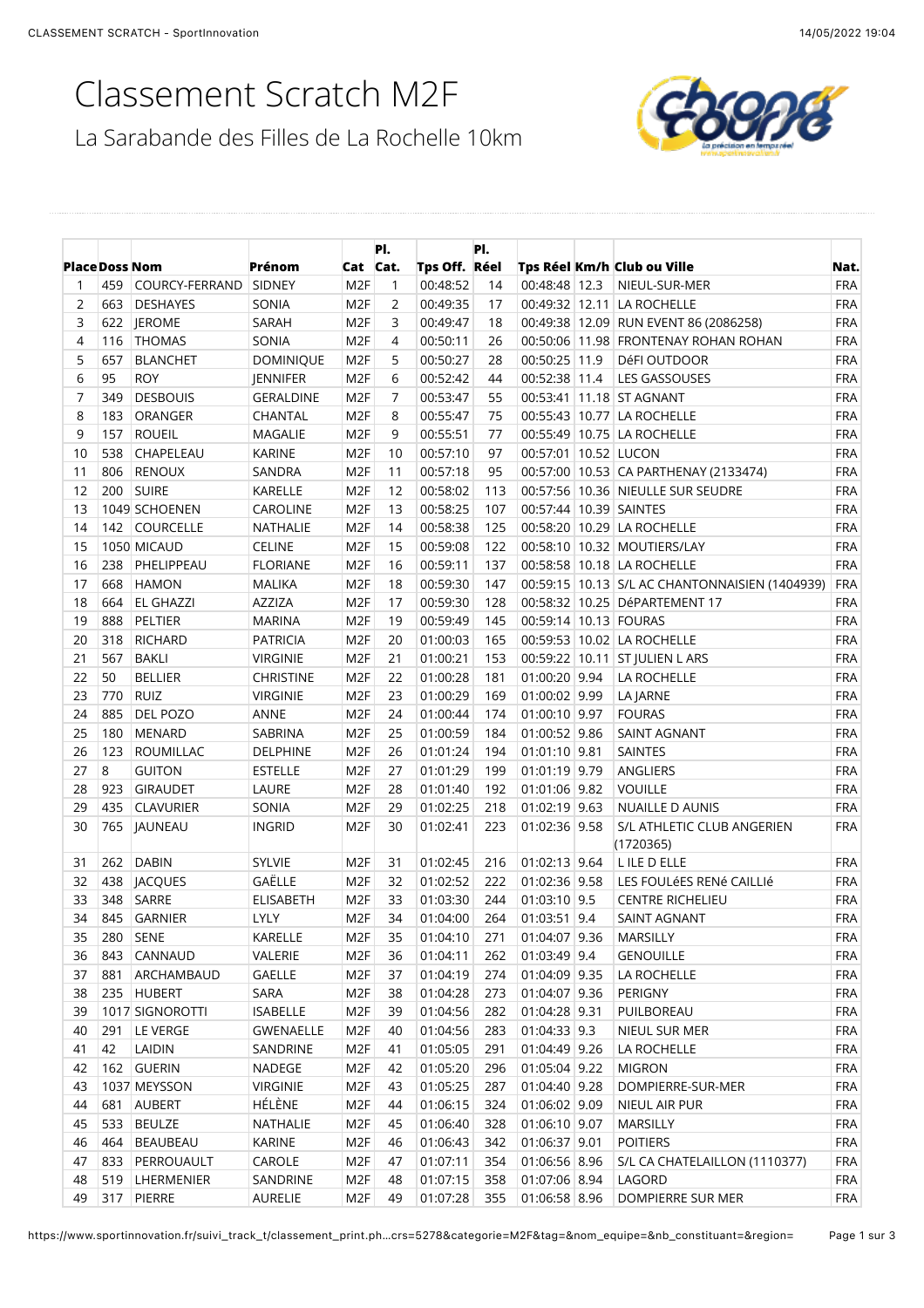| 50  | 747     | <b>BOUSSIRON</b>      | <b>JULIA</b>      | M <sub>2F</sub> | 50  | 01:07:37 | 357 | 01:07:02 8.95  | ST AMAND SUR SEVRE             | <b>FRA</b> |
|-----|---------|-----------------------|-------------------|-----------------|-----|----------|-----|----------------|--------------------------------|------------|
| 51  | 811     | LELAURE               | <b>CHRISTELLE</b> | M <sub>2F</sub> | 51  | 01:07:42 | 360 | 01:07:07 8.94  | ST AMAND SUR SEVRE             | <b>FRA</b> |
| 52  | 736     | PETRAULT              | STEPHANIE         | M <sub>2F</sub> | 52  | 01:07:45 | 370 | 01:07:26 8.9   | CA PARTHENAY (1918131)         | <b>FRA</b> |
| 53  | 632     | PERSON                | ANNE-GAELLE       | M <sub>2F</sub> | 53  | 01:08:04 | 378 | 01:07:50 8.85  | <b>FITNESS CORP</b>            | <b>FRA</b> |
| 54  | 619     | CAQUINEAU             | <b>INGRID</b>     | M <sub>2F</sub> | 54  | 01:08:05 | 376 | 01:07:38 8.87  | LAGORD                         | <b>FRA</b> |
| 55  | 924     | <b>BOSSER</b>         | <b>CLAIRE</b>     | M <sub>2F</sub> | 55  | 01:08:19 | 382 | 01:07:59 8.83  | MIMOLETTES DU DéSERT           | <b>FRA</b> |
| 56  | 698     | <b>DAVID</b>          | <b>BÉATRICE</b>   | M <sub>2F</sub> | 56  | 01:08:50 | 394 | 01:08:27 8.77  | SAINT HIPPOLYTE                | <b>FRA</b> |
| 57  | 580     | <b>BOILARD</b>        | CENDRINE          | M <sub>2F</sub> | 57  | 01:08:53 | 392 | 01:08:24 8.77  | <b>TONNAY CHARENTE</b>         | <b>FRA</b> |
| 58  | 411     | LECOCQ FILLON         | CORALIE           | M <sub>2F</sub> | 58  | 01:08:59 | 411 | 01:08:52 8.71  | <b>ESNANDES</b>                | <b>FRA</b> |
| 59  | 486     | <b>ROBLIN</b>         | EMMANUELLE        | M <sub>2F</sub> | 59  | 01:09:09 | 387 | $01:08:09$ 8.8 | AYTRé                          | <b>FRA</b> |
| 60  | 369     | <b>BARBE</b>          | <b>KARINE</b>     | M <sub>2F</sub> | 60  | 01:09:09 | 388 | $01:08:10$ 8.8 | <b>PORTETS</b>                 | <b>FRA</b> |
| 61  | 600     | <b>LETAINTURIER</b>   | LOUISON           | M <sub>2F</sub> | 61  | 01:09:22 | 425 | 01:09:19 8.66  | CHÂTELAILLON-PLAGE             | <b>FRA</b> |
| 62  | 353     | RIMBERT               | VANESSA           | M <sub>2F</sub> | 62  | 01:09:34 | 412 | 01:08:54 8.71  | LA ROCHELLE                    | <b>FRA</b> |
| 63  | 829     | <b>BILLARD</b>        | VALERIE           | M <sub>2F</sub> | 63  | 01:09:41 | 422 | 01:09:13 8.67  |                                | <b>FRA</b> |
| 64  | 899     |                       |                   | M <sub>2F</sub> |     |          | 420 |                | LA JARRIE                      | <b>FRA</b> |
|     |         | SAUZEAU               | <b>MURIEL</b>     |                 | 64  | 01:09:42 |     | 01:09:11 8.67  | LA ROCHELLE                    | <b>FRA</b> |
| 65  | 529     | CAILLAUD              | SYLVIE            | M <sub>2F</sub> | 65  | 01:09:48 | 438 | 01:09:42 8.61  | LES GASSOUSES                  |            |
| 66  | 487     | <b>REBOUL</b>         | <b>ISABELLE</b>   | M <sub>2F</sub> | 66  | 01:10:05 | 437 | 01:09:41 8.61  | SAINT BRICE SUR VIENNE         | <b>FRA</b> |
| 67  | 485     | LASSEUR               | LYDIE             | M <sub>2F</sub> | 67  | 01:10:05 | 435 | 01:09:40 8.61  | ST JUNIEN                      | <b>FRA</b> |
| 68  | 490     | FANJUL                | <b>KARINE</b>     | M <sub>2F</sub> | 68  | 01:10:06 | 434 | 01:09:39 8.61  | SAINT-JUNIEN                   | <b>FRA</b> |
| 69  | 269     | <b>LE CORRE</b>       | <b>ANNICK</b>     | M <sub>2F</sub> | 69  | 01:10:07 | 439 | 01:09:42 8.61  | LA ROCHELLE                    | <b>FRA</b> |
| 70  |         | 1004 CASTETS          | CÉLINE            | M <sub>2F</sub> | 70  | 01:10:11 | 417 | 01:09:09 8.68  | SAINT-LAURENT-DE-LA-PRéE       | <b>FRA</b> |
| 71  | 276     | <b>BODET</b>          | SANDRINE          | M <sub>2F</sub> | 71  | 01:10:20 | 426 | 01:09:24 8.65  | VILLEDOUX                      | <b>FRA</b> |
| 72  | 716     | <b>ROUX</b>           | CATHERINE         | M <sub>2F</sub> | 72  | 01:10:29 | 433 | 01:09:37 8.62  | LA CHAPELLE SAINT LAURENT      | <b>FRA</b> |
| 73  | 830     | CHAILLOU              | AURÉLIE           | M <sub>2F</sub> | 73  | 01:11:03 | 451 | 01:10:10 8.55  | CENTRE HOSPITALIER LA ROCHELLE | <b>FRA</b> |
| 74  | 482     | VERDU                 | SANDRINE          | M <sub>2F</sub> | 74  | 01:11:05 | 455 | 01:10:20 8.53  | CISSé                          | <b>FRA</b> |
| 75  | 163     | <b>PAVIOT</b>         | <b>RACHEL</b>     | M <sub>2F</sub> | 75  | 01:11:16 | 463 | 01:10:38 8.49  | MARSILLY                       | <b>FRA</b> |
|     |         | DAMERVAL              |                   |                 |     |          |     |                |                                |            |
| 76  |         | 900 PACALIN           | <b>EVE MARIE</b>  | M <sub>2F</sub> | 76  | 01:11:32 | 464 | 01:10:40 8.49  | <b>BRESSUIRE</b>               | <b>FRA</b> |
| 77  | 247     | <b>PINEAU</b>         | <b>ELODIE</b>     | M <sub>2F</sub> | 77  | 01:13:10 | 512 | $01:12:18$ 8.3 | MARSILLY                       | <b>FRA</b> |
| 78  | 68      | DELALANDE-            | VANESSA           | M <sub>2F</sub> | 78  | 01:13:20 | 527 | 01:12:56 8.23  | JOUE-LES-TOURS                 | <b>FRA</b> |
|     |         | LAUNAI                |                   |                 |     |          |     |                |                                |            |
| 79  | 484     | <b>MENDES DINIS</b>   | <b>LUCIA</b>      | M <sub>2F</sub> | 79  | 01:13:37 | 532 | 01:13:16 8.19  | <b>SAINT XANDRE</b>            | <b>FRA</b> |
| 80  | 727     | PAPIN-LEPINE          | Sandrine          | M <sub>2F</sub> | 80  | 01:14:32 | 534 | 01:13:28 8.17  | PUILBOREAU                     | <b>FRA</b> |
| 81  | 540     | <b>DRAPEAU</b>        | SYLVETTE          | M <sub>2F</sub> | 81  | 01:15:00 | 552 | 01:13:57 8.11  | RUN ACCUEIL                    | <b>FRA</b> |
| 82  |         | 574 PRADEAU           | <b>AURORE</b>     | M <sub>2F</sub> | 82  | 01:15:01 | 548 | 01:13:56 8.12  | RUN ACCUEIL                    | <b>FRA</b> |
| 83  | 407     | <b>IBANEZ</b>         | SANDRA            | M <sub>2F</sub> | 83  | 01:15:21 | 562 | 01:14:28 8.06  | <b>NUAILLE D'AUNIS</b>         | <b>FRA</b> |
| 84  | 167     | <b>FAYE DEBERNARD</b> | NATHALIE          | M <sub>2F</sub> | 84  | 01:15:22 | 563 | 01:14:29 8.06  | <b>NUAILLE D AUNIS</b>         | <b>FRA</b> |
| 85  |         | 1045 FALOURD          | <b>FLORENCE</b>   | M <sub>2F</sub> | 85  | 01:15:25 | 566 | 01:14:35 8.04  | <b>L'HOUMEAU</b>               | <b>FRA</b> |
| 86  | 512     | <b>BLANCHARD</b>      | NELLY             | M <sub>2F</sub> | 86  | 01:16:35 | 598 | $01:15:55$ 7.9 | LAGORD                         | <b>FRA</b> |
| 87  | 788     | <b>TESSIER</b>        | VALERIE           | M <sub>2F</sub> | 87  | 01:16:47 | 611 | 01:16:20 7.86  | <b>CROIX CHAPEAU</b>           | <b>FRA</b> |
| 88  | 61      | PROSSAIRD             | SOPHIE            | M <sub>2F</sub> | 88  | 01:16:47 | 613 | 01:16:20 7.86  | <b>GEAY</b>                    | <b>FRA</b> |
| 89  | 996     | <b>CHUPEAU</b>        | <b>SYLVIE</b>     | M <sub>2F</sub> | 89  | 01:17:43 | 635 | 01:17:06 7.78  | PRIN-DEYRANÇON                 | <b>FRA</b> |
| 90  | 310     | MESNIL                | SANDRINE          | M <sub>2F</sub> | 90  | 01:18:16 | 642 | 01:17:44 7.72  | <b>MACIF</b>                   | <b>FRA</b> |
| 91  | 446     | HERNANDEZ             | STÉPHANIE         | M <sub>2F</sub> | 91  | 01:19:18 | 659 | 01:18:50 7.61  | DéPARTEMENT 17                 | <b>FRA</b> |
| 92  |         | 1012 PATOUX           | AURÉLIE           | M <sub>2F</sub> | 92  | 01:20:09 | 673 | 01:19:28 7.55  | VéRINES                        | <b>FRA</b> |
| 93  | 733     | <b>MIMMAS</b>         | <b>PATRICIA</b>   | M <sub>2F</sub> |     | 01:20:10 | 678 | 01:19:39 7.53  | <b>FITNESS CORP</b>            | <b>FRA</b> |
|     |         |                       | <b>BARBARA</b>    |                 | 93  |          |     |                |                                |            |
| 94  | 315     | <b>MOUTEL</b>         |                   | M <sub>2F</sub> | 94  | 01:20:21 | 688 | 01:20:11 7.48  | LA JARNE                       | <b>FRA</b> |
| 95  | 636     | <b>JAVRY</b>          | LAURENCE          | M <sub>2F</sub> | 95  | 01:20:22 | 668 | 01:19:17 7.57  | ST XANDRE                      | <b>FRA</b> |
| 96  | 189     | <b>BILLAUD</b>        | SOPHIE            | M <sub>2F</sub> | 96  | 01:20:51 | 683 | 01:20:00 7.5   | SAINTES                        | <b>FRA</b> |
| 97  | 625     | <b>BUISSON</b>        | <b>GAELLE</b>     | M <sub>2F</sub> | 97  | 01:21:27 | 694 | 01:20:29 7.45  | DéPARTEMENT 17                 | <b>FRA</b> |
| 98  | 351     | GRADAIVE              | <b>CHRISTELLE</b> | M <sub>2F</sub> | 98  | 01:21:48 | 713 | 01:21:41 7.35  | LES GASSOUSES                  | <b>FRA</b> |
| 99  | 479     | <b>JOUMIER</b>        | SANDRA            | M <sub>2F</sub> | 99  | 01:21:56 | 707 | 01:21:32 7.36  | CRITEUIL-LA-MAGDELEINE         | <b>FRA</b> |
| 100 | 139     | <b>TOURNEUR</b>       | VANESSA           | M <sub>2F</sub> | 100 | 01:22:23 | 709 | 01:21:34 7.36  | <b>SURGERES</b>                | <b>FRA</b> |
| 101 | 83      | <b>FORGERIT</b>       | <b>MARIE</b>      | M <sub>2F</sub> | 101 | 01:22:36 | 716 | 01:21:50 7.33  | ST GEORGES DES COTEAUX         | <b>FRA</b> |
| 102 | $313$   | DEVEZEAU              | AURÉLIE           | M <sub>2F</sub> | 102 | 01:23:23 | 729 | 01:22:58 7.23  | <b>FONTCOUVERTE</b>            | <b>FRA</b> |
| 103 | 744     | LAPEGUE               | CÉLINE            | M <sub>2F</sub> | 103 | 01:23:59 | 734 | $01:23:17$ 7.2 | LA ROCHELLE                    | <b>FRA</b> |
| 104 | 570     | HOECKMAN              | VÉRONIQUE         | M <sub>2F</sub> | 104 | 01:24:13 | 742 | 01:23:37 7.18  | GARGENVILLE                    | <b>FRA</b> |
| 105 | 432     | <b>REBELO</b>         | NATHALIE          | M <sub>2F</sub> | 105 | 01:24:31 | 750 | 01:24:17 7.12  | LES FOULÉES RENÉ CAILLIÉ       | <b>FRA</b> |
| 106 | 455     | <b>BONNET</b>         | CATHERINE         | M <sub>2F</sub> | 106 | 01:24:32 | 751 | 01:24:17 7.12  | LES FOULÉES RENÉ CAILLIÉ       | <b>FRA</b> |
| 107 | 312     | <b>MARTIN</b>         | <b>CHRISTELLE</b> | M <sub>2F</sub> | 107 | 01:24:37 | 747 | 01:24:13 7.12  | COGNAC                         | <b>FRA</b> |
|     | 108 338 | <b>DESCHAMPS</b>      | CHRISTINE         | M <sub>2F</sub> | 108 | 01:25:09 | 761 | 01:24:29 7.1   | <b>LIMOGES</b>                 | <b>FRA</b> |
|     |         |                       |                   |                 |     |          |     |                |                                |            |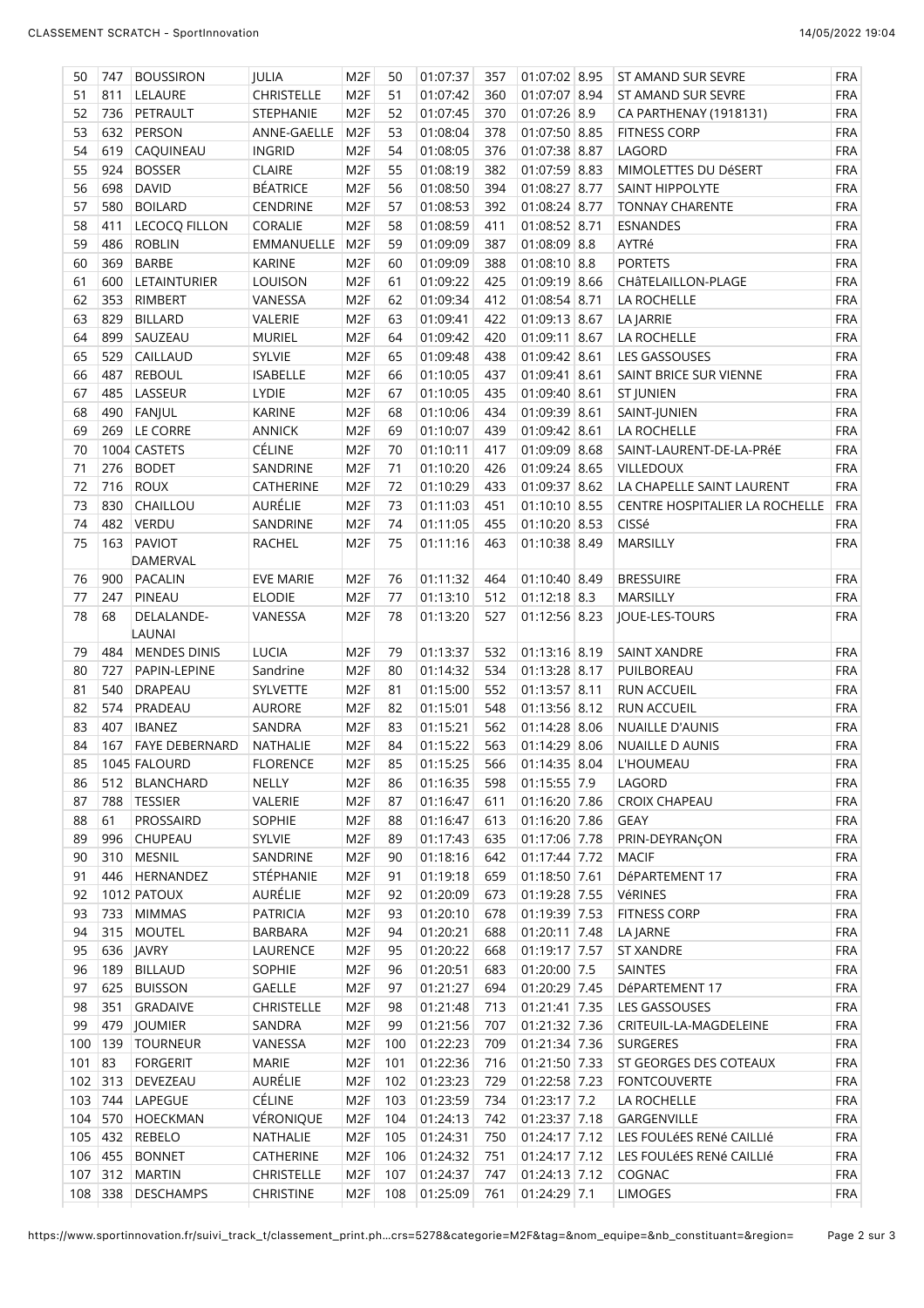| 109 | 909     | <b>BERNARD</b>              | SÉVERINE        | M2F             | 109. | 01:25:12 | 767 | 01:24:56 7.06   | AYTRé                       | <b>FRA</b> |
|-----|---------|-----------------------------|-----------------|-----------------|------|----------|-----|-----------------|-----------------------------|------------|
| 110 | 648     | <b>BETIN</b>                | <b>VALERIE</b>  | M <sub>2F</sub> | 110. | 01:25:33 | 763 | $01:24:50$ 7.07 | ROCHEFORT                   | <b>FRA</b> |
| 111 | 627     | <b>ROUX</b>                 | ALEXANDRA       | M2F             | 111  | 01:27:45 | 781 | $01:27:32$ 6.85 | <b>FITNESS CORP</b>         | <b>FRA</b> |
|     | 112 799 | <b>PATOLE EDOUMBA Elise</b> |                 | M2F             | 112  | 01:28:47 | 784 | 01:28:21 6.79   | CHALLENGE-GIRLS LA ROCHELLE | <b>FRA</b> |
| 113 | 661     | <b>ROY</b>                  | MARIE           | M2F             | 113. | 01:28:55 | 783 | $01:28:09$ 6.81 | <b>SAINT ROGATIEN</b>       | <b>FRA</b> |
|     |         |                             | <b>VIRGINIE</b> |                 |      |          |     |                 |                             |            |
| 114 | 582     | <b>MORISSET</b>             | <b>CÉLINE</b>   | M2F             | 114  | 01:29:42 | 785 | $01:29:02$ 6.74 | <b>FCHIRé</b>               | <b>FRA</b> |
| 115 | 649     | <b>KREUTZER</b>             | ARMELLE         | M2F             | 115. | 01:30:53 | 788 | $01:30:02$ 6.66 | PERIGNY                     | <b>FRA</b> |

#### 2013-2022 © SportInnovation Suivi 2.0 and the state of the state of the SportInnovation Creation SportInnovation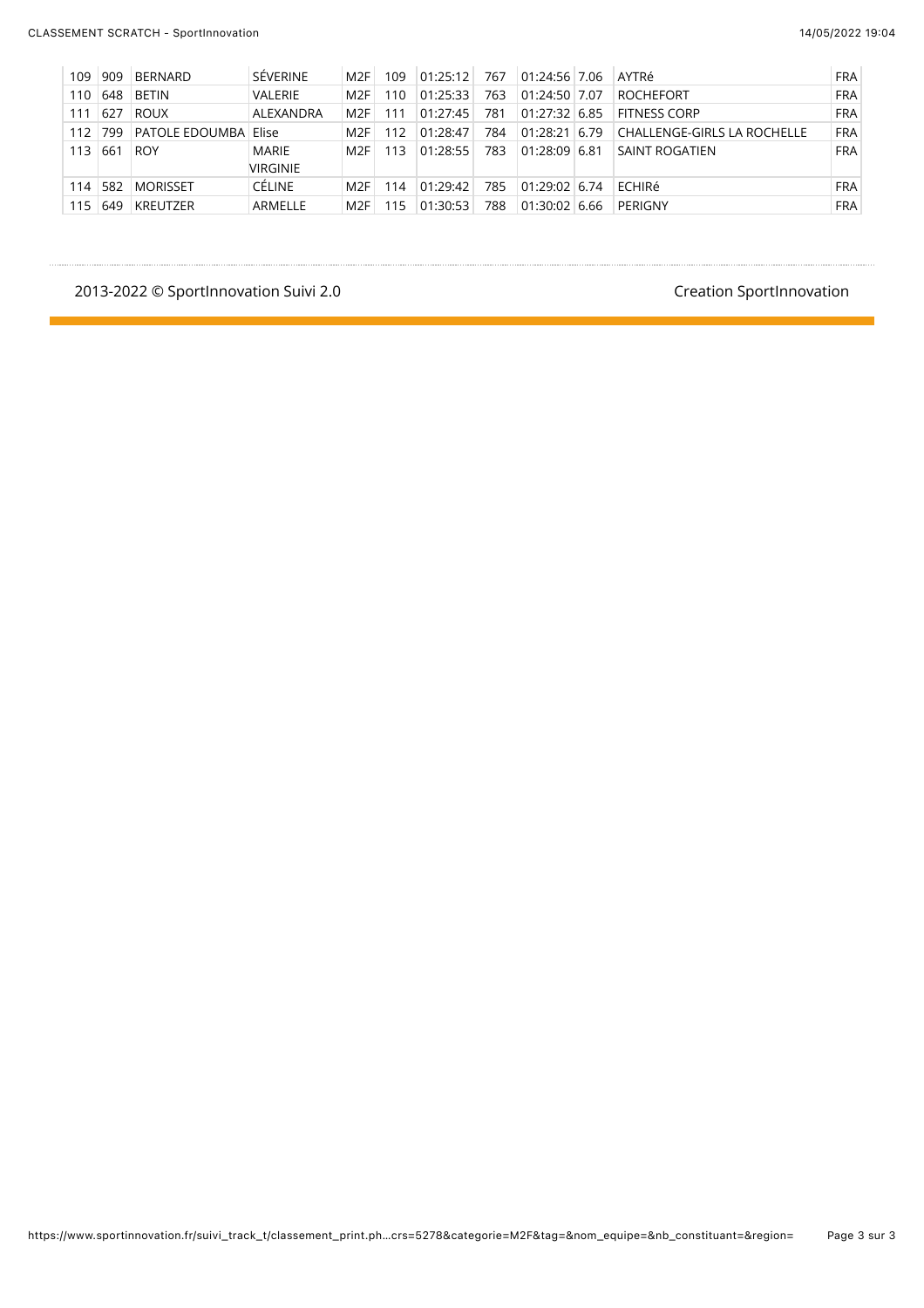# Classement Scratch M3F

La Sarabande des Filles de La Rochelle 10km



| <b>Place Doss Nom</b><br>1<br>$\overline{2}$<br>3 | 992 |                          | Prénom                          |     |          |               |     |               |                                                                |            |
|---------------------------------------------------|-----|--------------------------|---------------------------------|-----|----------|---------------|-----|---------------|----------------------------------------------------------------|------------|
|                                                   |     |                          |                                 |     | Cat Cat. | Tps Off. Réel |     |               | Tps Réel Km/h Club ou Ville                                    | Nat.       |
|                                                   |     | LE VAILLANT              | <b>NADINE</b>                   | M3F | 1        | 00:45:52      | 9   |               | 00:45:50 13.09 PLOUAGAT                                        | <b>FRA</b> |
|                                                   | 743 | <b>BOULARD</b>           | <b>GERALDINE</b>                | M3F | 2        | 00:48:33      | 12  |               | 00:48:29 12.38 ECHILLAIS                                       | <b>FRA</b> |
|                                                   | 295 | SOUNN                    | <b>VERONIQUE</b>                | M3F | 3        | 00:50:48      | 29  |               | 00:50:40 11.84 TRIATHLON LA ROCHELLE                           | <b>FRA</b> |
| 4                                                 | 100 | LEROY                    | <b>ISABELLE</b>                 | M3F | 4        | 00:51:15      | 37  |               | 00:51:11 11.72 LE BOIS PLAGE EN RE                             | <b>FRA</b> |
| 5                                                 | 827 | COUPEAU                  | VALERIE                         | M3F | 5        | 00:53:27      | 51  |               | 00:53:25 11.23 POITIERS                                        | <b>FRA</b> |
| 6                                                 |     | 1028 MOREAU              | <b>VIRGINIE</b>                 | M3F | 6        | 00:53:57      | 56  |               | 00:53:53 11.14 ST AGNANT                                       | <b>FRA</b> |
| 7                                                 | 270 | FOUAD                    | <b>FATIMA</b>                   | M3F | 7        | 00:56:00      | 79  |               | 00:55:58 10.72 EPINAY-SUR-SEINE                                | <b>FRA</b> |
| 8                                                 | 835 | PEDENEAU                 | VALÉRIE                         | M3F | 8        | 00:56:27      | 76  |               | 00:55:48 10.75 LA ROCHELLE                                     | <b>FRA</b> |
| 9                                                 | 654 | DELAMAIRE                | <b>CHRISTINE</b>                | M3F | 9        | 00:56:38      | 84  |               | 00:56:31 10.62 FRATER ATHLE BARRET BARBEZIEUX FRA<br>(2065735) |            |
| 10                                                | 940 | <b>BLANCHARD</b>         | <b>CORINE</b>                   | M3F | 10       | 00:56:59      | 90  |               | 00:56:52 10.55 ALFORTVILLE                                     | <b>FRA</b> |
| 11                                                | 686 | <b>POUPARD</b>           | <b>ANNE</b>                     | M3F | 11       | 00:57:15      | 85  | 00:56:37 10.6 | A LOISIRS PERIGNY ROMPSAY<br>(2066917)                         | <b>FRA</b> |
| 12                                                | 742 | <b>GUILBAUD</b>          | <b>CÉCILE</b>                   | M3F | 12       | 00:57:19      | 98  |               | 00:57:02 10.52 CA PARTHENAY (1400136)                          | <b>FRA</b> |
| 13                                                | 416 | <b>GUILLOT</b>           | <b>KARINE</b>                   | M3F | 13       | 00:57:41      | 105 |               | 00:57:35 10.42 COPINES DE CHOC                                 | <b>FRA</b> |
| 14                                                | 448 | <b>GIRET</b>             | <b>ISABELLE</b>                 | M3F | 14       | 00:58:42      | 130 |               | 00:58:35 10.24 UPAC CHATEAU-GONTIER *<br>(2175954)             | <b>FRA</b> |
| 15                                                | 478 | BARREAU-<br>CRESSENVILLE | <b>ROXANE</b>                   | M3F | 15       | 00:59:10      | 139 |               | 00:59:01   10.17   L'HOUMEAU                                   | <b>FRA</b> |
| 16                                                |     | 534 GRIVEAU              | <b>NADIA</b>                    | M3F | 16       | 00:59:26      | 146 |               | 00:59:15 10.13 ST JEAN DE BEUGNE                               | <b>FRA</b> |
| 17                                                |     | 634 ARNAULD              | <b>PATRICIA</b>                 | M3F | 17       | 00:59:27      | 142 |               | 00:59:12 10.14 CHAURAY                                         | <b>FRA</b> |
| 18                                                |     | 259 LECLERC              | ANNIE                           | M3F | 18       | 01:00:22      | 180 | 01:00:20 9.94 | LAGORD                                                         | GBR        |
| 19                                                | 680 | SANJAIME                 | <b>KARINE</b>                   | M3F | 19       | 01:01:15      | 189 | 01:01:03 9.83 | <b>ESNANDES</b>                                                | <b>FRA</b> |
| 20                                                | 807 | HOREAU                   | LYDIE                           | M3F | 20       | 01:02:47      | 221 | 01:02:34 9.59 | NIEUL SUR MER                                                  | <b>FRA</b> |
| 21                                                | 212 | HERAULT                  | <b>CHRISTINE</b>                | M3F | 21       | 01:03:02      | 235 | 01:02:51 9.55 | PUILBOREAU                                                     | <b>FRA</b> |
| 22                                                | 703 | <b>TRIBODET</b>          | <b>VIRGINIE</b>                 | M3F | 22       | 01:03:06      | 237 | 01:02:51 9.55 | LOUZAC-SAINT-ANDRE                                             | <b>FRA</b> |
| 23                                                | 293 | <b>ARTAUD HOREAU</b>     | CATHERINE                       | M3F | 23       | 01:03:25      | 247 | 01:03:17 9.48 | <b>POITIERS</b>                                                | <b>FRA</b> |
| 24                                                | 206 | <b>DE FRANCOLINI</b>     | ANNE                            | M3F | 24       | 01:05:40      | 303 | 01:05:23 9.18 | S/L US SAINTES ATHLETISME<br>(2301281)                         | <b>FRA</b> |
| 25                                                | 504 | ROUAUD                   | AURÉLIE                         | M3F | 25       | 01:06:07      | 314 | 01:05:45 9.13 | LA ROCHELLE                                                    | <b>FRA</b> |
| 26                                                |     | 1031 NICOLAS             | <b>BÉATRICE</b>                 | M3F | 26       | 01:06:15      | 322 | 01:06:00 9.09 | DOMPIERRE SUR MER                                              | <b>FRA</b> |
| 27                                                | 753 | <b>MARTIN</b>            | <b>CHRISTINE</b>                | M3F | 27       | 01:06:21      | 301 | 01:05:18 9.19 | AYTRé                                                          | <b>FRA</b> |
| 28                                                | 879 | <b>GERVAIS</b>           | SABINE                          | M3F | 28       | 01:06:24      | 329 | 01:06:16 9.05 | DéPARTEMENT 17                                                 | <b>FRA</b> |
| 29                                                | 59  | <b>NAU</b>               | VALÉRIE                         | M3F | 29       | 01:07:10      | 330 | 01:06:16 9.05 | NUAILLE D AUNIS                                                | <b>FRA</b> |
| 30                                                |     | 590 REVAULT              | GAËLLE                          | M3F | 30       | 01:07:28      | 356 | 01:06:58 8.96 | DOMPIERRE SUR MER                                              | <b>FRA</b> |
|                                                   |     | 31 877 ROUGER RISTORD    | SARAH                           | M3F | 31       |               |     |               | 01:07:33 363 01:07:15 8.92 DéPARTEMENT 17                      | <b>FRA</b> |
| 32                                                |     | 160 BELLEC               | NOLWENN                         | M3F | 32       | 01:07:36      | 364 | 01:07:15 8.92 | LA ROCHELLE                                                    | <b>FRA</b> |
| 33                                                |     | 1035 ROBERT              | ELISABETH                       | M3F | 33       | 01:07:42      | 349 | 01:06:47 8.98 | LA ROCHELLE                                                    | <b>FRA</b> |
| 34                                                | 749 | PORCHER                  | NATHALIE                        | M3F | 34       | 01:07:56      | 377 | 01:07:50 8.85 | ANDILLY                                                        | <b>FRA</b> |
| 35                                                | 506 | MEZY                     | CORINNE                         | M3F | 35       | 01:08:00      | 367 | 01:07:19 8.91 | LA ROCHELLE                                                    | <b>FRA</b> |
| 36                                                |     | 122 LE POTIER            | MAGALI                          | M3F | 36       | 01:08:00      | 361 | 01:07:08 8.94 | LE LANGON                                                      | <b>FRA</b> |
| 37                                                | 99  | <b>COULAIS</b>           | <b>FLORENCE</b>                 | M3F | 37       | 01:08:15      | 383 | 01:07:59 8.83 | TRAJECTOIRES D'ENTREPRISE AU<br>FéMININ                        | <b>FRA</b> |
| 38                                                | 24  | PARELLO                  | <b>MARIA</b><br><b>STEFANIA</b> | M3F | 38       | 01:08:43      | 393 | 01:08:26 8.77 | LA ROCHELLE                                                    | <b>FRA</b> |
| 39                                                | 477 | RABEAU                   | SYLVIE                          | M3F | 39       | 01:08:51      | 384 | 01:08:02 8.82 | LA ROCHELLE                                                    | <b>FRA</b> |
| 40                                                |     | 824 AUGUET               | NATHALIE                        | M3F | 40       | 01:08:54      | 395 | 01:08:28 8.76 | LA ROCHELLE                                                    | <b>FRA</b> |
| 41                                                |     | 285   LAFARGUE           | CAROLINE                        | M3F | 41       | 01:09:23      | 409 | 01:08:52 8.71 | LA JARRIE                                                      | <b>FRA</b> |
| 42                                                |     | 381 RENAULT              | SYLVIE                          | M3F | 42       | 01:09:37      | 427 | 01:09:24 8.65 | <b>GROUPE EXCEL</b>                                            | FRA        |
| 43                                                |     | 133 BACLES               | <b>ISABELLE</b>                 | M3F | 43       | 01:10:17      | 444 | 01:09:51 8.59 | COGNAC AC (2179542)                                            | <b>FRA</b> |

https://www.sportinnovation.fr/suivi\_track\_t/classement\_print.ph...crs=5278&categorie=M3F&tag=&nom\_equipe=&nb\_constituant=&region=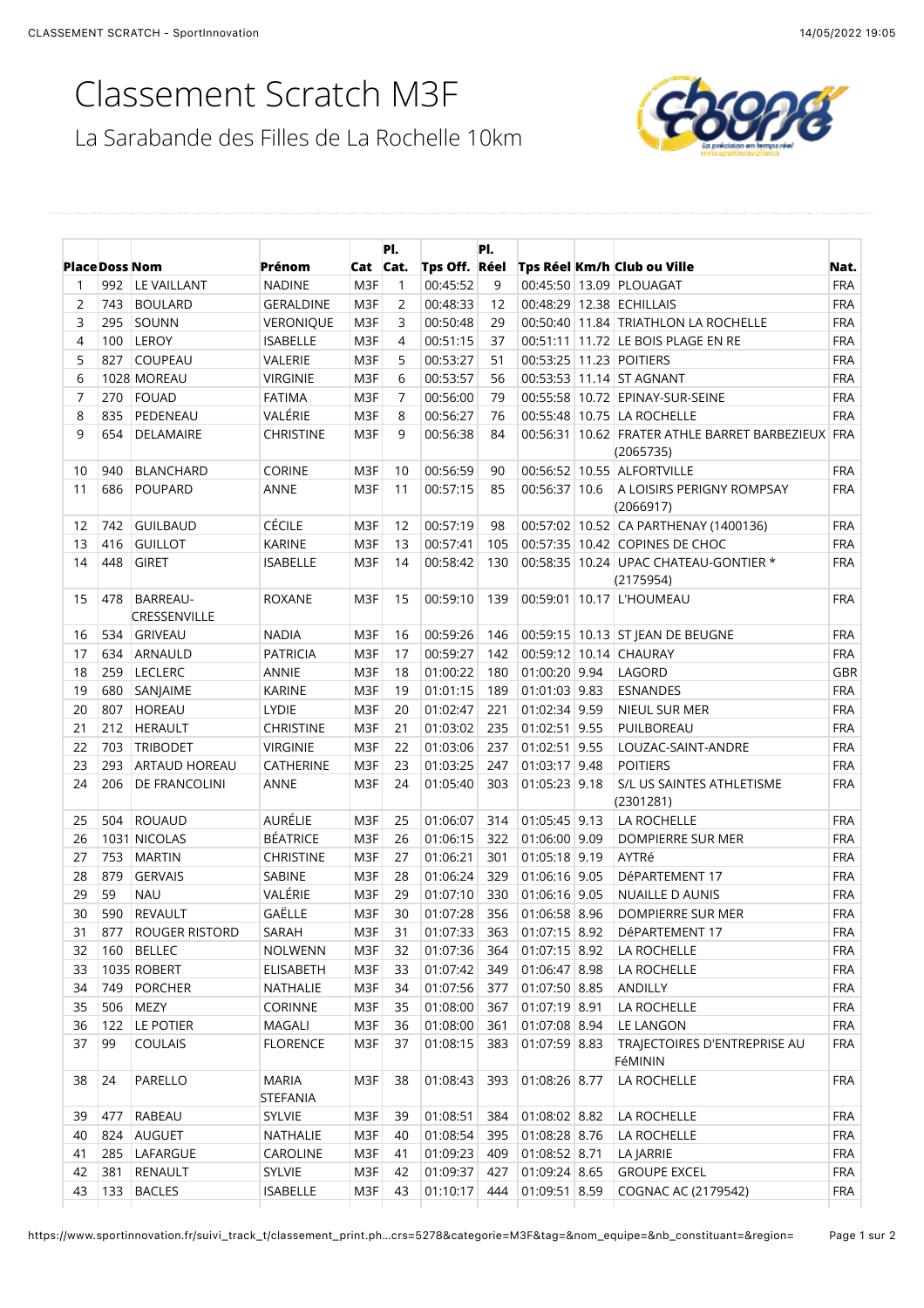| 44 | 300 | <b>CHOLLET</b>       | NATHALIE         | M3F | 44 | 01:11:14 | 458 | 01:10:30 8.51 | NUAILLé-D'AUNIS             | <b>FRA</b> |
|----|-----|----------------------|------------------|-----|----|----------|-----|---------------|-----------------------------|------------|
| 45 | 207 | <b>FEREY</b>         | NADEGE           | M3F | 45 | 01:11:16 | 465 | 01:10:41 8.49 | <b>YVES</b>                 | <b>FRA</b> |
| 46 | 797 | SANTINI              | Marie            | M3F | 46 | 01:11:34 | 481 | 01:11:09 8.43 | CHALLENGE-GIRLS LA ROCHELLE | <b>FRA</b> |
| 47 | 851 | <b>CHABOURY</b>      | CATHERINE        | M3F | 47 | 01:12:16 | 500 | 01:11:59 8.34 | <b>EYSINES</b>              | <b>FRA</b> |
| 48 | 391 | <b>LOGEAIS</b>       | <b>FATIMA</b>    | M3F | 48 | 01:12:25 | 497 | 01:11:49 8.35 | LA ROCHELLE                 | <b>FRA</b> |
| 49 | 514 | <b>GUITTON</b>       | ANNABELLE        | M3F | 49 | 01:12:48 | 518 | 01:12:29 8.28 | CHAVAGNES LES REDOUX        | <b>FRA</b> |
| 50 | 832 | SQUIBAN              | <b>SOPHIE</b>    | M3F | 50 | 01:13:01 | 513 | 01:12:20 8.29 | S/L CMO BASSENS (2097092)   | <b>FRA</b> |
| 51 | 948 | <b>LAFOY</b>         | CHRISTELLE       | M3F | 51 | 01:13:03 | 520 | 01:12:32 8.27 | CISSé                       | <b>FRA</b> |
| 52 | 939 | SERVANT              | SANDRINE         | M3F | 52 | 01:13:15 | 528 | 01:12:56 8.23 | LA RONDE                    | <b>FRA</b> |
| 53 | 289 | SEDJAI               | AMMARIA          | M3F | 53 | 01:13:17 | 531 | 01:13:13 8.19 | BOULOGNE-BILLANCOURT        | <b>FRA</b> |
| 54 | 301 | LE CAIR              | <b>NATHALIE</b>  | M3F | 54 | 01:14:14 | 535 | 01:13:30 8.16 | LE MANS                     | <b>FRA</b> |
| 55 |     | 1036 DOUZALS         | STÉPHANIE        | M3F | 55 | 01:14:30 | 541 | 01:13:51 8.12 | LA JARRIE                   | <b>FRA</b> |
| 56 | 382 | <b>BOULIN</b>        | VALÉRIE          | M3F | 56 | 01:14:54 | 549 | 01:13:56 8.12 | <b>GETIGNE</b>              | <b>FRA</b> |
| 57 | 383 | <b>GRIPPAY</b>       | <b>CELINE</b>    | M3F | 57 | 01:14:55 | 553 | 01:13:58 8.11 | <b>GETIGNE</b>              | <b>FRA</b> |
| 58 | 389 | <b>JUGIEAU</b>       | SANDRINE         | M3F | 58 | 01:15:01 | 550 | 01:13:56 8.12 | LA ROCHELLE                 | <b>FRA</b> |
| 59 | 945 | <b>PAUTROT</b>       | PASCALE          | M3F | 59 | 01:15:01 | 554 | 01:14:00 8.11 | <b>RUN ACCUEIL</b>          | <b>FRA</b> |
| 60 | 307 | <b>GUERIN</b>        | <b>MAGALI</b>    | M3F | 60 | 01:15:13 | 582 | 01:15:07 7.99 | FRONTENAY ROHAN ROHAN       | <b>FRA</b> |
| 61 | 341 | <b>BALLANDRAS</b>    | <b>EDITH</b>     | M3F | 61 | 01:15:25 | 568 | 01:14:36 8.04 | L'HOUMEAU                   | <b>FRA</b> |
| 62 | 379 | <b>MOTARD</b>        | CARINE           | M3F | 62 | 01:15:46 | 573 | 01:14:49 8.02 | SAINT MARTIN DE BERNEGOUE   | <b>FRA</b> |
| 63 | 897 | LE ROBELER           | EVELYNE          | M3F | 63 | 01:16:30 | 608 | 01:16:14 7.87 | <b>POITIERS</b>             | <b>FRA</b> |
| 64 | 970 | <b>BIZEUL</b>        | Delphine         | M3F | 64 | 01:16:40 | 590 | 01:15:41 7.93 | <b>KEEP COOL</b>            | <b>FRA</b> |
| 65 | 853 | PILLOT               | HÉLÈNE           | M3F | 65 | 01:17:08 | 627 | 01:16:47 7.81 | SA MERIGNAC (807182)        | <b>FRA</b> |
| 66 | 917 | <b>PITON</b>         | Laurence         | M3F | 66 | 01:17:19 | 610 | 01:16:16 7.87 |                             | <b>FRA</b> |
| 67 | 418 | <b>ROY</b>           | CELINE           | M3F | 67 | 01:19:11 | 649 | 01:18:22 7.66 | COPINES DE CHOC             | <b>FRA</b> |
| 68 | 414 | <b>COLOMBA LAMIT</b> | NATHALIE         | M3F | 68 | 01:19:12 | 650 | 01:18:22 7.66 | COPINES DE CHOC             | <b>FRA</b> |
| 69 | 483 | LE BRAZIDEC          | <b>PATRICIA</b>  | M3F | 69 | 01:19:16 | 651 | 01:18:23 7.65 | PERIGNY                     | <b>FRA</b> |
| 70 | 584 | <b>BONEILL</b>       | <b>SOPHIE</b>    | M3F | 70 | 01:19:41 | 679 | 01:19:41 7.53 | PUILBOREAU                  | <b>FRA</b> |
| 71 | 834 | <b>GAUTIER</b>       | <b>KATIA</b>     | M3F | 71 | 01:19:45 | 658 | 01:18:46 7.62 | <b>MELLE</b>                | <b>FRA</b> |
| 72 | 633 | DELAHAYE             | <b>CLAIRE</b>    | M3F | 72 | 01:20:50 | 687 | 01:20:10 7.48 | <b>NIORT</b>                | <b>FRA</b> |
| 73 | 847 | <b>RIVAULT</b>       | CLAUDINE         | M3F | 73 | 01:20:50 | 690 | 01:20:13 7.48 | MIGNE AUXANCES              | <b>FRA</b> |
| 74 |     | 515 LESCOAT          | ALEXANDRA        | M3F | 74 | 01:21:20 | 697 | 01:20:33 7.45 | PERIGNY                     | <b>FRA</b> |
| 75 | 525 | <b>FEAUGAS</b>       | <b>CHRISTINE</b> | M3F | 75 | 01:21:20 | 696 | 01:20:32 7.45 | PERIGNY                     | <b>FRA</b> |
| 76 | 323 | <b>TABUSSE</b>       | <b>VIRGINIE</b>  | M3F | 76 | 01:22:32 | 717 | 01:21:51 7.33 | <b>NIMES</b>                | <b>FRA</b> |
| 77 | 393 | <b>BARET</b>         | LAURENCE         | M3F | 77 | 01:22:34 | 712 | 01:21:39 7.35 | <b>IUT GB</b>               | <b>FRA</b> |
| 78 | 678 | MOREAU-VAUZELLE      | CAROLE           | M3F | 78 | 01:22:37 | 724 | 01:22:09 7.3  | SAINY-JEAN DE LIVERSAY      | <b>FRA</b> |
| 79 | 110 | <b>BEIGNON</b>       | <b>CÉCILE</b>    | M3F | 79 | 01:23:06 | 727 | 01:22:33 7.27 | NIEUL SUR MER               | <b>FRA</b> |
| 80 |     | 1047 REJASSE         | <b>CORINE</b>    | M3F | 80 | 01:24:54 | 760 | 01:24:29 7.1  | <b>MORNAC</b>               | <b>FRA</b> |
| 81 | 684 | <b>TOURREUIL</b>     | MAGALIE          | M3F | 81 | 01:25:38 | 765 | 01:24:55 7.07 | <b>ROCHEFORT</b>            | <b>FRA</b> |
| 82 | 460 | <b>DEPRE</b>         | DANIELLE         | M3F | 82 | 01:25:48 | 772 | 01:25:34 7.01 | LES FOULÉES RENÉ CAILLIÉ    | <b>FRA</b> |
| 83 | 560 | <b>RICHARD</b>       | CORINNE          | M3F | 83 | 01:26:56 | 777 | 01:26:27 6.94 | MESCHERS SUR GIRONDE        | <b>FRA</b> |
| 84 | 184 | <b>CHARRIER</b>      | <b>VERO</b>      | M3F | 84 | 01:30:55 | 789 | 01:30:15 6.65 | VIENNAY                     | <b>FRA</b> |
| 85 | 728 | <b>MICHELY</b>       | Frédérique       | M3F | 85 | 01:31:29 | 790 | 01:30:28 6.63 | <b>ROCHEFORT</b>            | <b>FRA</b> |
| 86 | 107 | <b>CHIRON</b>        | <b>SYLVIE</b>    | M3F | 86 | 01:35:11 | 805 | 01:34:50 6.33 | LA ROCHELLE                 | <b>FRA</b> |

#### 2013-2022 © SportInnovation Suivi 2.0 et al. et al. et al. et al. et al. et al. et al. et al. et al. et al. et a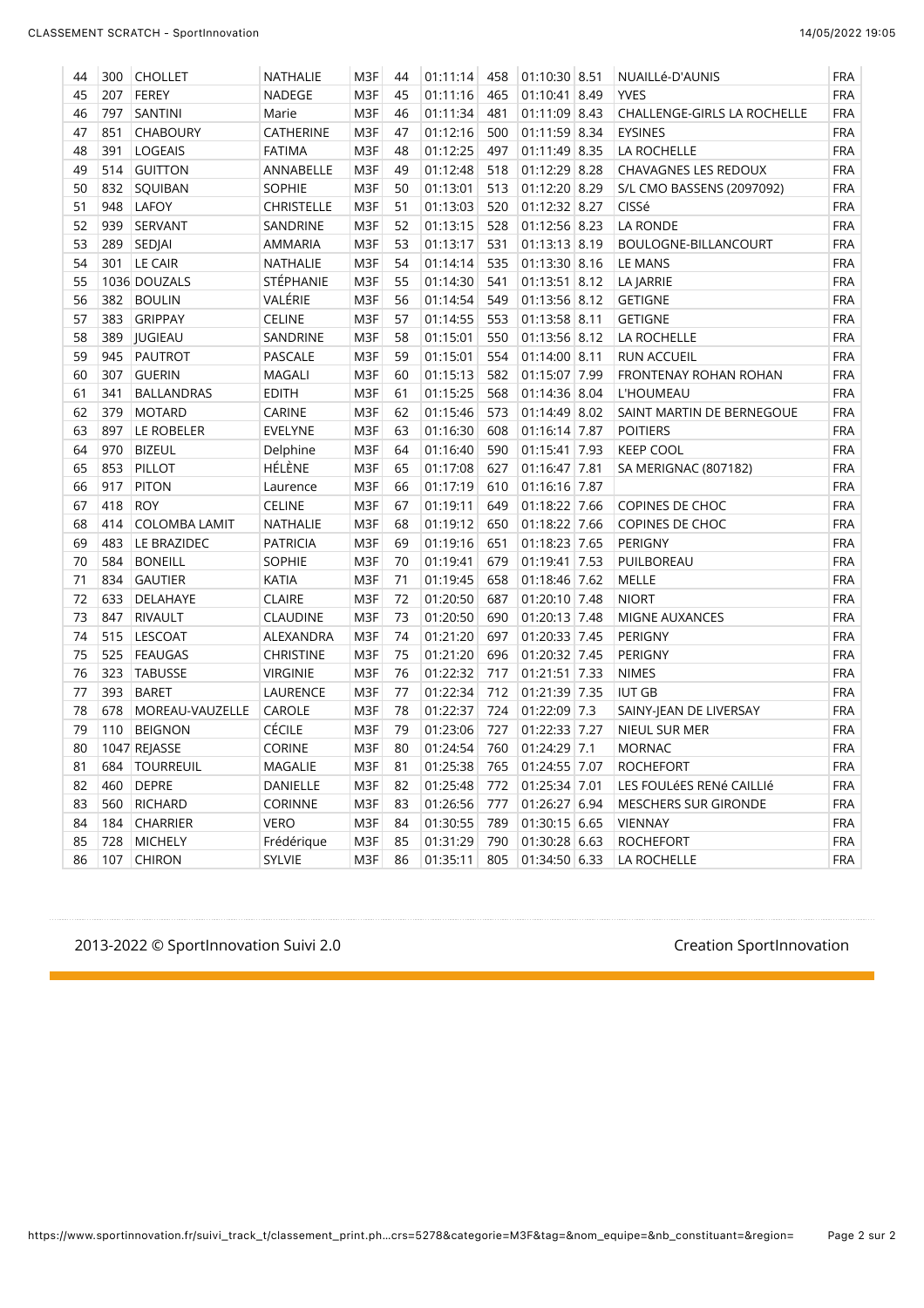## Classement Scratch M4F

La Sarabande des Filles de La Rochelle 10km



|                | <b>Place Doss Nom</b> |                                 | <b>Prénom</b>                                         | Cat Cat. | PI.          | Tps Off. Réel | PI. |                 | Tps Réel Km/h Club ou Ville                                | Nat.       |
|----------------|-----------------------|---------------------------------|-------------------------------------------------------|----------|--------------|---------------|-----|-----------------|------------------------------------------------------------|------------|
| 1              |                       | 1008 RIGOLOT                    | EMMANUELLE   M4F                                      |          | $\mathbf{1}$ | 00:49:49      | 20  |                 | 00:49:46 12.06 AUNIS A. LA ROCHELLE AYTRE*                 | <b>FRA</b> |
| $\overline{2}$ |                       | 1021 GERBAUD                    |                                                       | M4F      | 2            | 00:50:49      |     |                 | (1936224)<br>00:50:43 11.83 FRATER ATHLE BARRET BARBEZIEUX | <b>FRA</b> |
|                |                       |                                 | NATHALIE                                              |          |              |               | 30  |                 | (1883780)                                                  |            |
| 3              | 156                   | PAULIN                          | <b>CLAIRE</b>                                         | M4F      | 3            | 00:52:59      | 45  |                 | 00:52:45 11.37 DOMPIERRE SUR MER                           | <b>FRA</b> |
| 4              |                       | 813 CORMERAIS<br><b>TURCOT</b>  | <b>SYLVIE</b>                                         | M4F      | 4            | 00:53:44      | 53  |                 | 00:53:32 11.21 DOMPIERRE SUR MER                           | <b>FRA</b> |
| 5              |                       | 394 FRANCOT                     | <b>FLORENCE</b>                                       | M4F      | 5            | 00:53:49      | 54  |                 | 00:53:37 11.19 LA ROCHELLE                                 | <b>FRA</b> |
| 6              | 324                   | <b>CHAMPEAU</b>                 | <b>MARIE ANNE</b>                                     | M4F      | 6            | 00:54:39      | 65  |                 | 00:54:28 11.02 MARENNES                                    | <b>FRA</b> |
| $\overline{7}$ | 187                   | PITEAU                          | <b>FLORENCE</b>                                       | M4F      | 7            | 00:56:59      | 91  |                 | 00:56:52 10.55 ST GERMAIN DE LUSIGNAN                      | <b>FRA</b> |
| 8              | 495                   | <b>BLAIS</b>                    | VÉRO                                                  | M4F      | 8            | 01:02:08      | 212 | 01:02:05 9.66   | LES 12-14 NIORT                                            | <b>FRA</b> |
| 9              | 199                   | <b>BARSE</b>                    | LISBETH                                               | M4F      | 9            | 01:02:14      | 214 | 01:02:07 9.66   | <b>SAINTES</b>                                             | <b>FRA</b> |
| 10             | 876                   | COINDEAU                        | VERONIQUE                                             | M4F      | 10           | 01:02:31      | 217 | 01:02:19 9.63   | DéPARTEMENT 17                                             | <b>FRA</b> |
| 11             | 696                   | MERON                           | <b>MURIELLE</b>                                       | M4F      | 11           | 01:02:36      | 220 | 01:02:22 9.62   | SAINT-XANDRE                                               | <b>FRA</b> |
| 12             | 475                   | COLLARD                         | NATHALIE                                              | M4F      | 12           | 01:02:56      | 228 | 01:02:43 9.57   | AUNIS A. LA ROCHELLE AYTRE*<br>(802442)                    | <b>FRA</b> |
| 13             | 611                   | PAUGAM                          | <b>SYLVIE</b>                                         | M4F      | 13           | 01:03:01      | 226 | 01:02:42 9.57   | <b>DOMPIERRE</b>                                           | <b>FRA</b> |
| 14             | 836                   | COURCAUD<br>JUVENAL             | <b>FREDERIQUE</b>                                     | M4F      | 14           | 01:03:31      | 248 | 01:03:18 9.48   | DéPARTEMENT 17                                             | <b>FRA</b> |
| 15             | 916                   | SAMZUN                          | SANDRINE                                              | M4F      | 15           | 01:04:14      | 259 | 01:03:44 9.41   | <b>PERIGNY</b>                                             | <b>FRA</b> |
| 16             | 34                    | URIE                            | SANDRINE                                              | M4F      | 16           | 01:04:35      | 279 | 01:04:19 9.33   | LA ROCHELLE                                                | <b>FRA</b> |
| 17             | 674                   | <b>BARBEAU</b>                  | <b>BRIGITTE</b>                                       | M4F      | 17           | 01:04:39      | 286 | 01:04:37 9.29   | <b>MOZE SUR LOUET</b>                                      | <b>FRA</b> |
| 18             | 838                   | <b>DELBECQUE</b>                | <b>DOROTHÉE</b>                                       | M4F      | 18           | 01:05:13      | 292 | 01:04:51 9.25   | LA ROCHELLE                                                | <b>FRA</b> |
| 19             |                       | 808 ESNAULT                     | CATHERINE                                             | M4F      | 19           | 01:06:15      | 323 | 01:06:02 9.09   | MARSILLY                                                   | <b>FRA</b> |
| 20             |                       | 1042 SELLIER                    | CAROLE                                                | M4F      | 20           | 01:06:27      | 316 | 01:05:52 9.11   | <b>FITNESS CORP</b>                                        | <b>FRA</b> |
| 21             | 54                    | <b>GUIBERT</b>                  | NATHALIE                                              | M4F      | 21           | 01:06:54      | 340 | 01:06:34 9.01   | S/L SC SURGERES (2085629)                                  | <b>FRA</b> |
| 22             | 406                   | PETIT REMAUD                    | <b>FREDERIQUE</b>                                     | M4F      | 22           | 01:06:54      | 344 | 01:06:42 9      | S/L SABLES ETUDIANT CLUB ATHLE<br>(1375932)                | <b>FRA</b> |
| 23             | 511                   | <b>COUFFEAU</b>                 | <b>FREDERIQUE</b>                                     | M4F      | 23           | 01:07:32      | 366 | 01:07:18 8.92   | LA ROCHELLE                                                | <b>FRA</b> |
| 24             | 48                    | <b>DUREISSEIX</b>               | <b>CHRISTELLE</b>                                     | M4F      | 24           | 01:09:23      | 414 | 01:09:07 8.68   | COPINES DE CHOC                                            | <b>FRA</b> |
| 25             | 715                   | SOULARD                         | THÉRÈSE                                               | M4F      | 25           | 01:09:39      | 405 | 01:08:45 8.73   | <b>VARS</b>                                                | <b>FRA</b> |
| 26             |                       | 172 RENAUDEAU-<br><b>DUPUIS</b> | <b>ISABELLE</b>                                       | M4F      | 26           | 01:10:03      | 430 | 01:09:29 8.64   | PARTHENAY                                                  | <b>FRA</b> |
| 27             |                       | 1009 GUILLEMAIN                 | JANIQUE                                               | M4F      | 27           | 01:10:03      | 441 | 01:09:45 8.6    | LES FOULÉES RENÉ CAILLIÉ                                   | <b>FRA</b> |
| 28             |                       | 950 PERRON                      | SANDRA                                                | M4F      | 28           | 01:10:36      | 440 | 01:09:43 8.61   | LAUSANNE                                                   | CAN        |
|                |                       | 29 347 REZZOUG                  | ZOULIKHA   M4F 29 01:11:00 450 01:10:08 8.56 CLAVETTE |          |              |               |     |                 |                                                            | <b>FRA</b> |
| 30             | 563                   | PELLETIER                       | <b>SYLVIE</b>                                         | M4F      | 30           | 01:12:10      | 498 | 01:11:54 8.34   | <b>ROMANS</b>                                              | <b>FRA</b> |
| 31             | 778                   | GRIGNON                         | GUYLÈNE                                               | M4F      | 31           | 01:12:26      | 504 | $01:12:10$ 8.31 | LA SéGUINIèRE                                              | <b>FRA</b> |
| 32             | 700                   | <b>CROQUIN</b>                  | <b>ISABELLE</b>                                       | M4F      | 32           | 01:13:20      | 523 | 01:12:51 8.24   | LA ROCHELLE                                                | <b>FRA</b> |
| 33             | 9                     | LAVIS                           | SABINE                                                | M4F      | 33           | 01:14:04      | 539 | 01:13:38 8.15   | LA ROCHELLE                                                | <b>FRA</b> |
| 34             | 359                   | DEYSSE                          | ANNIE                                                 | M4F      | 34           | 01:14:05      | 538 | 01:13:37 8.15   | LA ROCHELLE                                                | <b>FRA</b> |
| 35             | 545                   | <b>BARADAT</b>                  | <b>BEATRICE</b>                                       | M4F      | 35           | 01:14:34      | 556 | 01:14:11 8.09   | VIENNAY                                                    | <b>FRA</b> |
| 36             | 468                   | BOUC-DEVOS                      | ANNE-SOPHIE M4F                                       |          | 36           | 01:14:55      | 557 | 01:14:17 8.08   | <b>BRUYERES LE CHATEL</b>                                  | <b>FRA</b> |
| 37             | 640                   | PIANAZZA                        | <b>DOMINIQUE</b>                                      | M4F      | 37           | 01:15:01      | 551 | 01:13:57 8.11   | RUN ACCUEIL                                                | <b>FRA</b> |
| 38             | 358                   | <b>HEY</b>                      | NATHALIE                                              | M4F      | 38           | 01:15:04      | 567 | 01:14:35 8.04   | LA ROCHELLE                                                | <b>FRA</b> |
| 39             | 56                    | <b>BOFELLI</b>                  | PASCALE                                               | M4F      | 39           | 01:15:58      | 588 | 01:15:32 7.94   | PORT DES BARQUES                                           | <b>FRA</b> |
| 40             | 732                   | VERGNAUD                        | NATHALIE                                              | M4F      | 40           | 01:16:10      | 584 | 01:15:17 7.97   | MAULéON                                                    | <b>FRA</b> |
| 41             | 492                   | CHARRUAULT                      | MIREILLE                                              | M4F      | 41           | 01:16:42      | 603 | 01:16:09 7.88   | <b>POITIERS</b>                                            | <b>FRA</b> |
| 42             | 928                   | DARRIEUTORT                     | CHANTAL                                               | M4F      | 42           | 01:17:26      | 638 | 01:17:17 7.76   | <b>IDRON</b>                                               | <b>FRA</b> |
| 43             | 612                   | <b>BLANCHARD</b>                | <b>BRIGITTE</b>                                       | M4F      | 43           | 01:19:37      | 652 | 01:18:33 7.64   | LA ROCHELLE                                                | FRA        |
|                |                       |                                 |                                                       |          |              |               |     |                 |                                                            |            |

https://www.sportinnovation.fr/suivi\_track\_t/classement\_print.ph…crs=5278&categorie=M4F&tag=&nom\_equipe=&nb\_constituant=&region= Page 1 sur 2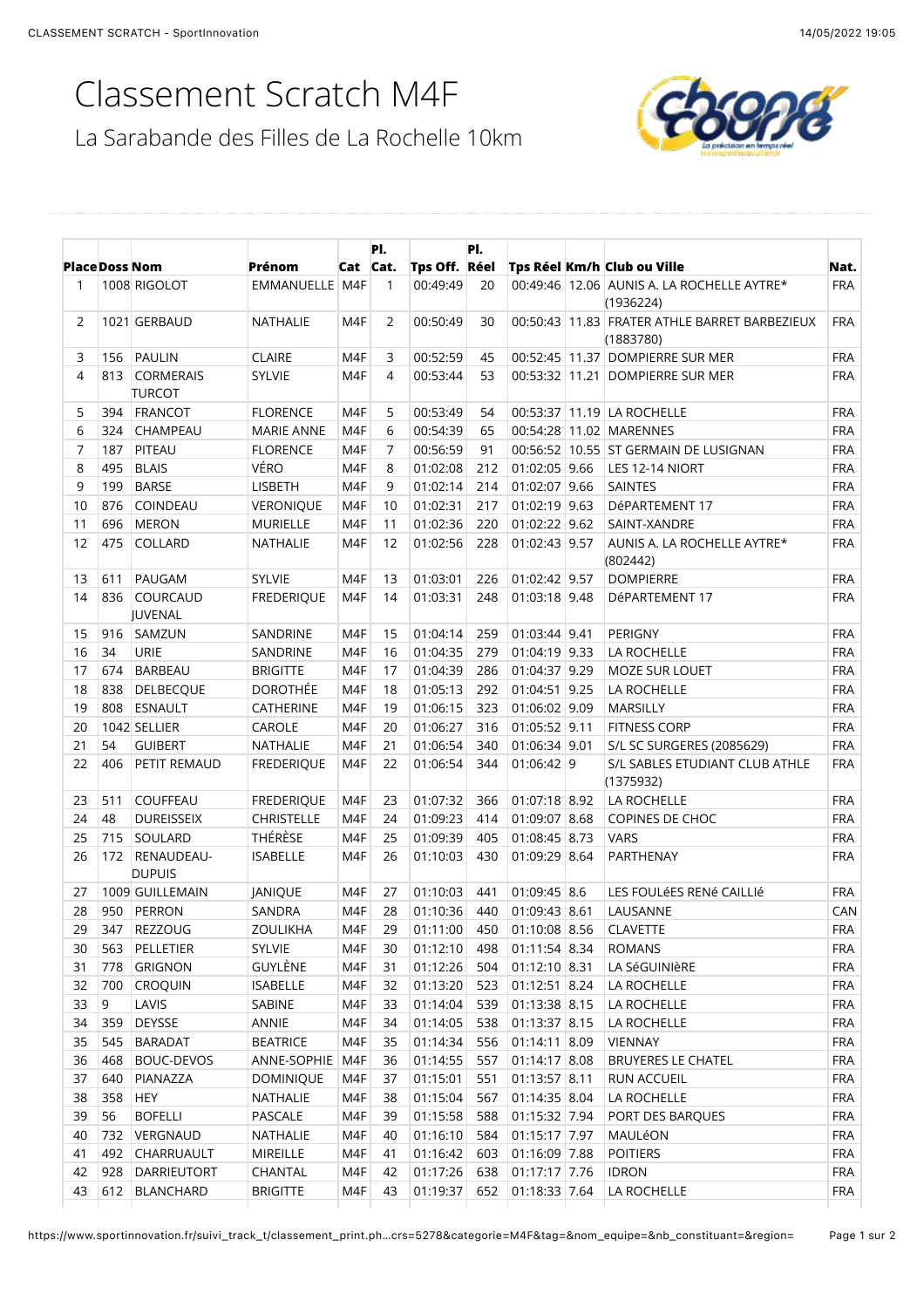| 44 | 610 | <b>BEREAU</b>          | <b>NADINE</b>    | M4F | 44 | 01:19:41 | 657 | 01:18:44 7.62   | PUILBOREAU                             | <b>FRA</b> |
|----|-----|------------------------|------------------|-----|----|----------|-----|-----------------|----------------------------------------|------------|
| 45 | 951 | <b>DEGEORGE</b>        | <b>SYLVIE</b>    | M4F | 45 | 01:20:05 | 671 | $01:19:23$ 7.56 | AYTRé                                  | <b>FRA</b> |
| 46 | 433 | <b>BRUMAUD</b>         | <b>NATHALIE</b>  | M4F | 46 | 01:20:21 | 676 | 01:19:32 7.54   | <b>SAINT LEGER</b>                     | <b>FRA</b> |
| 47 | 708 | <b>BOUTIN</b>          | <b>ISABELLE</b>  | M4F | 47 | 01:21:08 | 699 | 01:20:52 7.42   | <b>CHAMBRAY LES TOURS</b>              | <b>FRA</b> |
| 48 | 170 | <b>VIEL</b>            | <b>CATHERINE</b> | M4F | 48 | 01:22:05 | 705 | 01:21:26 7.37   | <b>PARTHENAY</b>                       | <b>FRA</b> |
| 49 | 120 | <b>DEVAUX</b>          | <b>NELLY</b>     | M4F | 49 | 01:22:48 | 728 | 01:22:42 7.26   | S/L US SAINTES ATHLETISME<br>(2185738) | <b>FRA</b> |
| 50 | 701 | SAVOIE                 | <b>ISABELLE</b>  | M4F | 50 | 01:23:14 | 732 | 01:23:01 7.23   | PARTHENAY                              | <b>FRA</b> |
| 51 | 243 | <b>BODIN</b>           | <b>FLORENCE</b>  | M4F | 51 | 01:23:14 | 730 | 01:22:59 7.23   | <b>PARTHENAY</b>                       | <b>FRA</b> |
| 52 | 298 | <b>BLAINEAU</b>        | <b>VALERIE</b>   | M4F | 52 | 01:23:54 | 740 | 01:23:31 7.18   | JARNAC ATHLETISME (1037415)            | <b>FRA</b> |
| 53 | 255 | <b>THIERRY</b>         | <b>CORINNE</b>   | M4F | 53 | 01:24:04 | 733 | 01:23:04 7.22   | <b>PARIS</b>                           | <b>FRA</b> |
| 54 | 305 | <b>LAUDRIN</b>         | <b>DOMINIQUE</b> | M4F | 54 | 01:24:41 | 752 | 01:24:19 7.12   | <b>DOMPIERRE</b>                       | <b>FRA</b> |
| 55 | 620 | <b>COLOMBO</b>         | <b>SYLVIE</b>    | M4F | 55 | 01:24:53 | 754 | $01:24:24$ 7.11 | LAGORD                                 | <b>FRA</b> |
| 56 | 721 | <b>GAITEE-LOGERAIS</b> | <b>CORINNE</b>   | M4F | 56 | 01:25:19 | 755 | 01:24:25 7.11   | <b>NIEUL SUR MER</b>                   | <b>FRA</b> |
| 57 | 771 | <b>CAILLE</b>          | <b>SYLVIE</b>    | M4F | 57 | 01:25:20 | 758 | $01:24:26$ 7.11 | <b>CHOISISSEZ UNE VILLE</b>            | <b>FRA</b> |
| 58 | 949 | <b>GAZEAU CHAUVIN</b>  | <b>NATHALIE</b>  | M4F | 58 | 01:25:42 | 762 | 01:24:48 7.08   | <b>BEUGNON-THIREUIL</b>                | <b>FRA</b> |
| 59 | 616 | <b>DANIS</b>           | <b>CAROLE</b>    | M4F | 59 | 01:26:57 | 780 | 01:26:46 6.92   | LE PECO                                | <b>FRA</b> |
| 60 | 454 | LEVAIN                 | <b>FLORENCE</b>  | M4F | 60 | 01:31:22 | 793 | 01:30:53 6.6    | TRIZAY (17250)                         | <b>FRA</b> |
| 61 | 190 | LABEYRIE               | VALÉRIE          | M4F | 61 | 01:31:31 | 792 | 01:30:53 6.6    | <b>PARTHENAY</b>                       | <b>FRA</b> |
| 62 | 402 | <b>ROUX</b>            | CAROLE           | M4F | 62 | 01:33:17 | 796 | 01:32:28 6.49   | AYTRE                                  | <b>FRA</b> |
| 63 | 94  | <b>VINCENT</b>         | <b>CLAUDINE</b>  | M4F | 63 | 01:37:48 | 807 | 01:37:44 6.14   | LE PIN EN MAUGES                       | <b>FRA</b> |

#### 2013-2022 © SportInnovation Suivi 2.0 and the state of the state of the SportInnovation Creation SportInnovation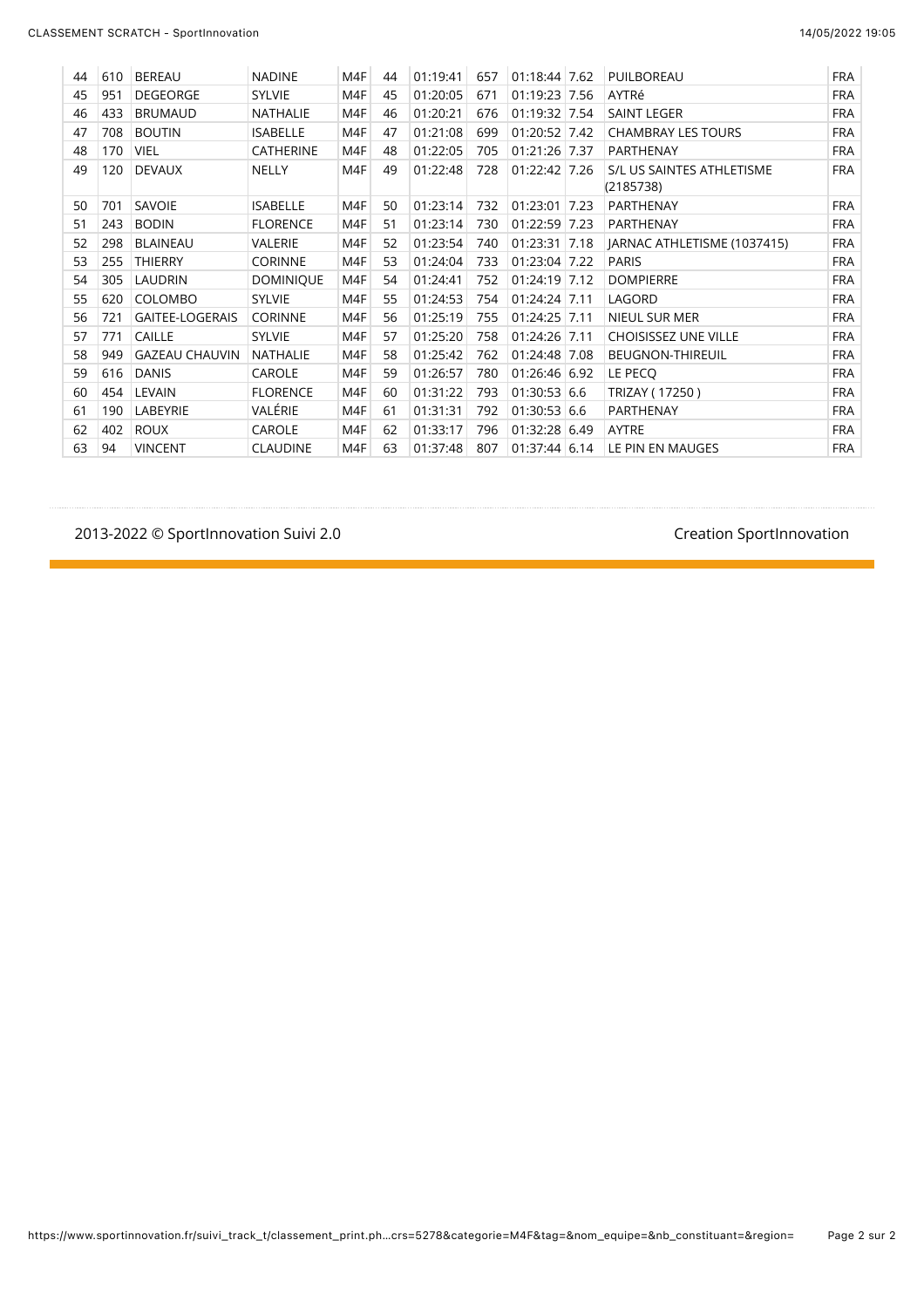# Classement Scratch M5F

La Sarabande des Filles de La Rochelle 10km



|                       |     |                             |                            |                 | PI. |               | PI. |                       |                                                  |            |
|-----------------------|-----|-----------------------------|----------------------------|-----------------|-----|---------------|-----|-----------------------|--------------------------------------------------|------------|
| <b>Place Doss Nom</b> |     |                             | Prénom                     | Cat Cat.        |     | Tps Off. Réel |     |                       | Tps Réel Km/h Club ou Ville                      | Nat.       |
|                       | 787 | <b>GOMES</b>                | <b>MARIA</b>               | M <sub>5F</sub> | 1   | 00:53:34      | 52  |                       | 00:53:31 11.21   JARNAC ATHLETISME (1639852)     | <b>FRA</b> |
| 2                     | 410 | <b>POIREAU</b>              | <b>FLORENCE</b>            | M <sub>5F</sub> | 2   | 00:57:10      | 99  | 00:57:05 10.51 NIORT  |                                                  | <b>FRA</b> |
| 3                     | 874 | <b>GUILBAUD</b>             | <b>MARIE-LUCE</b>          | M <sub>5F</sub> | 3   | 00:59:39      | 156 | 00:59:33 10.08 MAILLE |                                                  | <b>FRA</b> |
| 4                     | 571 | PEPONNET                    | <b>JOCELYNE</b>            | M <sub>5F</sub> | 4   | 00:59:44      | 155 |                       | 00:59:33 10.08 ATHLETISME OLERONAIS<br>(1274907) | <b>FRA</b> |
| 5                     | 401 | <b>REMAUD</b>               | <b>MARTINE</b>             | M <sub>5F</sub> | 5   | 01:04:55      | 288 | 01:04:40 9.28         | S/L AC CHANTONNAISIEN<br>(1426690)               | <b>FRA</b> |
| 6                     | 119 | <b>CARDINEAUD</b>           | <b>BRIGITTE</b>            | M <sub>5F</sub> | 6   | 01:06:27      | 326 | 01:06:04 9.08         | <b>LA ROCHELLE</b>                               | <b>FRA</b> |
| 7                     |     | 1019 PERCOT                 | <b>CATHERINE</b>           | M <sub>5F</sub> | 7   | 01:06:41      | 334 | 01:06:24 9.04         | LES FOULÉES RENÉ CAILLIÉ                         | <b>FRA</b> |
| 8                     | 181 | <b>GABE</b>                 | <b>GENEVIEVE</b>           | M <sub>5F</sub> | 8   | 01:08:04      | 374 | 01:07:35 8.88         | ASPTT LA ROCHELLE (429637)                       | <b>FRA</b> |
| 9                     | 117 | <b>DUCOURS</b>              | <b>PASCALE</b>             | M <sub>5F</sub> | 9   | 01:08:56      | 400 | 01:08:37 8.74         | <b>NERAC</b>                                     | <b>FRA</b> |
| 10                    | 129 | <b>PRANEUF</b>              | <b>NATHALIE</b>            | M <sub>5F</sub> | 10  | 01:11:24      | 478 | 01:11:06 8.44         | <b>BRIGUEUIL</b>                                 | <b>FRA</b> |
| 11                    | 165 | <b>ROUSSELIERE</b>          | <b>CHANTAL</b>             | M <sub>5F</sub> | 11  | 01:11:29      | 468 | 01:10:51 8.47         | PARTHENAY                                        | <b>FRA</b> |
| 12                    | 334 | <b>MEIGNAN</b>              | <b>BRIGITTE</b>            | M <sub>5F</sub> | 12  | 01:12:01      | 474 | 01:10:59 8.45         | PERIGNY                                          | <b>FRA</b> |
| 13                    | 169 | <b>SANOUS</b>               | MARIE-<br><b>CHRISTINE</b> | M <sub>5F</sub> | 13  | 01:13:01      | 514 | $01:12:20$ 8.29       | <b>S/L CMO BASSENS (1759411)</b>                 | <b>FRA</b> |
| 14                    | 977 | CHAVARNAC                   | <b>ANNIE</b>               | M <sub>5F</sub> | 14  | 01:14:43      | 543 | 01:13:52 8.12         | <b>LA ROCHELLE</b>                               | <b>FRA</b> |
| 15                    | 536 | <b>MENARD</b>               | <b>MARYLINE</b>            | M <sub>5F</sub> | 15  | 01:15:28      | 577 | 01:14:57 8.01         | <b>LA ROCHELLE</b>                               | <b>FRA</b> |
| 16                    | 13  | <b>DUJARDIN</b>             | <b>CATHERINE</b>           | M <sub>5F</sub> | 16  | 01:17:17      | 624 | 01:16:45 7.82         | <b>LA ROCHELLE</b>                               | <b>FRA</b> |
| 17                    | 22  | SOUCHAY                     | SYLVIANE                   | M <sub>5F</sub> | 17  | 01:19:25      | 665 | 01:19:12 7.58         | LA JARNE                                         | <b>FRA</b> |
| 18                    | 198 | <b>DORE</b>                 | <b>CATHERINE</b>           | M <sub>5F</sub> | 18  | 01:19:31      | 663 | 01:19:03 7.59         | <b>LA ROCHELLE</b>                               | <b>FRA</b> |
| 19                    | 230 | <b>COLMET DAAGE</b>         | <b>ANNE</b>                | M <sub>5F</sub> | 19  | 01:20:43      | 698 | 01:20:37 7.44         | LA ROCHELLE                                      | <b>FRA</b> |
| 20                    | 373 | COSTE                       | <b>CLAUDINE</b>            | M <sub>5F</sub> | 20  | 01:21:04      | 684 | 01:20:01 7.5          | <b>RUN ACCUEIL</b>                               | <b>FRA</b> |
| 21                    | 591 | BORDRON-<br><b>PASQUIER</b> | MARIE-AGNES                | M <sub>5F</sub> | 21  | 01:22:53      | 723 | 01:22:06 7.31         | S/L VIHIERS (1935079)                            | <b>FRA</b> |
| 22                    | 344 | <b>BLENEAU</b>              | MARIE-HÉLÈNE               | M <sub>5F</sub> | 22  | 01:25:53      | 770 | 01:24:59 7.06         | <b>ROCHEFORT</b>                                 | <b>FRA</b> |
| 23                    | 575 | <b>MORIN</b>                | <b>SYLVIE</b>              | M <sub>5F</sub> | 23  | 01:26:07      | 774 | 01:25:47 6.99         | SAINT DENIS DE PALIN                             | <b>FRA</b> |
| 24                    | 174 | LE NEVANEN                  | <b>BRIGITTE</b>            | M <sub>5F</sub> | 24  | 01:35:10      | 806 | 01:34:59 6.32         | <b>MARSILLY</b>                                  | <b>FRA</b> |

./012./..)3)\*+'"%,(('-\$%&'()\*4&-&).5/ !"#\$%&'()\*+'"%,(('-\$%&'(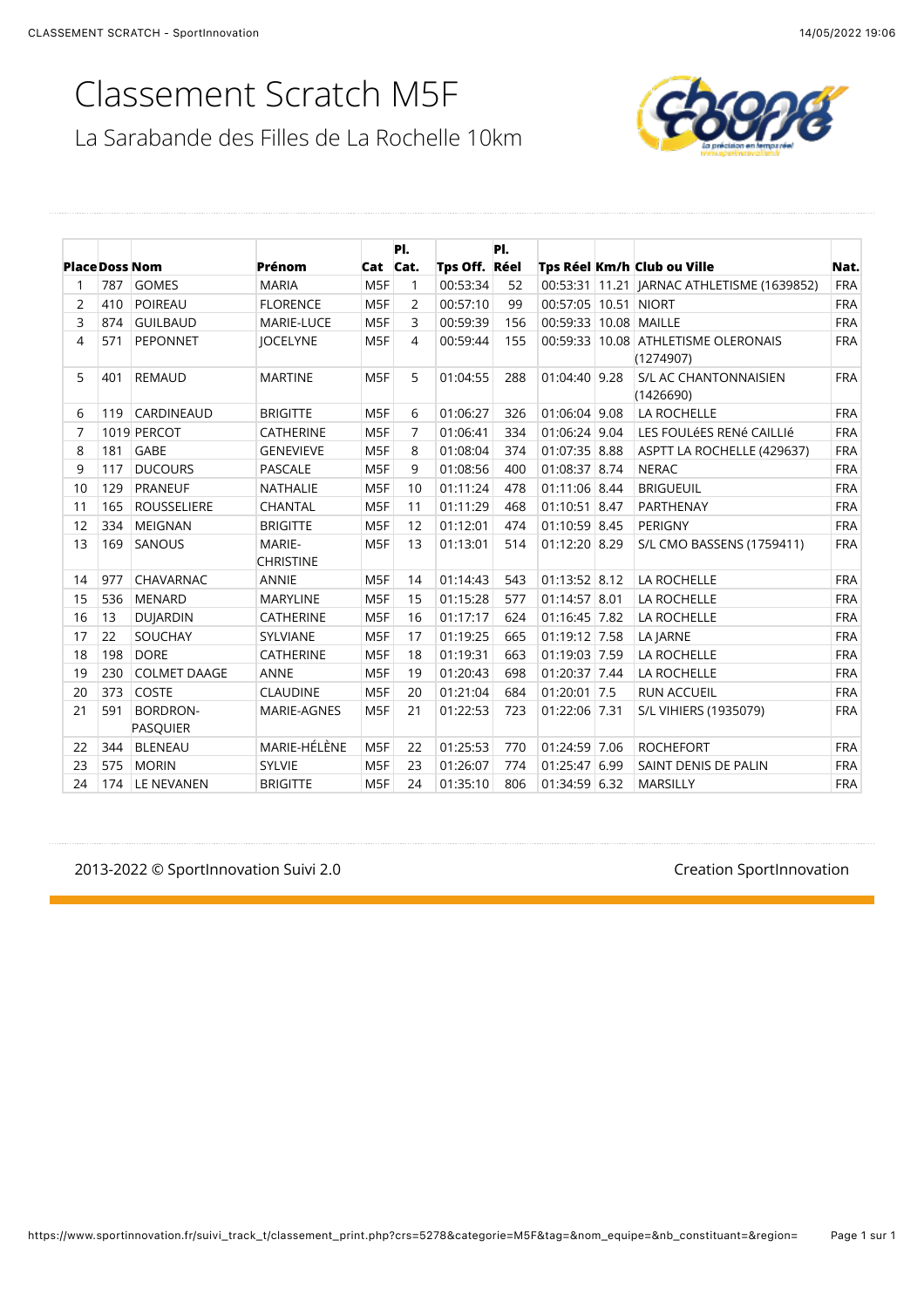#### Classement Scratch M6F La Sarabande des Filles de La Rochelle 10km



| <b>Place Doss Nom</b> |      |                    | Prénom             | Cat |    | Pl. Cat. Tps Off. |     |          |      | Pl. Réel Tps Réel Km/h Club ou Ville | Nat.       |
|-----------------------|------|--------------------|--------------------|-----|----|-------------------|-----|----------|------|--------------------------------------|------------|
|                       | 1040 | GRIMAUD            | <b>MICHELINE</b>   | M6F |    | 01:00:14          | 168 | 00:59:59 | 10   | DOMPIERRE SUR MER                    | <b>FRA</b> |
| 2                     | 902  | <b>MORY</b>        | <b>CHRISTIANE</b>  | M6F | 2  | 01:02:59          | 230 | 01:02:46 | 9.56 | SAINT ROGATIEN                       | <b>FRA</b> |
| 3                     | 913  | <b>RAOULT</b>      | <b>CATHERINE</b>   | M6F | 3  | 01:03:14          | 232 | 01:02:49 | 9.55 | LHOUMEAU                             | <b>FRA</b> |
| 4                     | 326  | PACAUD             | <b>ROSELINE</b>    | M6F | 4  | 01:08:50          | 397 | 01:08:31 | 8.76 | <b>SAINTES</b>                       | <b>FRA</b> |
| 5                     | 55   | CHEVALIER-PLISSON  | <b>BERNADETTE</b>  | M6F | 5  | 01:10:45          | 456 | 01:10:24 | 8.52 | MIGNE AUXANCES                       | <b>FRA</b> |
| 6                     | 855  | <b>DIEULEFIT</b>   | <b>NADINE</b>      | M6F | 6  | 01:10:53          | 459 | 01:10:33 | 8.5  | <b>POITIERS</b>                      | <b>FRA</b> |
| 7                     | 449  | <b>ROBIN</b>       | <b>MARY PIERRE</b> | M6F |    | 01:22:28          | 708 | 01:21:33 | 7.36 | <b>SAINTES</b>                       | <b>FRA</b> |
| 8                     | 256  | <b>BOUDIER</b>     | <b>CHRISTIANE</b>  | M6F | 8  | 01:27:16          | 776 | 01:26:12 | 6.96 | <b>PARIS</b>                         | <b>FRA</b> |
| 9                     | 919  | <b>RENOU</b>       | <b>PATRICIA</b>    | M6F | 9  | 01:27:17          | 779 | 01:26:39 | 6.92 | L'HOUMEAU                            | <b>FRA</b> |
| 10                    | 392  | <b>GAUFFRETEAU</b> | CHANTAL            | M6F | 10 | 01:29:59          | 787 | 01:29:55 | 6.67 | LA ROCHELLE                          | <b>FRA</b> |

2013-2022 © SportInnovation Suivi 2.0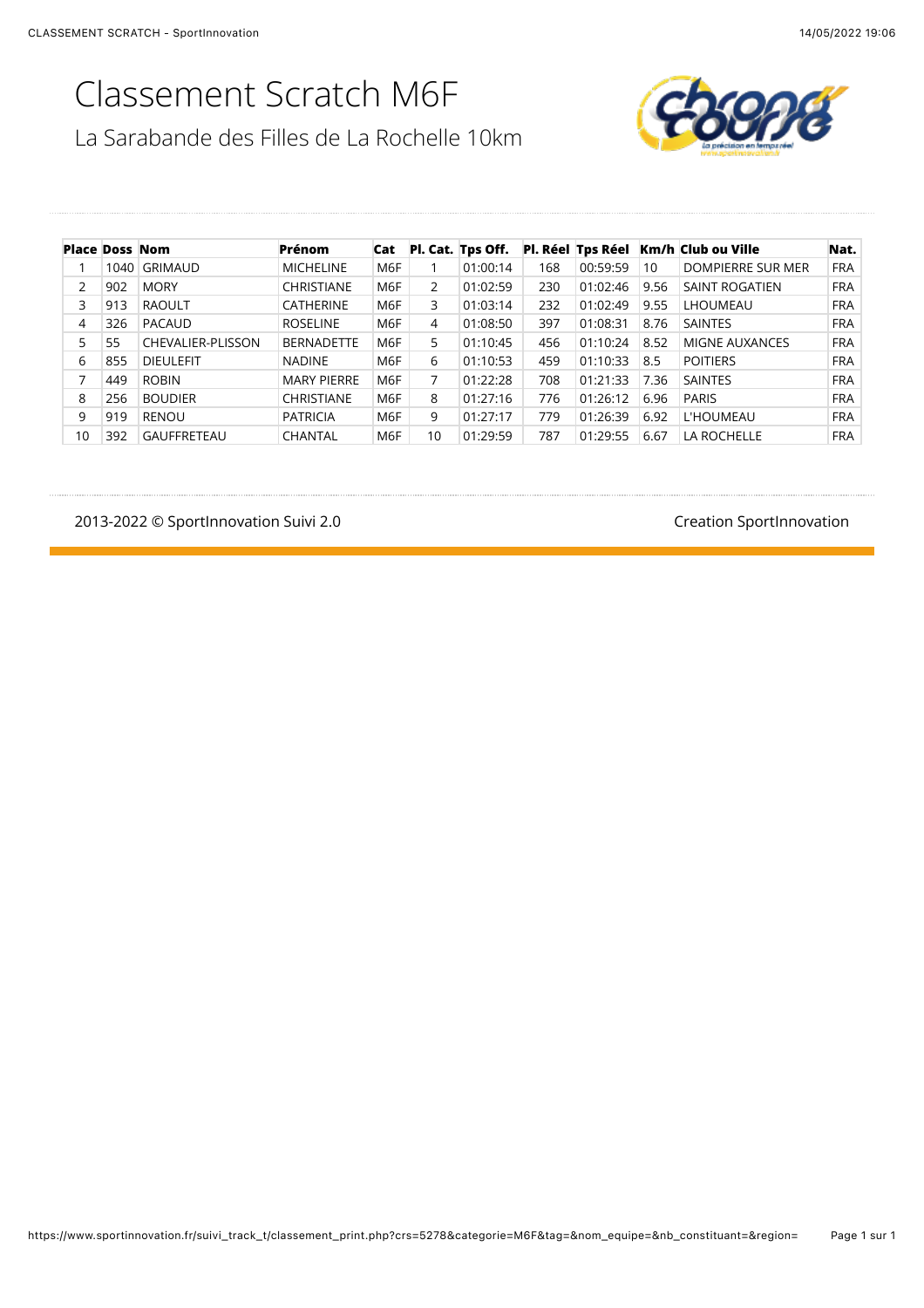# Classement Scratch M7F

La Sarabande des Filles de La Rochelle 10km



| <b>PlaceDossNom</b> |     |                         | Prénom            |     | PI.<br>Cat Cat. | Tps Off. Réel | PI. |                 | Tps Réel Km/h Club ou Ville                | Nat.       |
|---------------------|-----|-------------------------|-------------------|-----|-----------------|---------------|-----|-----------------|--------------------------------------------|------------|
|                     |     | 789 IEFFS               | <b>CLARE</b>      | M7F |                 | 00:54:27      | 63  | 00:54:12 11.07  | <b>BAZOGES EN PAREDS</b>                   | GBR        |
| 2                   |     | <b>BENNEJEAN</b>        | MARIE-<br>THÉRÈSE | M7F | $\mathfrak{p}$  | 01:07:11      | 353 | 01:06:56 8.96   | S/L ROCHEFORT ATHLETISME CLUB<br>(1986147) | <b>FRA</b> |
| 3                   | 434 | DAREAU<br><b>FAVAUD</b> | PASCALE           | M7F | 3               | 01:12:36      | 493 | $01:11:34$ 8.38 | CHÂTELAILLON PLAGE                         | <b>FRA</b> |
| 4                   |     | <b>ALVES</b>            | <b>MARIA</b>      | M7F | 4               | 01:18:26      | 641 | 01:17:36 7.73   | LA ROCHELLE                                | <b>FRA</b> |
|                     | 360 | LOCTEAU                 | <b>CLAUDETTE</b>  | M7F |                 | 01:24:36      | 746 | $01:24:08$ 7.13 | <b>ST XANDRE</b>                           | <b>FRA</b> |

2013-2022 © SportInnovation Suivi 2.0